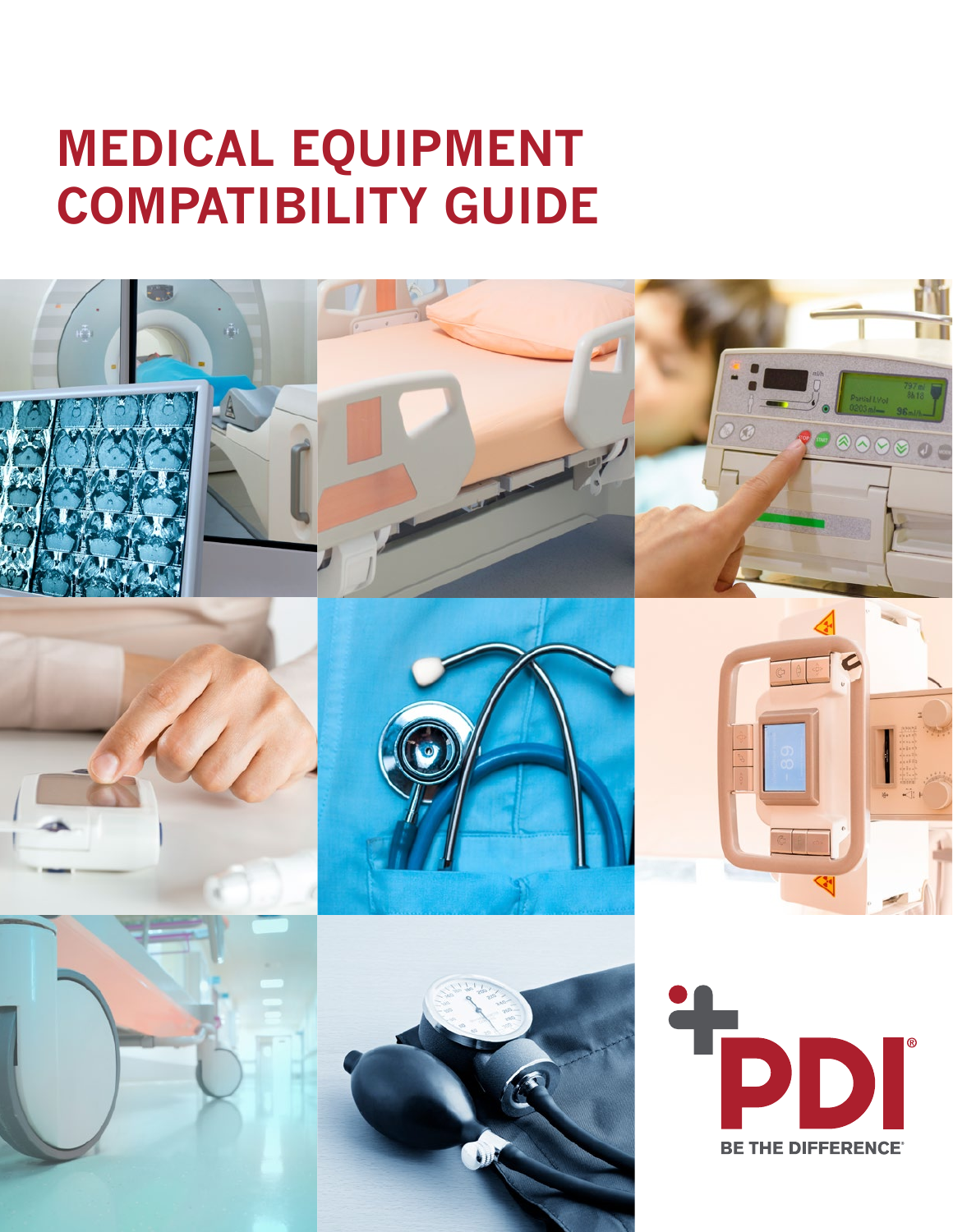

## **FOR THE LIFE OF YOUR EQUIPMENT**

The compatibility between medical equipment and the disinfectants used to clean them is crucial.

Disinfecting equipment with products not designed for their surface materials can cause surfaces to become unsightly, brittle and cracked (Environmental Stress Cracking). That can result in surfaces becoming increasingly hard to disinfect and possibly harbor harmful bacteria. Eventually this could render the equipment unusable or in need of replacement.

Unfortunately there is no one disinfectant that is compatible with all surfaces, fabrics and equipment in your facility.

Following is a list of medical equipment and compatible PDI products. Use of nonapproved products may void the manufacturer's warranty. The information contained in this guide is based upon and representative of manufacturers' IFUs and recommendations. It does not indicate testing conducted by PDI.



PDI products have a long history of success with products that protect patients, medical personnel and medical equipment. Our SUPER SANI-CLOTH® GERMICIDAL DISPOSABLE WIPES have been on the market since 1995 and are the #1 surface disinfection product in the US.

At PDI, we are constantly working with equipment manufacturers to add more equipment to our list. If your equipment is not on our list, please contact your sales representative or email us at: [Service@PDI.com](mailto:Service%40PDI.com?subject=)

| Compatible                                                                              |
|-----------------------------------------------------------------------------------------|
| Not compatible                                                                          |
| Action required, no information – contact<br>equipment manufacturer for recommendations |

Please use this legend as a guide to compatibility

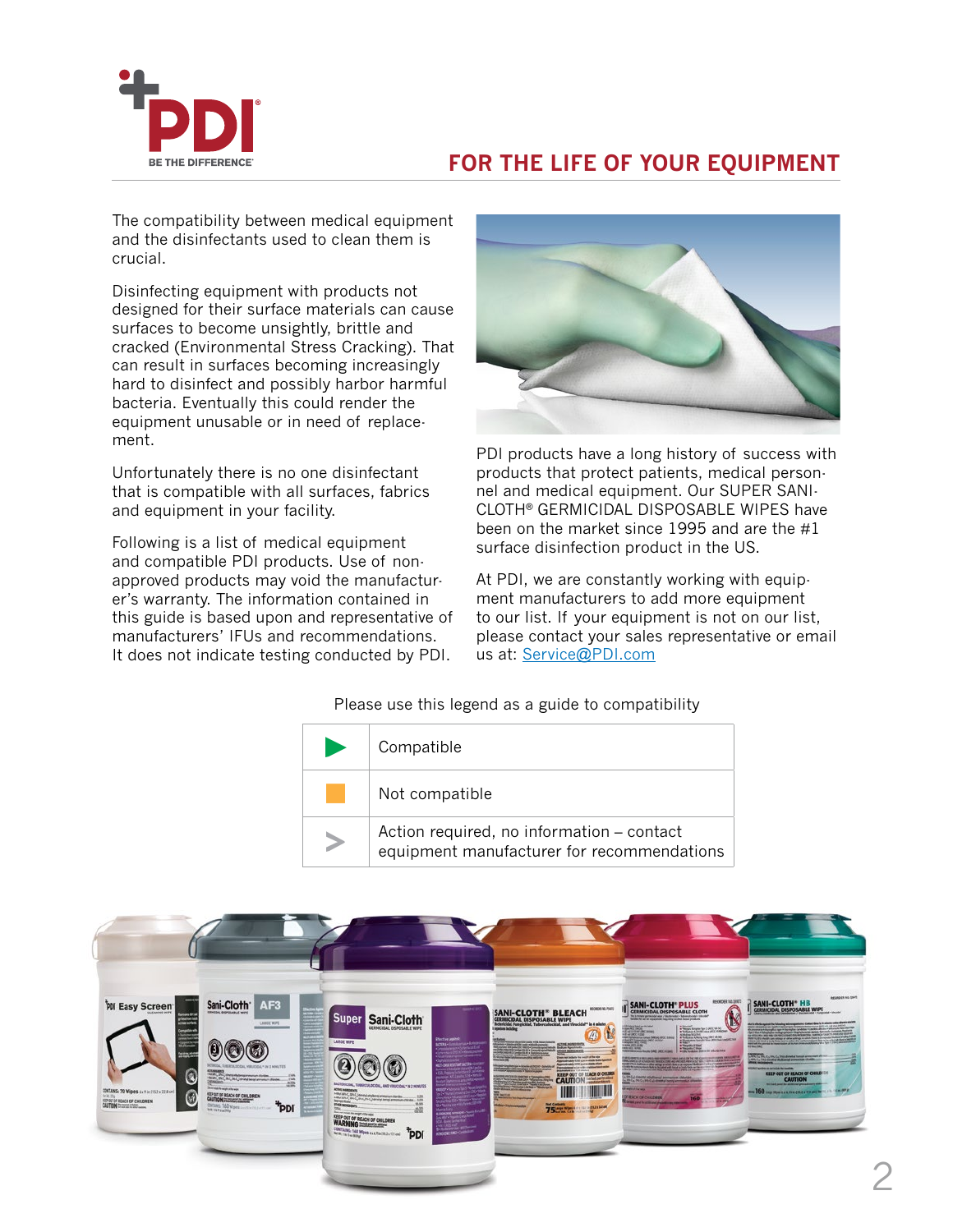<span id="page-2-0"></span>

## **TABLE OF CONTENTS**

| Anesthesia                                     | 4  |
|------------------------------------------------|----|
| Bed / Mattress / Pads / Vinyls                 | 4  |
| <b>Bladder Volume Instrument</b>               | 4  |
| Blood Pressure Monitors / Cuffs                | 5  |
| Blood/Fluid Warming Units                      | 5  |
| <b>Compression System</b>                      | 6  |
| BCT / X-Ray / Radiography                      | 7  |
| Defibrillator                                  | 8  |
| Diagnostics                                    | 8  |
| ECG / Cardiograph / Telemetry / Cables / Leads | 9  |
| <b>Enteral Feeding Pump</b>                    | 10 |
| <b>Fetal Monitor</b>                           | 10 |
| Furniture / Upholstery / Apparel               | 11 |
| Glucometers / Blood Monitoring Systems         | 12 |
| Handheld Scanner / Phone / Device              | 14 |
| Hemodialysis                                   | 14 |
| Incubators / Chambers                          | 14 |
| Infusion Pump / Systems                        | 15 |
| Laryngoscope                                   | 17 |
| Lifts / Gurney / Harness                       | 17 |
| Lighting                                       | 17 |
| Mammography                                    | 18 |
| Mobile Computing / Health IT                   | 18 |
| Parts                                          | 19 |
| <b>Patient Monitors</b>                        | 19 |
| Pulse Oximeter                                 | 21 |
| Radiation Therapy                              | 21 |
| Respirators / Respiratory Therapy              | 22 |
| RFID / Security Tags / Badges                  | 22 |
| Stethoscope                                    | 23 |
| <b>Suction Unit</b>                            | 23 |
| Surfaces                                       | 23 |
| Telemetry                                      | 23 |
| Temperature Management Unit                    | 24 |
| Thermometers                                   | 24 |
| Transducers / Probes                           | 25 |
| <b>Ultrasound Systems</b>                      | 42 |
| Ventilator                                     | 45 |
| Women's Health                                 | 45 |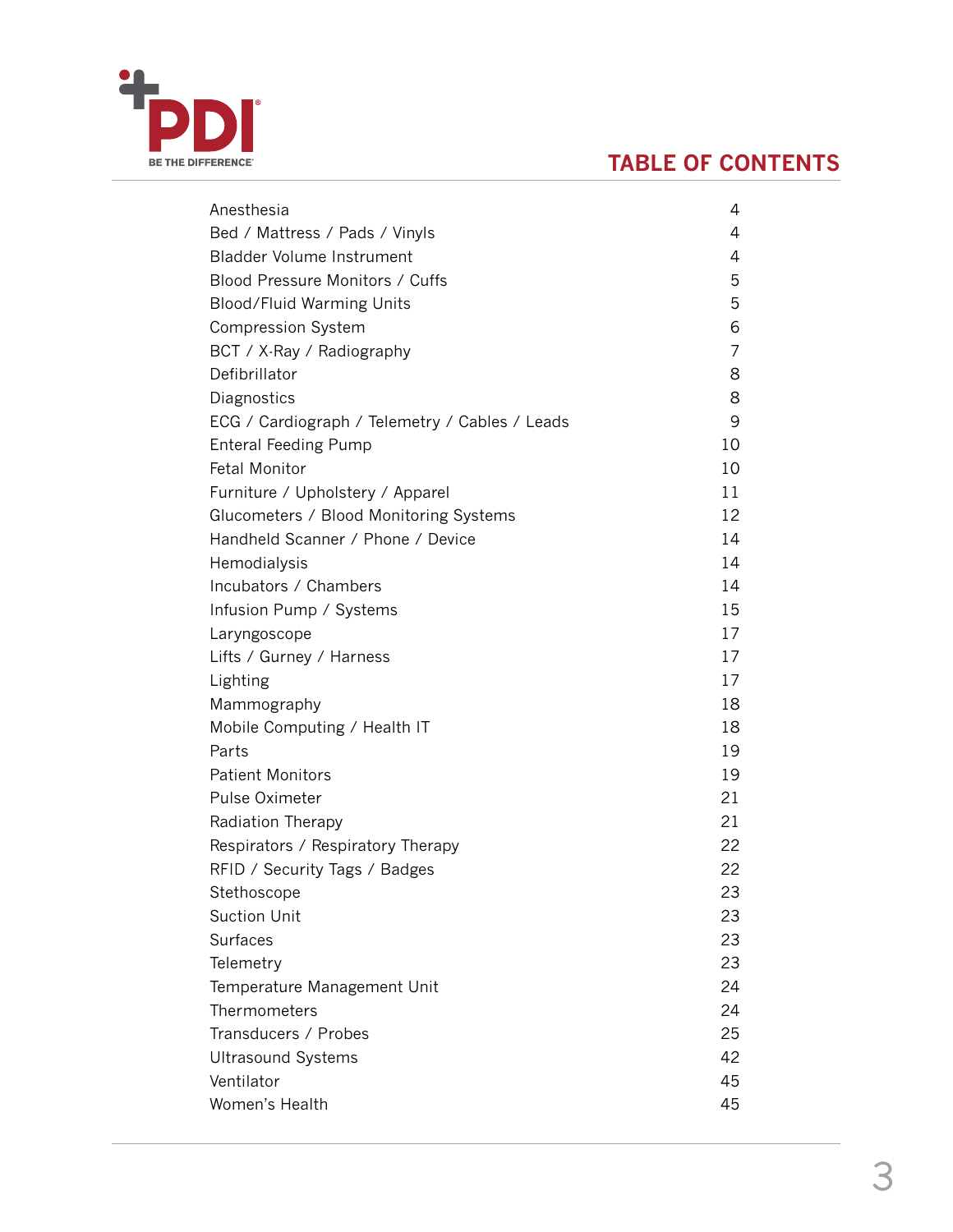<span id="page-3-0"></span>



| Anesthesia                       |                                                             |  |  |  |  |  |  |  |  |  |
|----------------------------------|-------------------------------------------------------------|--|--|--|--|--|--|--|--|--|
| <b>GE Healthcare</b>             | Aestiva Aspire<br>Aisys<br>Aestiva Avance                   |  |  |  |  |  |  |  |  |  |
| Philips                          | Anesthetic Gas Monitor                                      |  |  |  |  |  |  |  |  |  |
| Bed / Mattress / Pads / Vinyls   |                                                             |  |  |  |  |  |  |  |  |  |
| Posey                            | <b>Bed 8060</b><br><b>Bed 8070</b><br><b>Floor Cushions</b> |  |  |  |  |  |  |  |  |  |
| Stryker                          | <b>BS3 Stretcher</b>                                        |  |  |  |  |  |  |  |  |  |
| ArjoHuntleigh                    | <b>Breeze</b>                                               |  |  |  |  |  |  |  |  |  |
| Omnova Solutions                 | <b>Boltaflex</b><br>PreFixx                                 |  |  |  |  |  |  |  |  |  |
| <b>Bladder Volume Instrument</b> |                                                             |  |  |  |  |  |  |  |  |  |
| Verathon                         | BladderScan BVI 3000<br>BladderScan BVI 9400                |  |  |  |  |  |  |  |  |  |
| Verathon                         | BladderScan BVI 6400                                        |  |  |  |  |  |  |  |  |  |
| Verathon                         | BladderScan BVI 6100                                        |  |  |  |  |  |  |  |  |  |



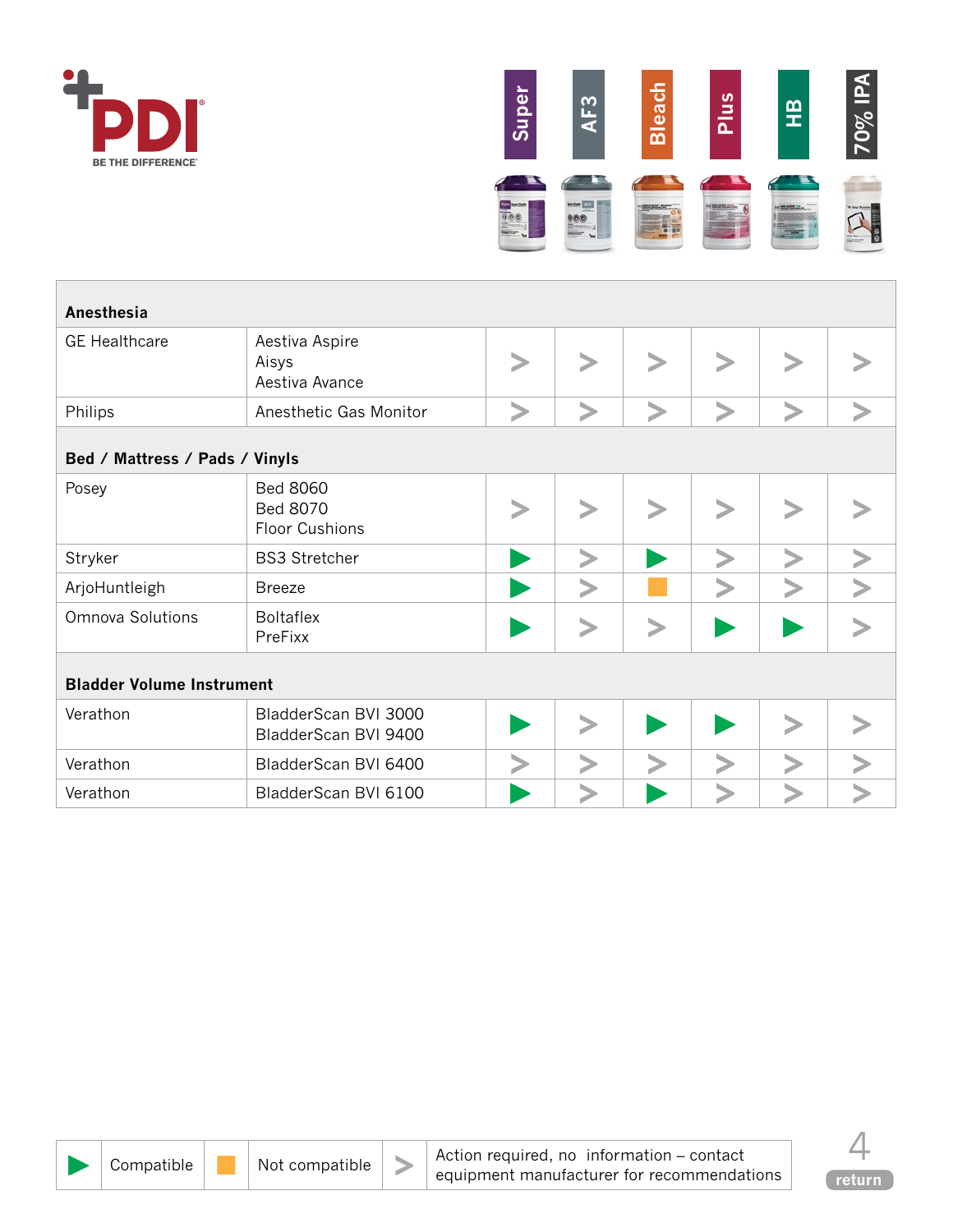<span id="page-4-0"></span>



| <b>Blood Pressure Monitors / Cuffs</b> |                                                                                    |        |        |        |        |        |  |  |  |  |
|----------------------------------------|------------------------------------------------------------------------------------|--------|--------|--------|--------|--------|--|--|--|--|
| <b>GE Healthcare</b>                   | Critikon                                                                           |        |        |        |        |        |  |  |  |  |
| <b>GE Healthcare</b>                   | Tonoport V Blood Pressure<br>System                                                |        |        |        |        |        |  |  |  |  |
| Nihon Kohden                           | BP Cuffs and Telemetry                                                             | $\, >$ | $\geq$ | $\geq$ | $\geq$ | $\geq$ |  |  |  |  |
| Panasonic                              | Upper Arm BP Monitor<br>Wrist Blood Pressure Monitor                               |        | >      |        |        |        |  |  |  |  |
| Spacelabs                              | Tri-Cuff                                                                           |        |        |        |        |        |  |  |  |  |
| <b>Technicuff</b>                      | <b>Blood Pressure Cuff Model</b><br>UA-1745L                                       |        |        |        |        |        |  |  |  |  |
| Welch Allyn                            | 767 Wall and Mobile Aneroids                                                       |        |        |        |        |        |  |  |  |  |
| Welch Allyn                            | Connex ProBP 3400                                                                  |        |        |        |        |        |  |  |  |  |
| Welch Allyn                            | <b>BP Cuffs</b>                                                                    |        |        |        |        |        |  |  |  |  |
| <b>Blood/Fluid Warming Units</b>       |                                                                                    |        |        |        |        |        |  |  |  |  |
| <b>Arizant Healthcare</b>              | Bair Ranger                                                                        |        |        |        |        |        |  |  |  |  |
| Arizant Healthcare                     | Ranger Model 245<br>Ranger Model 247<br>Bair Paws Model 850<br>Bair Paws Model 875 |        |        |        |        |        |  |  |  |  |
| Philips                                | InnerCool RTx Models 23-05<br>InnerCool RTx Models 23-06                           |        |        |        |        |        |  |  |  |  |

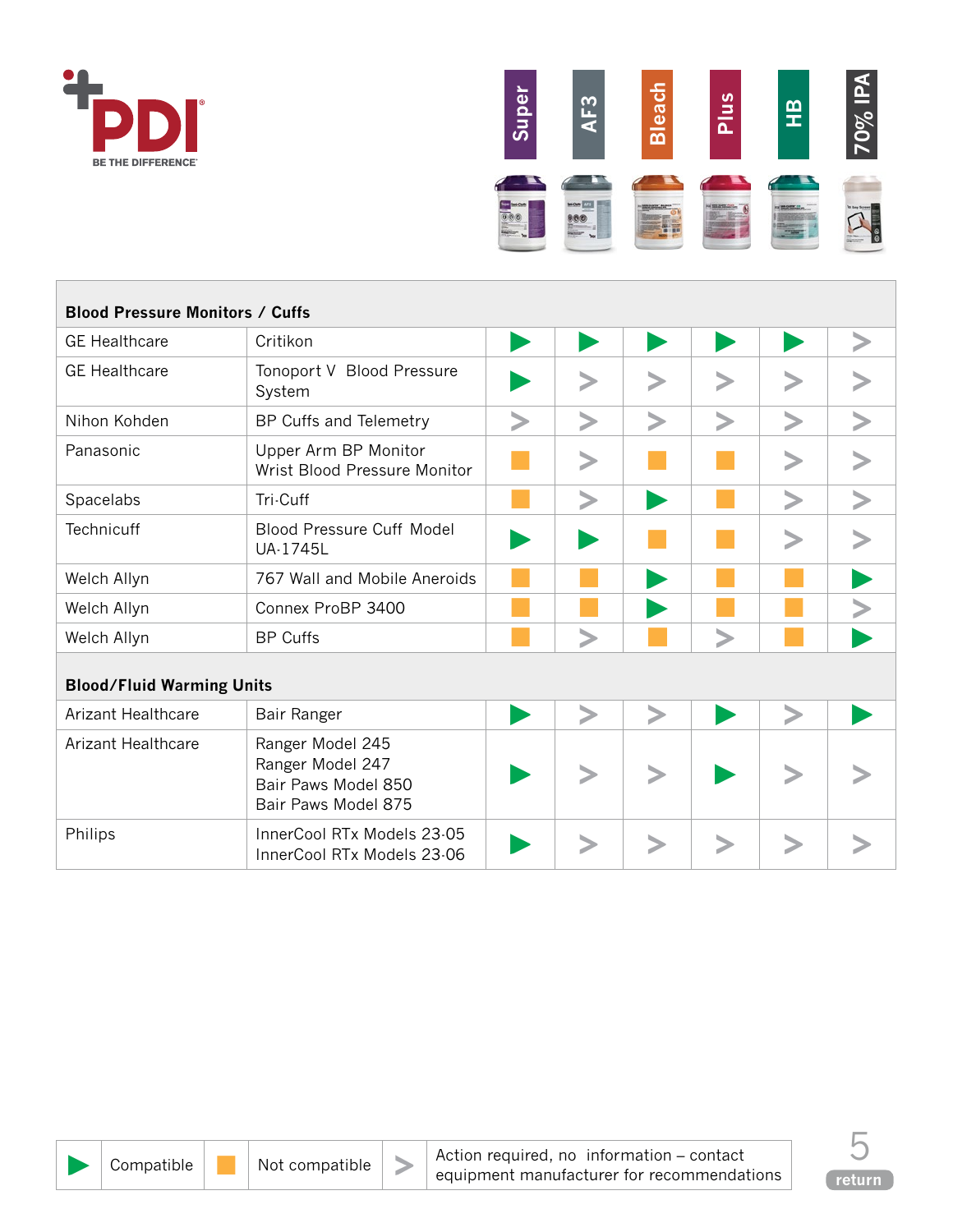<span id="page-5-0"></span>



| <b>Compression System</b> |                                                                   |   |  |  |
|---------------------------|-------------------------------------------------------------------|---|--|--|
| ArjoHuntleigh             | Flowtron ACS900                                                   |   |  |  |
| ArjoHuntleigh             | Flowtron Excel                                                    |   |  |  |
| ArjoHuntleigh             | Flowtron Trio                                                     | ↘ |  |  |
| ArjoHuntleigh             | <b>Flowtron Universal</b>                                         |   |  |  |
| Covidien                  | Kendall SCD 700                                                   | ↘ |  |  |
| Covidien                  | <b>SCD 700</b>                                                    |   |  |  |
| Covidien                  | <b>SCD Express</b>                                                |   |  |  |
| Microtek Medical          | Venodyne System 610<br>Venodyne System 710<br>Venodyne System 810 |   |  |  |



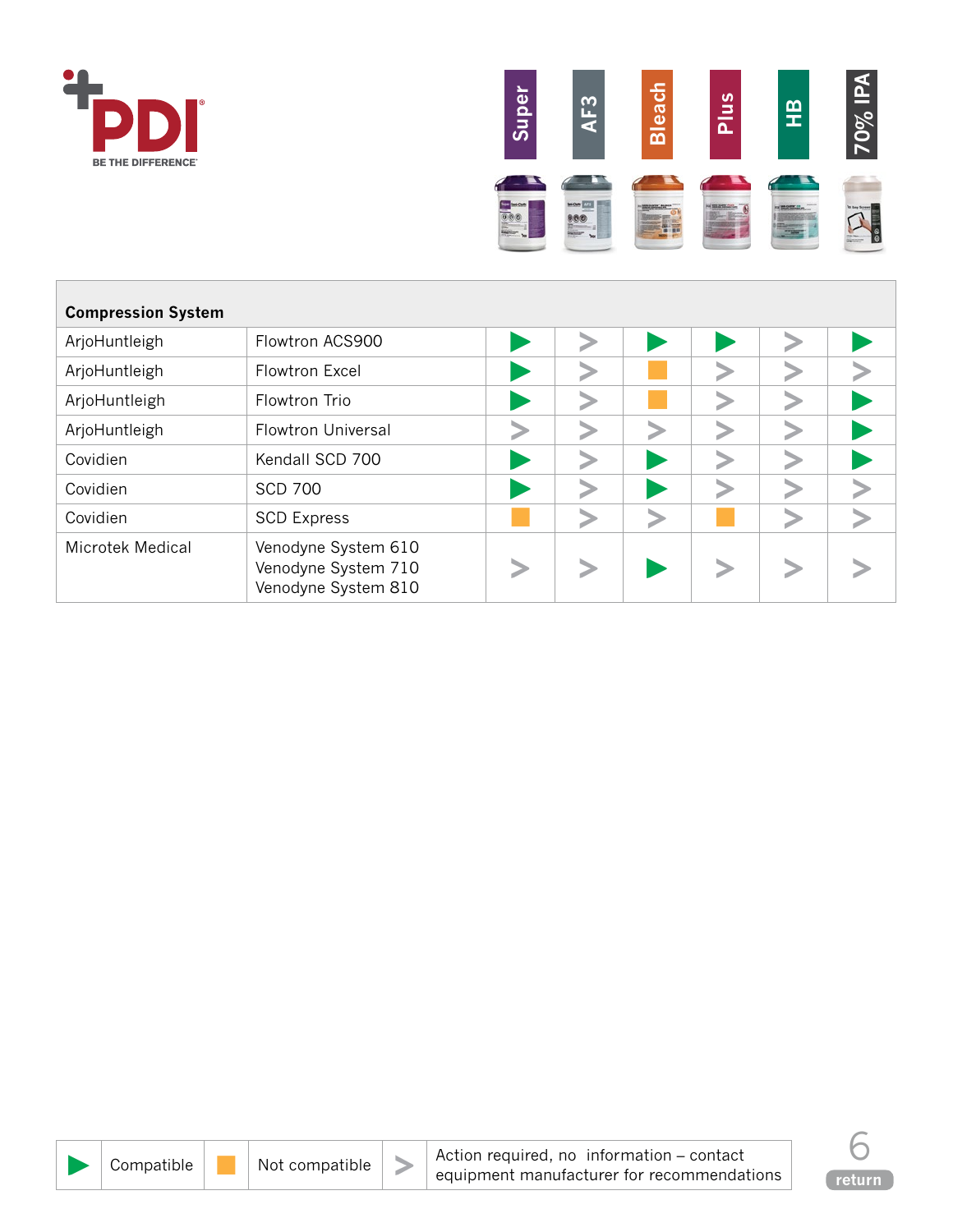<span id="page-6-0"></span>



| BCT / X-Ray / Radiography    |                                                                                            |   |   |   |   |   |  |  |  |
|------------------------------|--------------------------------------------------------------------------------------------|---|---|---|---|---|--|--|--|
| <b>AccuVein</b>              | AV300                                                                                      |   |   |   |   |   |  |  |  |
| <b>AccuVein</b>              | AV400                                                                                      |   |   |   |   |   |  |  |  |
| <b>ACIST Medical Systems</b> | Angiographic Contrast<br>Injection System                                                  |   |   |   |   |   |  |  |  |
| <b>AGFA</b>                  | DR 10s and DR 14s                                                                          |   |   |   |   |   |  |  |  |
| <b>AGFA</b>                  | DR 400 and DR 600 Systems                                                                  |   |   |   |   |   |  |  |  |
| <b>AGFA</b>                  | DX-D 10C, DX-D 10G, DX-D<br>20C and DX-D 20G                                               |   |   |   |   |   |  |  |  |
| <b>AGFA</b>                  | DX-D 30C and DX-D 35C                                                                      |   |   | ⋗ |   |   |  |  |  |
| <b>AGFA</b>                  | DX-D 40C, DX-D 40G, DX-D<br>45C, DX-D 45G, DX-D 60C<br>and DX-D 60G                        |   |   |   |   |   |  |  |  |
| <b>AGFA</b>                  | DX-D System                                                                                |   |   |   |   |   |  |  |  |
| Bard                         | Sapiens Tip Confirmation<br>System, Sherlock Tip 3CG,<br>Sherlock Tip Location System      |   |   |   |   |   |  |  |  |
| Carestream                   | DRX-1 System Detector<br>7050, 7066, 8820, 8821                                            | ⋗ | ⋗ |   | > | > |  |  |  |
| <b>GE Healthcare</b>         | BrightSpeed 16<br><b>BrightSpeed 4</b><br><b>BrightSpeed 8</b><br><b>BrightSpeed Elite</b> |   |   |   |   |   |  |  |  |
| <b>GE Healthcare</b>         | Discovery PET/CT 590 RT                                                                    |   |   |   |   |   |  |  |  |
| <b>GE</b> Healthcare         | Discovery PET/CT 600<br>Discovery PET/CT 690<br>Infinia<br>Precision 500D                  |   |   |   |   |   |  |  |  |
| <b>GE</b> Healthcare         | Optima CT580 (RT and W)                                                                    |   |   |   |   |   |  |  |  |
| <b>GE</b> Healthcare         | Panda iRes Warmer                                                                          |   |   |   |   |   |  |  |  |



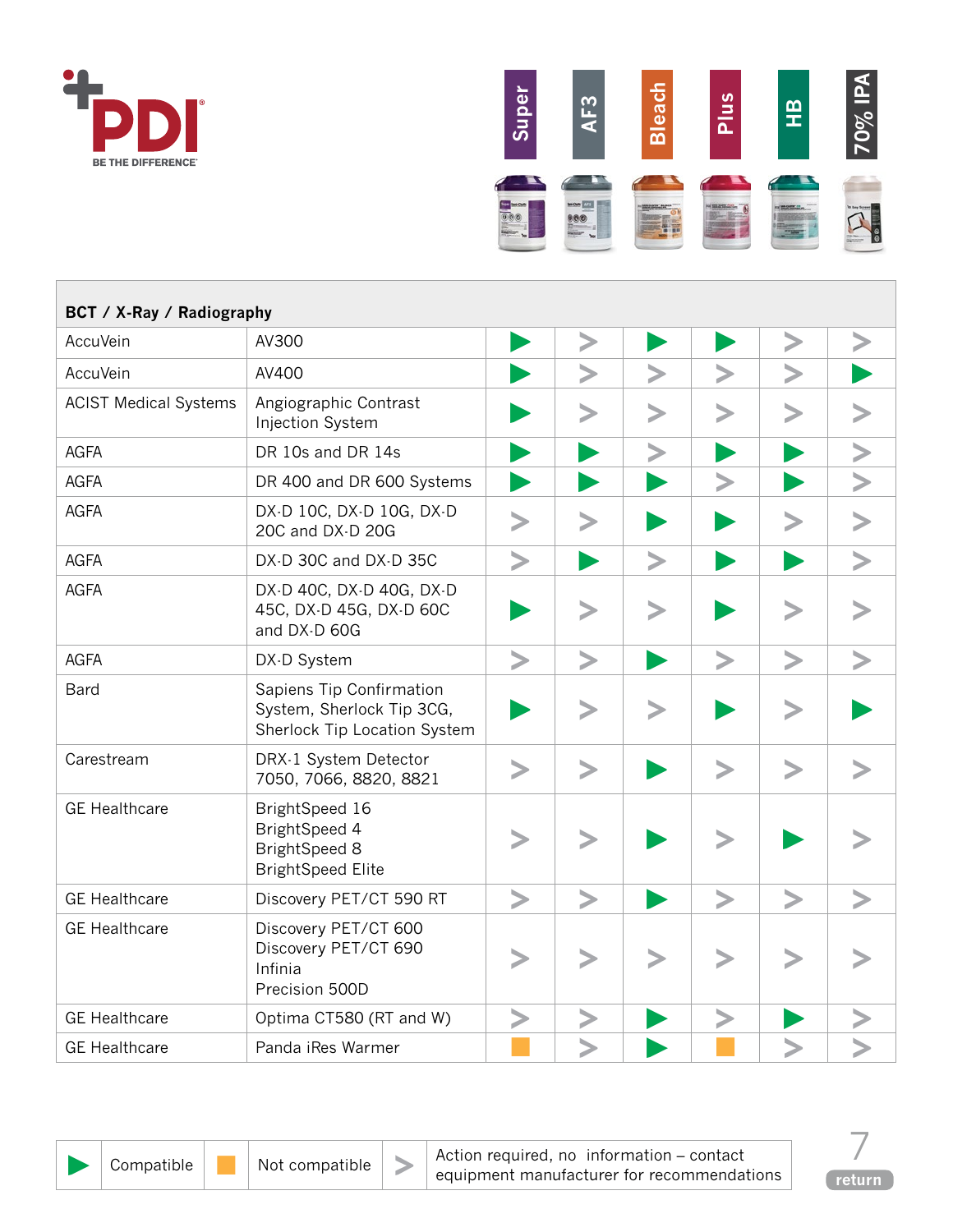<span id="page-7-0"></span>



| <b>Defibrillator</b> |                                                                            |  |  |  |
|----------------------|----------------------------------------------------------------------------|--|--|--|
| Philips              | HeartStart FR3,<br><b>HeartStart MRx</b>                                   |  |  |  |
| Philips              | HeartStart M5066A                                                          |  |  |  |
| Physio-Control       | Lifepak 12, Lifepak 15,<br>Lifepak CR Plus,<br>Lifepak Express             |  |  |  |
| Welch Allyn          | <b>AED 10</b>                                                              |  |  |  |
| <b>Zoll Medical</b>  | AED Plus, AED Pro,<br>AuthPulse Model 100,<br>E Series, M Series, R Series |  |  |  |
| <b>Zoll Medical</b>  | Propaq MD, X Series                                                        |  |  |  |
| <b>Diagnostics</b>   |                                                                            |  |  |  |
| Cepheid              | GeneXpert                                                                  |  |  |  |



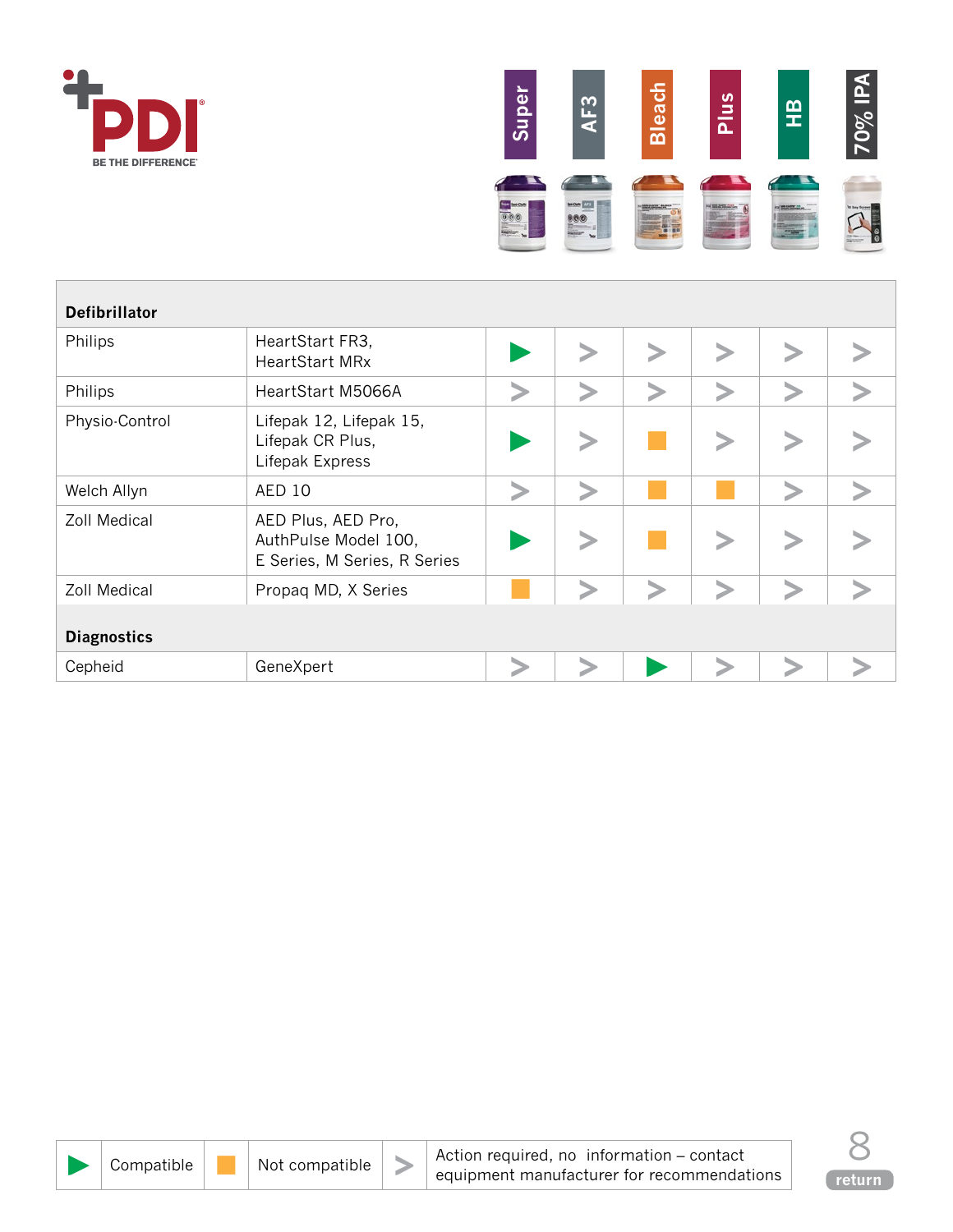<span id="page-8-0"></span>



|                      | ECG / Cardiograph / Telemetry / Cables / Leads                                                                                                                                                                                                                           |  |  |  |
|----------------------|--------------------------------------------------------------------------------------------------------------------------------------------------------------------------------------------------------------------------------------------------------------------------|--|--|--|
| <b>GE Healthcare</b> | ApexPro Telemetry                                                                                                                                                                                                                                                        |  |  |  |
| <b>GE Healthcare</b> | <b>ECG Cables &amp; Guidewires</b><br>Multilink Cables (E9008n),<br>MAC 1600ECG Analysis<br>System, MAC 3500,<br>MAC 5500, MAC 5500HD,<br>MAC 800 Resting ECD<br>Analysis System                                                                                         |  |  |  |
| <b>GE Healthcare</b> | Mac 500 EKG Machine                                                                                                                                                                                                                                                      |  |  |  |
| Masimo               | <b>LNCS Sensors</b>                                                                                                                                                                                                                                                      |  |  |  |
| Nihon Kohden         | ZM-520 Transmitters,<br>ZM-530 Transmitters                                                                                                                                                                                                                              |  |  |  |
| Philips              | <b>ECG Cables Leads</b>                                                                                                                                                                                                                                                  |  |  |  |
| Philips              | <b>ECG Lumb Clamp Electrodes</b><br>40494E, PageWriter XIi,<br>Signal-Averaged ECG,<br>StressVue Exercise Stress<br><b>Testing System</b>                                                                                                                                |  |  |  |
| Philips              | PageWriter 10/10i<br>Agilent M2662A, PageWriter<br>100 Cardiograph M1772A,<br>PageWriter 200&300pi<br>M1771A/1770A,<br>PageWriter TC50,<br>Pagewriter TC70, PageWriter<br>Touch, PageWriter Trim I,<br>PageWriter Trim II,<br>PageWriter Trim III,<br>PageWriter Trim Rx |  |  |  |
| Philips              | PageWriter TC                                                                                                                                                                                                                                                            |  |  |  |



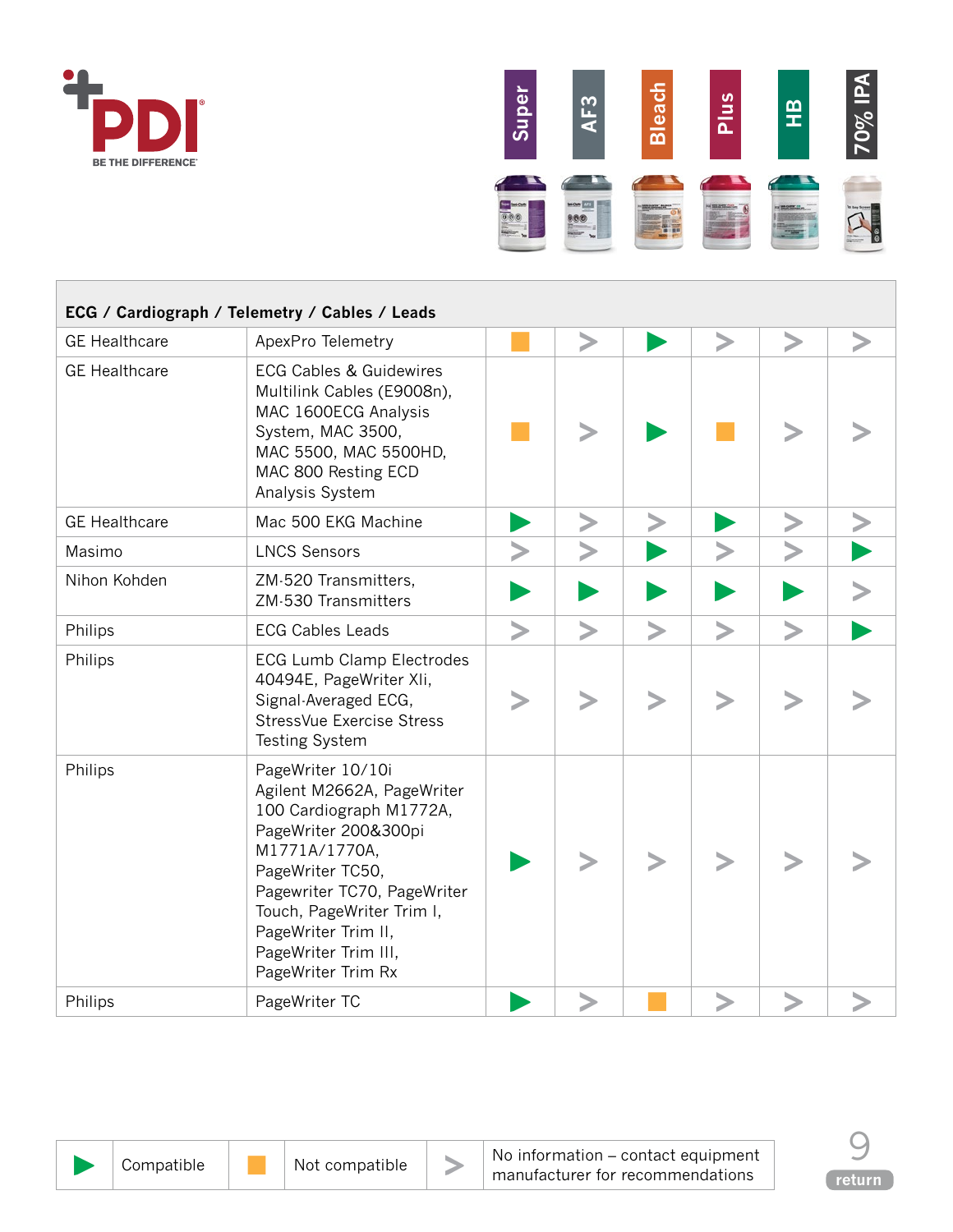<span id="page-9-0"></span>



|                             | ECG / Cardiograph / Telemetry / Cables / Leads                                                                                                                                                                                                |           |  |   |  |
|-----------------------------|-----------------------------------------------------------------------------------------------------------------------------------------------------------------------------------------------------------------------------------------------|-----------|--|---|--|
| Spacelabs                   | Cables and Lead Wires,<br>Cables and Transmitters,<br>Sensors and Analyzers                                                                                                                                                                   | ゝ         |  |   |  |
| Welch Allyn                 | CardioPerfect Workstation                                                                                                                                                                                                                     |           |  |   |  |
| Welch Allyn                 | CP 100                                                                                                                                                                                                                                        |           |  |   |  |
| Welch Allyn                 | CP 150, CP 50                                                                                                                                                                                                                                 |           |  |   |  |
| <b>Enteral Feeding Pump</b> |                                                                                                                                                                                                                                               |           |  |   |  |
| Abbott Healthcare           | Flexiflo Quantum                                                                                                                                                                                                                              |           |  |   |  |
| Abbott Healthcare           | Patrol ePump                                                                                                                                                                                                                                  |           |  |   |  |
| Covidien                    | Kangaroo ePump                                                                                                                                                                                                                                |           |  |   |  |
| Moog                        | EnteraLite ePump,<br>Infinity Orange ePump                                                                                                                                                                                                    | $\, > \,$ |  | > |  |
| <b>Fetal Monitor</b>        |                                                                                                                                                                                                                                               |           |  |   |  |
| Philips                     | Avalon CL Fetal Monitor Base<br>Station, Avalon Fetal Monitor<br>FM20/30, Avalon Fetal<br>Monitor FM40/50                                                                                                                                     |           |  |   |  |
| Philips                     | Fetal Monitor FM-2 (M2922A),<br>Fetal Telemetry System Series<br>50 A (M1351A),<br>Fetal Telemetry System Series<br>50 IP-2 (M1353A),<br>Fetal Telemetry System<br>Series 50 XM (M1350B),<br>Fetal Telemetry System<br>Series 50 XMO (M1350C) |           |  |   |  |
| Philips                     | Fetal Telemetry System Series<br>50 T (M1310A)                                                                                                                                                                                                |           |  |   |  |

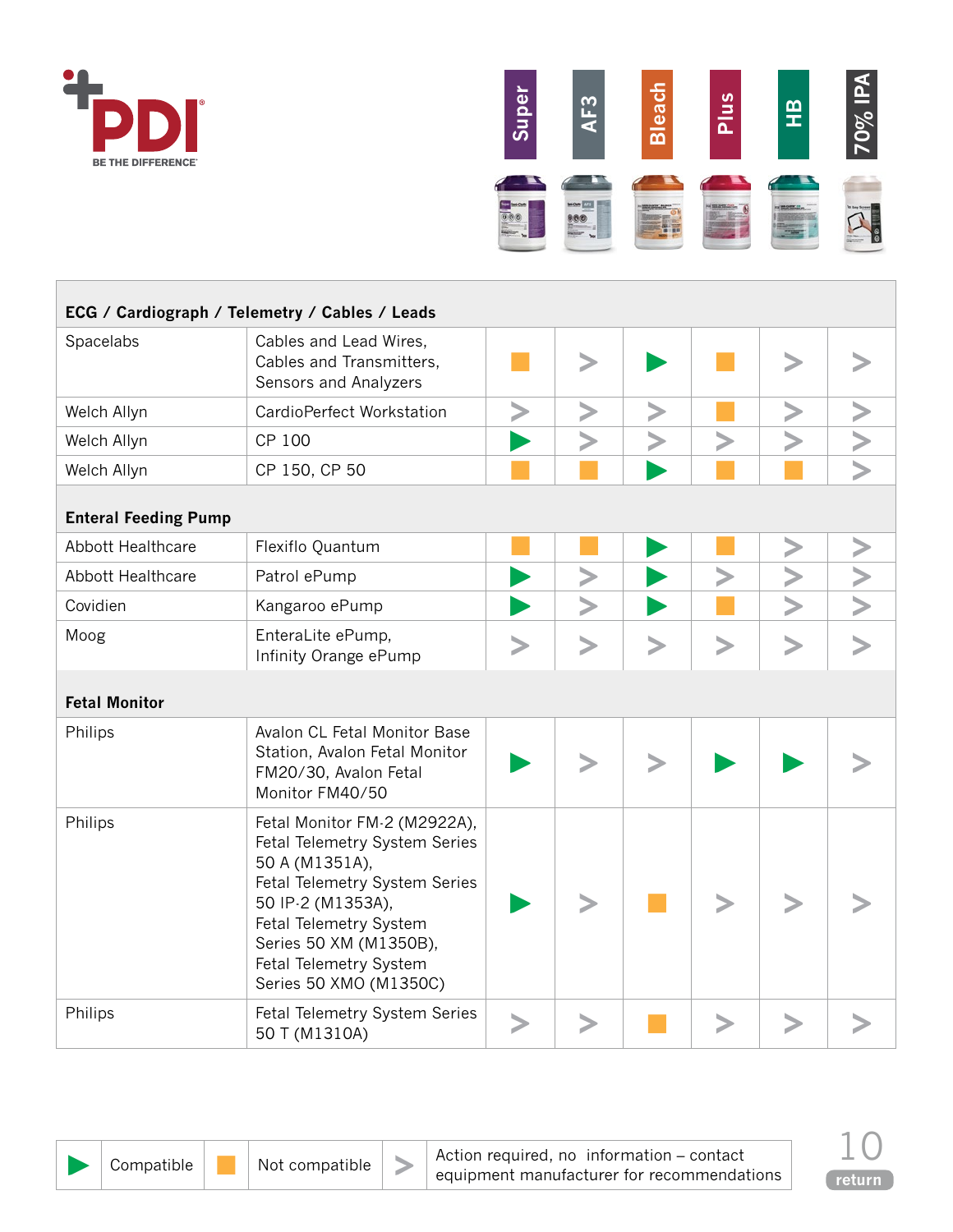<span id="page-10-0"></span>



| Furniture / Upholstery / Apparel |                                                                                                                                                                                                                                                                                                                                                                                                |   |        |        |        |   |  |
|----------------------------------|------------------------------------------------------------------------------------------------------------------------------------------------------------------------------------------------------------------------------------------------------------------------------------------------------------------------------------------------------------------------------------------------|---|--------|--------|--------|---|--|
| 3M                               | M-Series Headgear                                                                                                                                                                                                                                                                                                                                                                              | ⋗ |        |        |        |   |  |
| Hill-Rom                         | <b>Surgical and Bariatric Beds</b>                                                                                                                                                                                                                                                                                                                                                             |   |        |        |        |   |  |
| ICS Jail Supplies Inc.           | <b>Shower Shoes</b>                                                                                                                                                                                                                                                                                                                                                                            |   |        |        |        |   |  |
| Medline Industries, Inc.         | Mattresses and Mattress<br>Pads                                                                                                                                                                                                                                                                                                                                                                | ⋗ | ⋗      |        | ⋗      | ⋗ |  |
| Micromedical                     | InView Goggles                                                                                                                                                                                                                                                                                                                                                                                 |   | $\geq$ | $\geq$ | $\, >$ |   |  |
| Midmark                          | <b>Barrier Free Examination</b><br>Table, Barrier Free Universal<br>Procedures Table, Model 109<br>Pediatric Table, Model 222<br>Exam Table, Model 223 Exam<br>Table, Model 230 Universal<br>Procedures Table, Model 244<br><b>Bariatric Power Treatment</b><br>Table, Model 309 Pediatric<br>Table                                                                                            |   |        |        |        |   |  |
| Midmark                          | Model 409 Pediatric Table,<br>Model 491 Exam Chair, Model<br>604 Pediatric Table,<br>Model 622 Exam Table,<br>Model 623 Exam Table,<br>Model 630 Universal<br>Procedures Table, Model 640<br>Pediatric Table, Model 641<br>Power Procedures Chair,<br>Model 646 Procedures Chair,<br>Model 647 Procedure Chair,<br>Model 712 Surgery Table,<br>Model 95 Treatment Table,<br>Otalrynology Chair |   |        |        |        |   |  |
| MTI                              | Furniture                                                                                                                                                                                                                                                                                                                                                                                      |   |        |        |        |   |  |



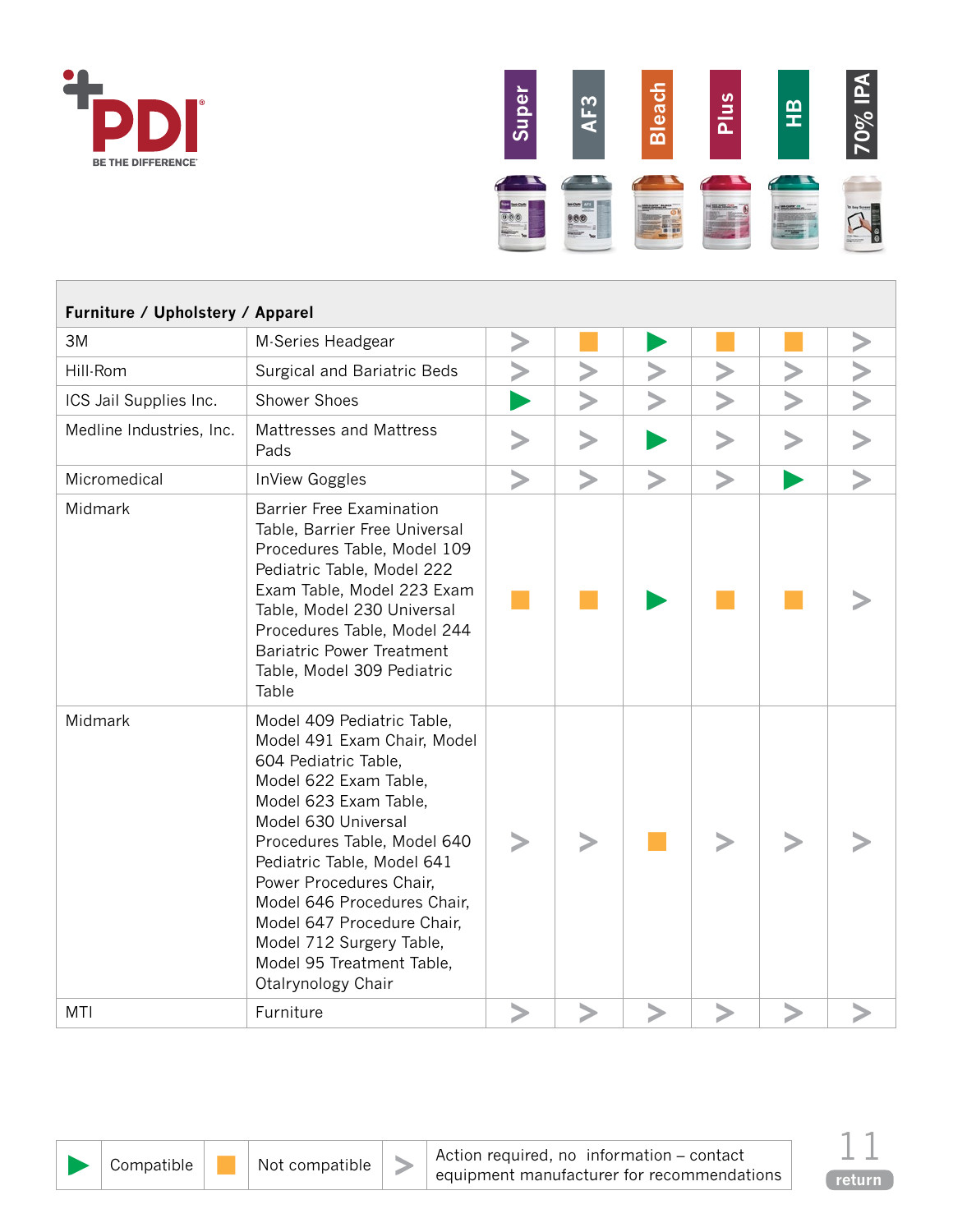<span id="page-11-0"></span>



| <b>Glucometers / Blood Monitoring Systems</b> |                                                                                          |  |  |  |  |  |  |  |  |  |
|-----------------------------------------------|------------------------------------------------------------------------------------------|--|--|--|--|--|--|--|--|--|
| Abbott Healthcare                             | FreeStyle Flash, FreeStyle<br>Freedom, FreeStyle Freedom<br>Lite, FreeStyle Lite, I-Stat |  |  |  |  |  |  |  |  |  |
| Abbott Healthcare                             | Freestyle InsuLinx                                                                       |  |  |  |  |  |  |  |  |  |
| Abbott Healthcare                             | OptiumEZ, Xceed Optium                                                                   |  |  |  |  |  |  |  |  |  |
| Abbott Healthcare                             | Precision Xceed Pro                                                                      |  |  |  |  |  |  |  |  |  |
| Abbott Healthcare                             | Precision Xtra                                                                           |  |  |  |  |  |  |  |  |  |
| AgaMatrix                                     | <b>Blood Glucose Meter</b>                                                               |  |  |  |  |  |  |  |  |  |
| Alere                                         | PT-INR Monitoring System                                                                 |  |  |  |  |  |  |  |  |  |
| <b>Arizant Healthcare</b>                     | SpotOn Temp                                                                              |  |  |  |  |  |  |  |  |  |
| Arkray                                        | Assure 4                                                                                 |  |  |  |  |  |  |  |  |  |
| Arkray                                        | Assure Brilliance                                                                        |  |  |  |  |  |  |  |  |  |
| Arkray                                        | Assure Platinum                                                                          |  |  |  |  |  |  |  |  |  |
| Arkray                                        | Assure Pro                                                                               |  |  |  |  |  |  |  |  |  |
| Bayer                                         | Breeze 2                                                                                 |  |  |  |  |  |  |  |  |  |
| Bayer                                         | Contour                                                                                  |  |  |  |  |  |  |  |  |  |
| Bayer                                         | Contour Next,<br>Contour Next EZ                                                         |  |  |  |  |  |  |  |  |  |
| Cambridge Sensors                             | Microdot                                                                                 |  |  |  |  |  |  |  |  |  |
| <b>Cambridge Sensors</b>                      | Microdot Xtra                                                                            |  |  |  |  |  |  |  |  |  |
| Dexcom                                        | Dexcom G4 Platinum                                                                       |  |  |  |  |  |  |  |  |  |



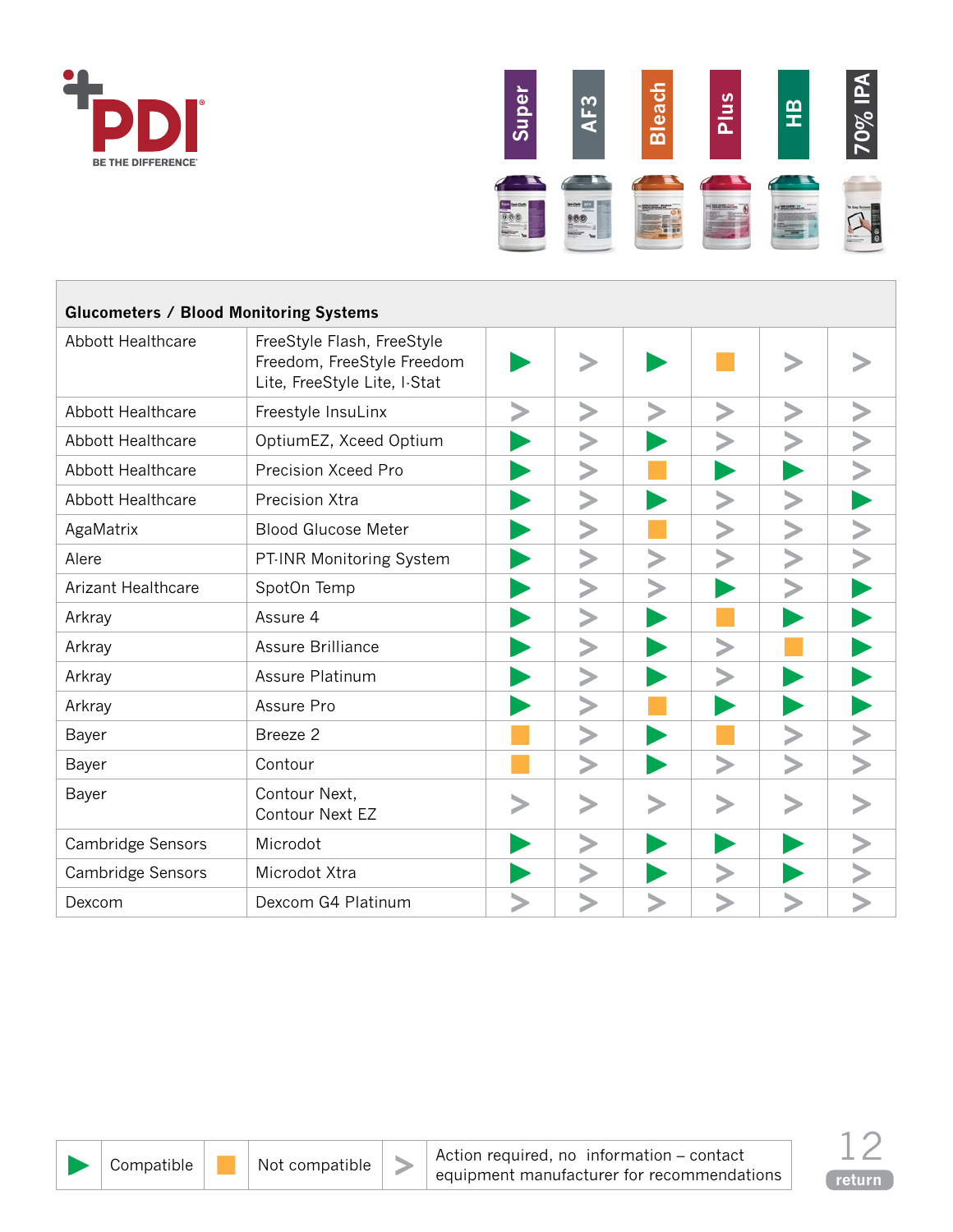



| <b>Glucometers / Blood Monitoring Systems</b> |                                                                            |  |  |  |  |        |  |  |  |  |
|-----------------------------------------------|----------------------------------------------------------------------------|--|--|--|--|--------|--|--|--|--|
| <b>Glucocard Vital</b>                        | Assure                                                                     |  |  |  |  |        |  |  |  |  |
| Lifescan                                      | Onetouch Ping, Onetouch<br>VeriolQ                                         |  |  |  |  |        |  |  |  |  |
| Lifescan                                      | Onetouch Select, Onetouch<br>Ultra, Onetouch Ultra2,<br>Onetouch Ultramini |  |  |  |  |        |  |  |  |  |
| Lifescan                                      | SureStep Meters,<br>SureStepFlexx                                          |  |  |  |  |        |  |  |  |  |
| McKesson                                      | TRUEtrack                                                                  |  |  |  |  |        |  |  |  |  |
| Nova Biomedical                               | Max, Max Link, Plus                                                        |  |  |  |  |        |  |  |  |  |
| Nova Biomedical                               | StatSensor Creat, StatStrip<br>Glu, StatStrip Glu/Ket,<br>StatStrip LAC    |  |  |  |  |        |  |  |  |  |
| Oak Tree International                        | EasyMax LTC Meter, EasyMax<br><b>NG Meter</b>                              |  |  |  |  |        |  |  |  |  |
| <b>Prodigy Diabetes Care</b>                  | Prodigy AutoCode, Prodigy<br>Pocket, Prodigy Preferred,<br>Prodigy Voice   |  |  |  |  |        |  |  |  |  |
| <b>PSS World Medical</b>                      | Quintet Meter                                                              |  |  |  |  |        |  |  |  |  |
| Roche                                         | Accu-Check Inform I                                                        |  |  |  |  |        |  |  |  |  |
| Roche                                         | Accu-Check Inform II,<br><b>Accutrend Plus</b>                             |  |  |  |  | $\, >$ |  |  |  |  |
| Roche                                         | Coagu-Chek XS-System                                                       |  |  |  |  |        |  |  |  |  |
| Wavesense                                     | Keynote Pro                                                                |  |  |  |  |        |  |  |  |  |



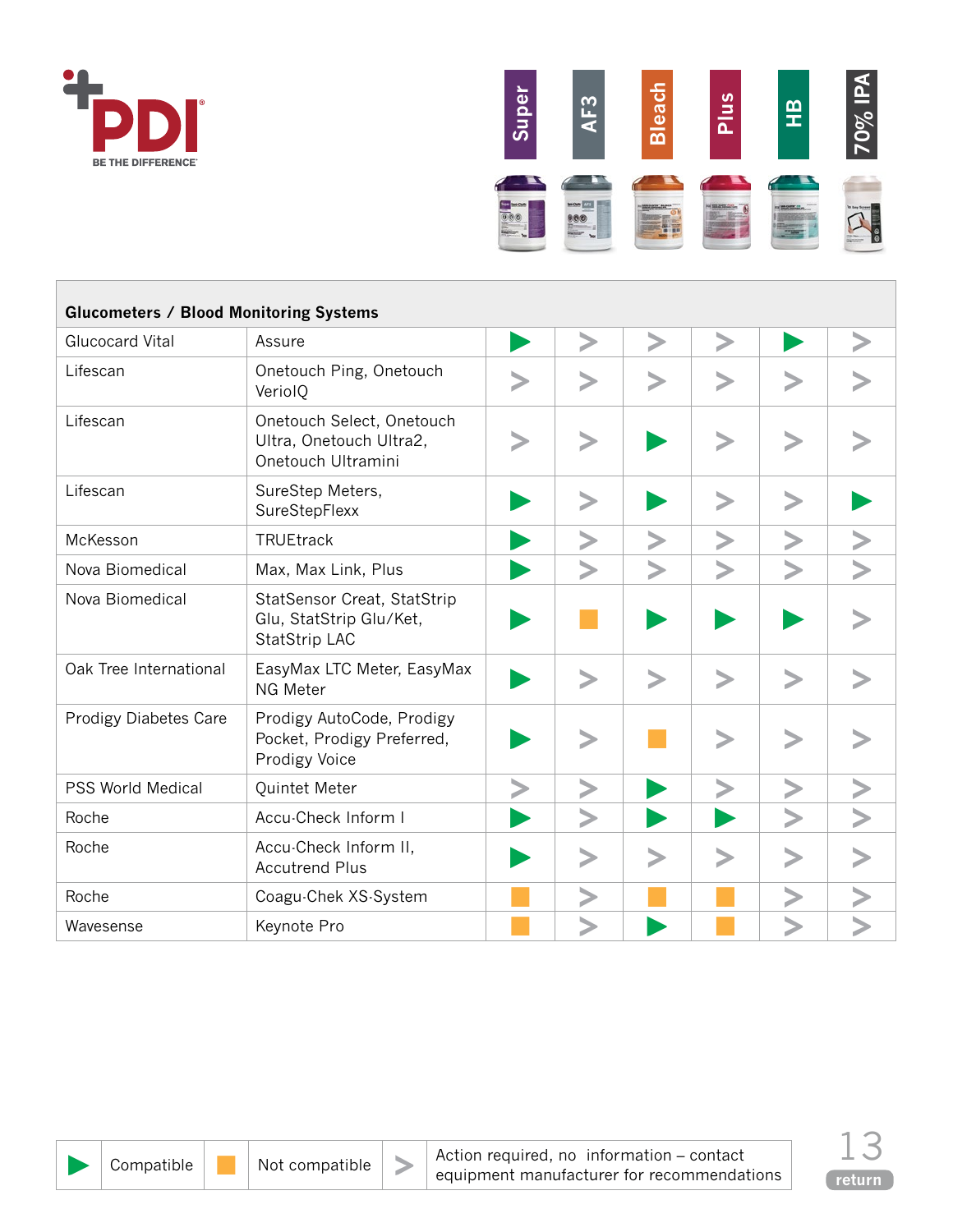<span id="page-13-0"></span>



| Handheld Scanner / Phone / Device |                                       |  |  |  |   |  |  |  |  |  |  |
|-----------------------------------|---------------------------------------|--|--|--|---|--|--|--|--|--|--|
| Ascom                             | d41, d61, d62, d81, i62               |  |  |  |   |  |  |  |  |  |  |
| Ascom                             | Myco                                  |  |  |  |   |  |  |  |  |  |  |
| Honeywell                         | XenonTM 1900h,<br>XenonTM 1902h       |  |  |  |   |  |  |  |  |  |  |
| Motorola                          | DS6707 Scanner                        |  |  |  |   |  |  |  |  |  |  |
| <b>Hemodialysis</b>               |                                       |  |  |  |   |  |  |  |  |  |  |
| <b>Baxter</b>                     | Prismaflex Dialysis Machine           |  |  |  |   |  |  |  |  |  |  |
| Fresenius                         | 2008K, Crit-Line Monitor III          |  |  |  |   |  |  |  |  |  |  |
| Fresenius                         | GranuFlo Concentrate Disso-<br>lution |  |  |  |   |  |  |  |  |  |  |
| Fresenius                         | Liberty Cycler, Newton Cycler         |  |  |  |   |  |  |  |  |  |  |
| Gambro                            | Phoenix                               |  |  |  | ゝ |  |  |  |  |  |  |
| <b>Incubators / Chambers</b>      |                                       |  |  |  |   |  |  |  |  |  |  |
| Draeger                           | Air-Shields Isolette<br>ModelC400QT   |  |  |  |   |  |  |  |  |  |  |
| <b>SECHRIST Industries</b>        | <b>Hyperbaric Chambers</b>            |  |  |  |   |  |  |  |  |  |  |



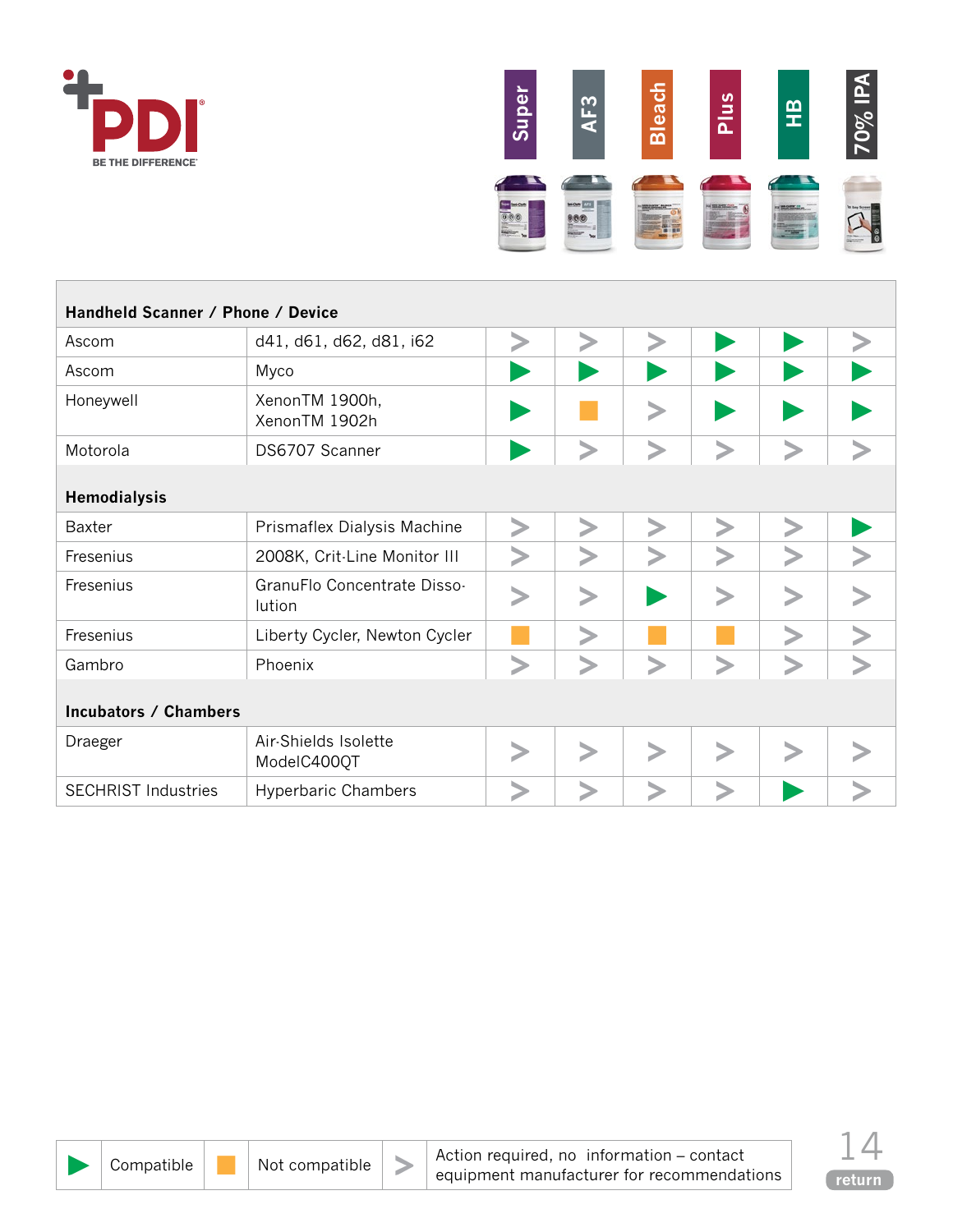<span id="page-14-0"></span>



| <b>Infusion Pump / Systems</b> |                                                                                                  |  |  |  |                       |        |  |  |  |  |
|--------------------------------|--------------------------------------------------------------------------------------------------|--|--|--|-----------------------|--------|--|--|--|--|
| <b>Baxter</b>                  | Auto Syringe AS50                                                                                |  |  |  |                       |        |  |  |  |  |
| <b>Baxter</b>                  | Colleague                                                                                        |  |  |  | $\blacktriangleright$ | $\geq$ |  |  |  |  |
| <b>Baxter</b>                  | Flo-Gard 6200, Flo-Gard<br>6201, Flo-Gard 6301 Dual<br>Channel, Syndeo                           |  |  |  |                       |        |  |  |  |  |
| <b>Baxter</b>                  | Ipump                                                                                            |  |  |  |                       |        |  |  |  |  |
| <b>Baxter</b>                  | PCA II                                                                                           |  |  |  |                       |        |  |  |  |  |
| <b>Baxter</b>                  | Sigma Spectrum                                                                                   |  |  |  |                       |        |  |  |  |  |
| <b>BBraun</b>                  | Horizon Nxt                                                                                      |  |  |  |                       | $\geq$ |  |  |  |  |
| <b>BBraun</b>                  | Outlook 100, Outlook 200                                                                         |  |  |  |                       |        |  |  |  |  |
| <b>BBraun</b>                  | Outlook ES                                                                                       |  |  |  |                       |        |  |  |  |  |
| <b>BBraun</b>                  | Vista Pumps                                                                                      |  |  |  |                       |        |  |  |  |  |
| <b>Cardinal Health</b>         | Alaris 8000, Alaris 8015                                                                         |  |  |  |                       |        |  |  |  |  |
| Carefusion                     | Alaris EtCo2 Module,<br>Alaris Syringe Module,<br>Alaris System Signature<br><b>Edition Gold</b> |  |  |  |                       |        |  |  |  |  |
| Carefusion                     | Alaris PC Unit, Alaris Pump<br>Module                                                            |  |  |  |                       |        |  |  |  |  |
| Carefusion                     | Alaris PCA Module, Alaris SE<br>Module, Alaris SpO2 Module                                       |  |  |  |                       |        |  |  |  |  |
| Carefusion                     | Alaris Pump - IUI Connector<br>(only)                                                            |  |  |  |                       |        |  |  |  |  |

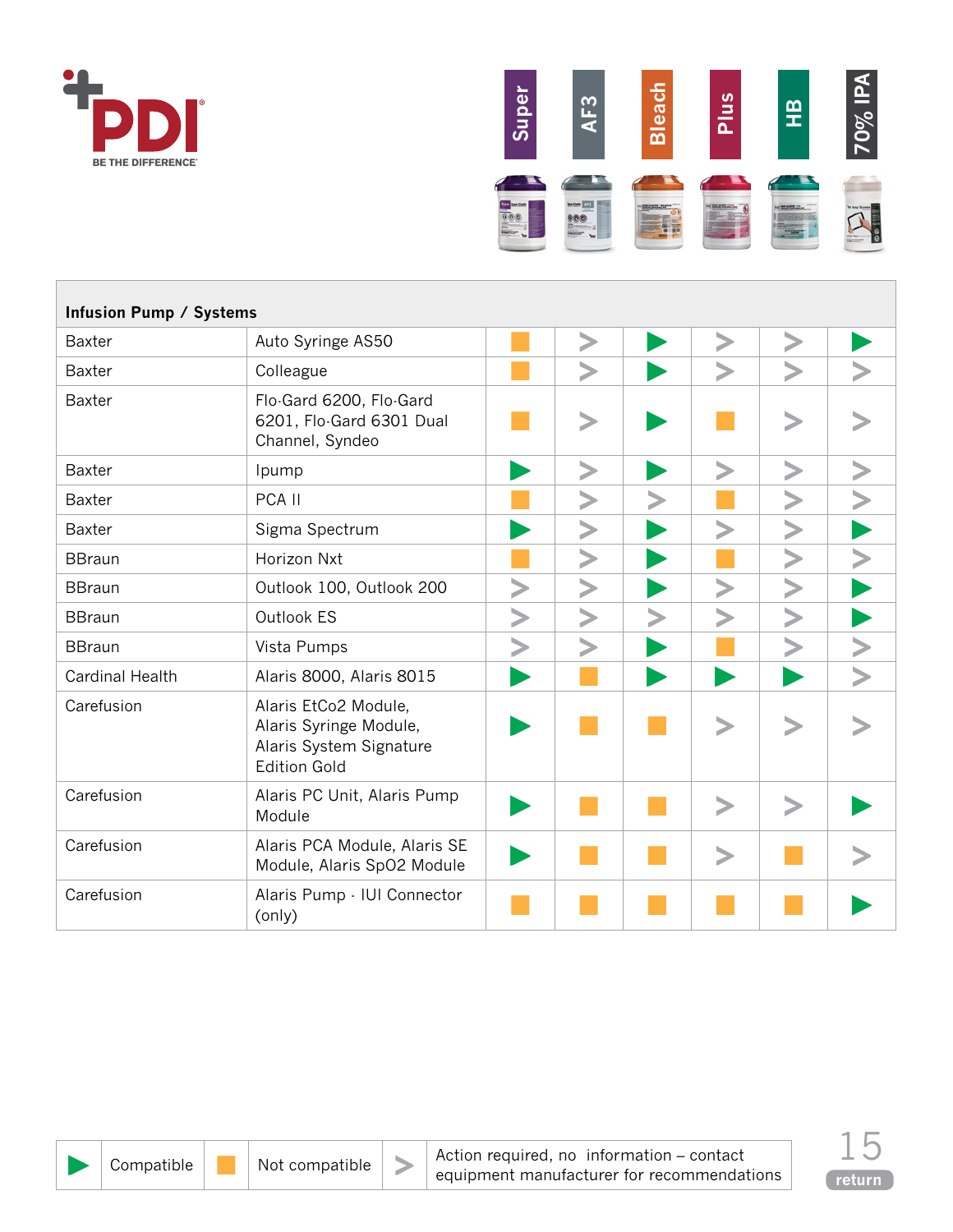



| <b>Infusion Pump / Systems</b> |                                                                                                                                                                                                                                    |  |  |  |
|--------------------------------|------------------------------------------------------------------------------------------------------------------------------------------------------------------------------------------------------------------------------------|--|--|--|
| Hospira                        | Acclaim encore, OmniFlow<br>4000 Plus, Plum 1.6, Plum<br>360 Infuser - compatible with<br>Hospira MedNet Software<br>30010-04,30011-04,<br>30012-04.30010-65,<br>30011-65,30012, Plum XL,<br>Plum XL3 and<br>Plum XL3 Micro/Macro™ |  |  |  |
| Hospira                        | GemStar, LifeCare PCA, Plum<br>A+, Plum A+ 3 w/Hospira<br>MedNet, Plum A+ w/Hospira<br>MedNet, Plum A+3                                                                                                                            |  |  |  |
| Hospira                        | LifeCare PCA 3, LifeCare PCA<br>Plus II                                                                                                                                                                                            |  |  |  |
| Hospira                        | Sapphire Pump                                                                                                                                                                                                                      |  |  |  |
| Hospira                        | Symbiq Infusion System                                                                                                                                                                                                             |  |  |  |
| Moog                           | 4000 CMS, 4000 Plus,<br>6000 CMS, PainSmart IOD                                                                                                                                                                                    |  |  |  |
| <b>RMS Medical Products</b>    | Freedom 60 Syringe Infusion<br>System                                                                                                                                                                                              |  |  |  |
| Smiths Medical                 | CADD Legacy PCA                                                                                                                                                                                                                    |  |  |  |
| <b>Smiths Medical</b>          | Medfusion 3500                                                                                                                                                                                                                     |  |  |  |
| <b>Smiths Medical</b>          | Medfusion 4000                                                                                                                                                                                                                     |  |  |  |



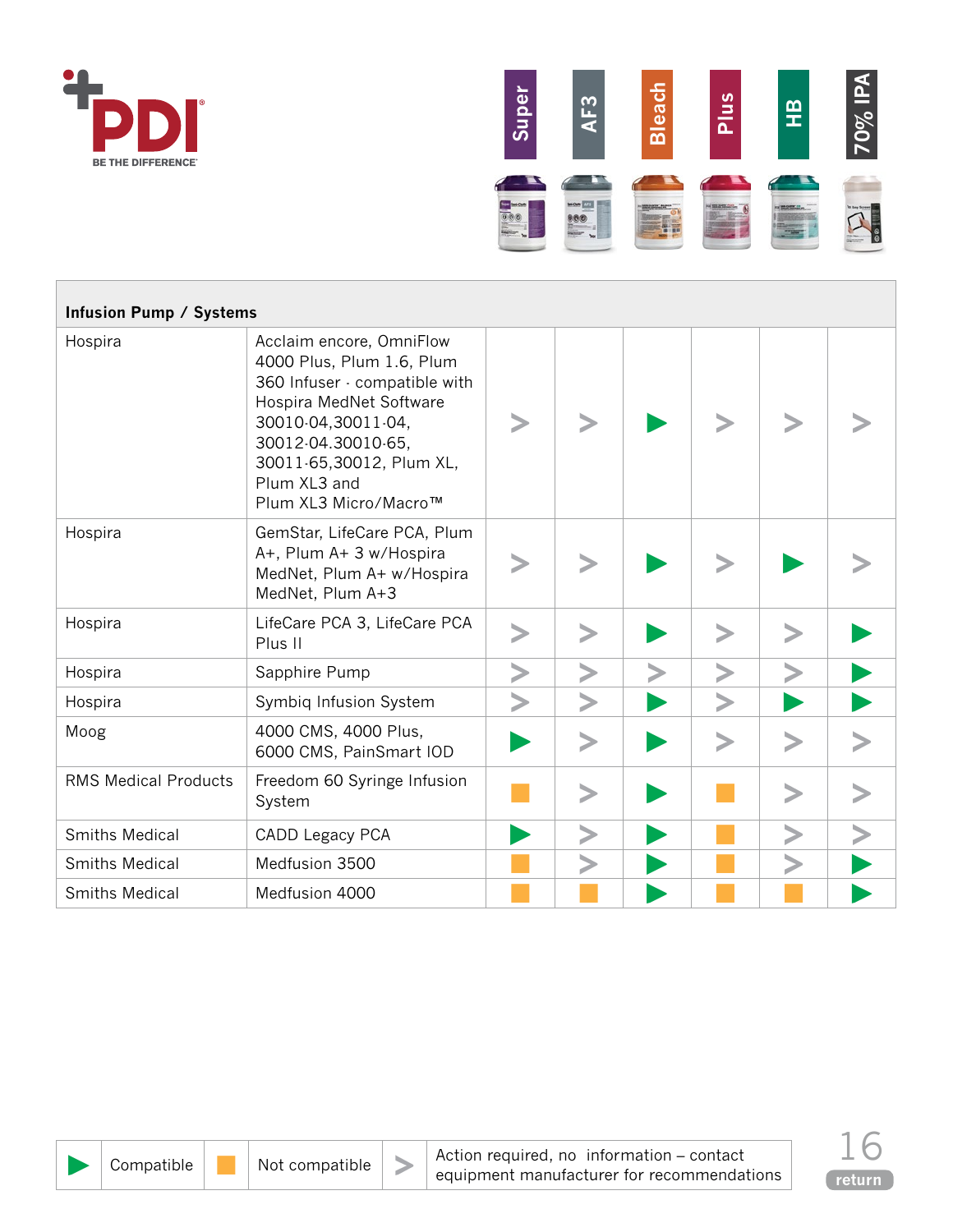<span id="page-16-0"></span>



| Laryngoscope             |                                                                                                                                                                                                |  |  |  |  |  |  |  |
|--------------------------|------------------------------------------------------------------------------------------------------------------------------------------------------------------------------------------------|--|--|--|--|--|--|--|
| Ambu-King Vision         | King Vision                                                                                                                                                                                    |  |  |  |  |  |  |  |
| Karl Storz               | Karl Storz C-MAC<br>Video Laryngoscopes                                                                                                                                                        |  |  |  |  |  |  |  |
| Verathon                 | GlideScope Cobalt,<br>GlideScope GVL,<br>Ranger, Ranger Single Use                                                                                                                             |  |  |  |  |  |  |  |
| Verathon                 | GlideScope Cobalt AVL                                                                                                                                                                          |  |  |  |  |  |  |  |
| Lifts / Gurney / Harness |                                                                                                                                                                                                |  |  |  |  |  |  |  |
| ArjoHuntleigh            | BHM V4i                                                                                                                                                                                        |  |  |  |  |  |  |  |
| ArjoHuntleigh            | Ergolift-600                                                                                                                                                                                   |  |  |  |  |  |  |  |
| ArjoHuntleigh            | Graduate, IR System,<br>Maxi Sky 600,<br>Maxi Sky 600 ECS, V10,<br>V5 Duo, Voyager,<br>Wipedown Standing Sling                                                                                 |  |  |  |  |  |  |  |
| ArjoHuntleigh            | Maxi Move, Sara 3000                                                                                                                                                                           |  |  |  |  |  |  |  |
| ArjoHuntleigh            | RotoRest Delta                                                                                                                                                                                 |  |  |  |  |  |  |  |
| Lighting                 |                                                                                                                                                                                                |  |  |  |  |  |  |  |
| Midmark                  | Model 354 Lighting System,<br>Model 355 Lighting System                                                                                                                                        |  |  |  |  |  |  |  |
| <b>Steris</b>            | Amsco SQ240 Surgical<br>Lighting Systems,<br>Amsco SQ240 SurgiVision<br>Surgical Lighting and Video,<br>Harmony LA Surgical Lighting<br>and Visualization System,<br>Polaris Surgical Lighting |  |  |  |  |  |  |  |
| Welch Allyn              | Green Series Exam Lights                                                                                                                                                                       |  |  |  |  |  |  |  |
| Welch Allyn              | GS 777 Wall Transformer                                                                                                                                                                        |  |  |  |  |  |  |  |



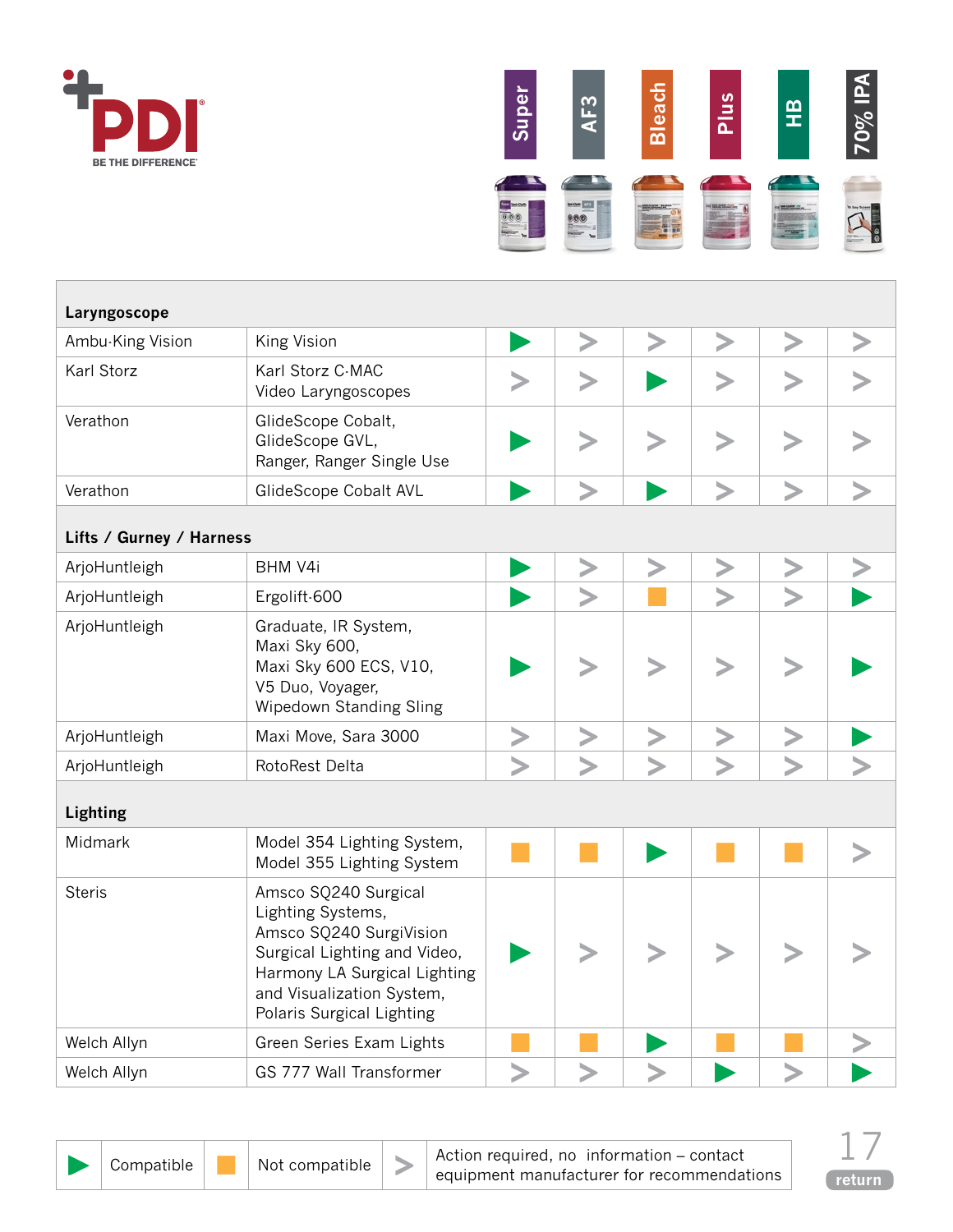<span id="page-17-0"></span>



| <b>Mammography</b>           |                                                                                                           |  |  |  |
|------------------------------|-----------------------------------------------------------------------------------------------------------|--|--|--|
| <b>GE Healthcare</b>         | Senographe 2000D,<br>Senographe DMR,<br>Senographe DRM+,<br>Senographe DS,<br>Senographe Essential        |  |  |  |
| Hologic                      | Mammography                                                                                               |  |  |  |
| <b>Siemens</b>               | Mammography Machines                                                                                      |  |  |  |
| Siemens                      | Somatom                                                                                                   |  |  |  |
| Mobile Computing / Health IT |                                                                                                           |  |  |  |
| Artromick                    | Aci, TX10, TX11, TX20                                                                                     |  |  |  |
| Artromick                    | LTC Autholock, NX15                                                                                       |  |  |  |
| Capsa Solutions              | LX10, LX15, LX5                                                                                           |  |  |  |
| Capsa Solutions              | <b>VX25</b>                                                                                               |  |  |  |
| Enovate                      | Enovate                                                                                                   |  |  |  |
| <b>GE Healthcare</b>         | Case                                                                                                      |  |  |  |
| <b>GE Healthcare</b>         | CIC Pro Clinical Info Center                                                                              |  |  |  |
| Honeywell                    | Dolphin 9700hc mobile<br>computer, Dolphin 99EXhc<br>mobile computer,<br>Dolphin7800hc mobile<br>computer |  |  |  |
| KSI (Key Source Intl.)       | San-a-Key                                                                                                 |  |  |  |
| Midmark                      | Workstation                                                                                               |  |  |  |
| Motorola                     | CA50 Device,<br>MC9090 Mobile Computer                                                                    |  |  |  |
| Panasonic                    | Toughbook                                                                                                 |  |  |  |
| Socket Mobile                | SOMO                                                                                                      |  |  |  |
| Vecna                        | Vkiosk V7 Freestanding Kiosk                                                                              |  |  |  |



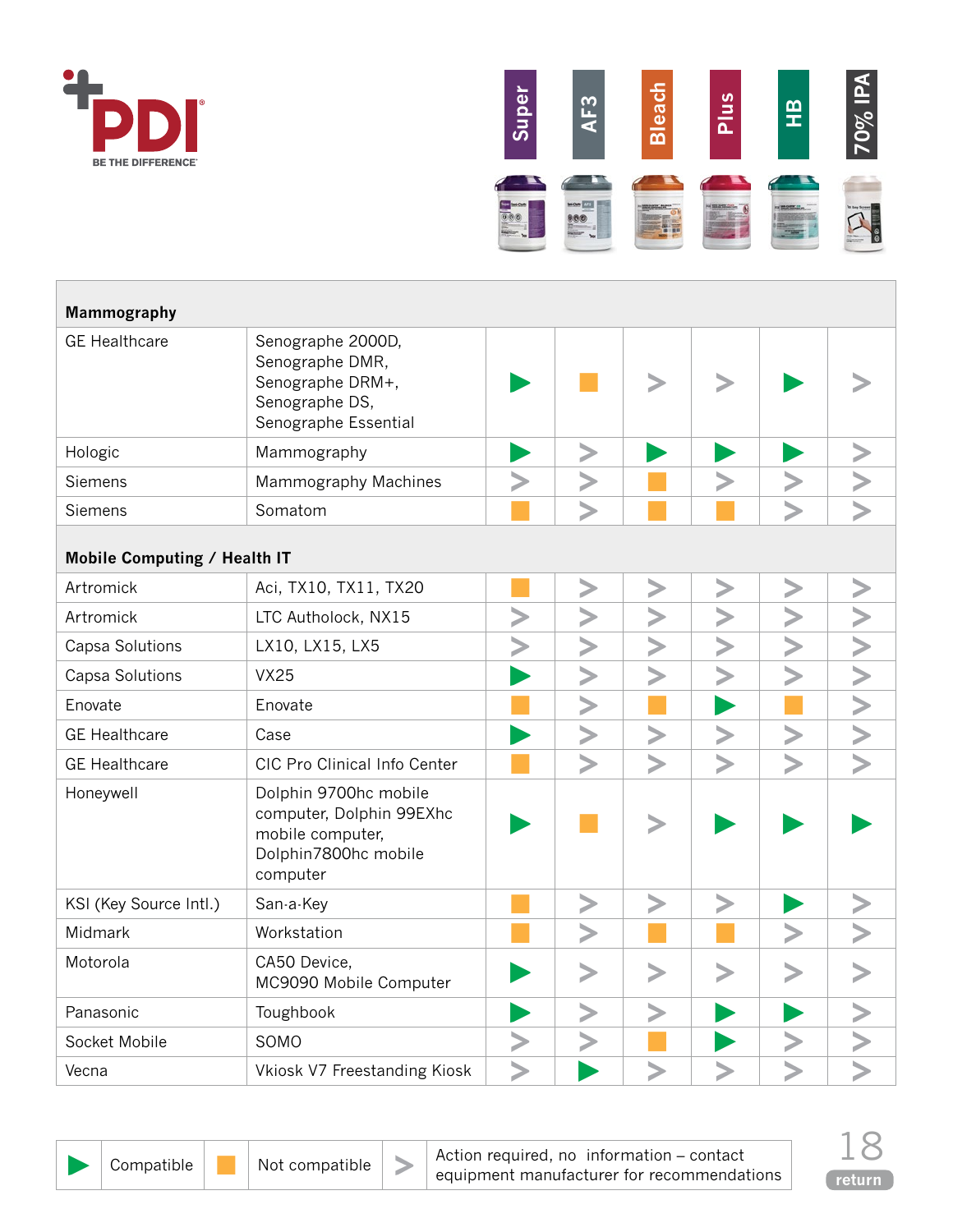<span id="page-18-0"></span>



| <b>Parts</b>                |                                                                                                                          |  |  |  |  |  |  |  |
|-----------------------------|--------------------------------------------------------------------------------------------------------------------------|--|--|--|--|--|--|--|
| Welch Allyn                 | 3.5 V Lithium Ion<br>Rechargeable Handle                                                                                 |  |  |  |  |  |  |  |
| <b>Patient Monitors</b>     |                                                                                                                          |  |  |  |  |  |  |  |
| <b>Edwards Lifesciences</b> | OM-2 Optical Module                                                                                                      |  |  |  |  |  |  |  |
| Fukuda Denshi               | DS-7100                                                                                                                  |  |  |  |  |  |  |  |
| <b>GE Healthcare</b>        | <b>B30</b>                                                                                                               |  |  |  |  |  |  |  |
| <b>GE</b> Healthcare        | Carescape V-100, Solar 7000,<br>Solar 8000, Solar 9500                                                                   |  |  |  |  |  |  |  |
| <b>GE Healthcare</b>        | Corometerics 170 series                                                                                                  |  |  |  |  |  |  |  |
| <b>GE Healthcare</b>        | Corometerics 250 series,<br>Dash 2000, Dash 2500,<br>Dash 3000, Dash 4000,<br>Dash 5000, Dinamap ProCare                 |  |  |  |  |  |  |  |
| <b>GE Healthcare</b>        | Dinamap Pro 1000,<br>Dinamap Pro 100V2,<br>Dinamap Pro 200V2,<br>Dinamap Pro 300V2,<br>Dinamap Pro 400V2,<br>Solar 8000M |  |  |  |  |  |  |  |
| <b>GE Healthcare</b>        | Giraffe Omnibed                                                                                                          |  |  |  |  |  |  |  |
| <b>GE Healthcare</b>        | <b>Vital View</b>                                                                                                        |  |  |  |  |  |  |  |
| <b>Hewlett Packard</b>      | AiO Monitor                                                                                                              |  |  |  |  |  |  |  |
| Mindray Healthcare          | Accutorr 3, Accutorr 7, DPM3                                                                                             |  |  |  |  |  |  |  |
| Mindray Healthcare          | DPM-VS Monitor                                                                                                           |  |  |  |  |  |  |  |
| <b>NDS</b>                  | Radiance 19" Medical Display                                                                                             |  |  |  |  |  |  |  |
| <b>NEC</b>                  | <b>NEC Monitors</b>                                                                                                      |  |  |  |  |  |  |  |
| Nihon Kohden                | BSM-6000, BSM-9000                                                                                                       |  |  |  |  |  |  |  |

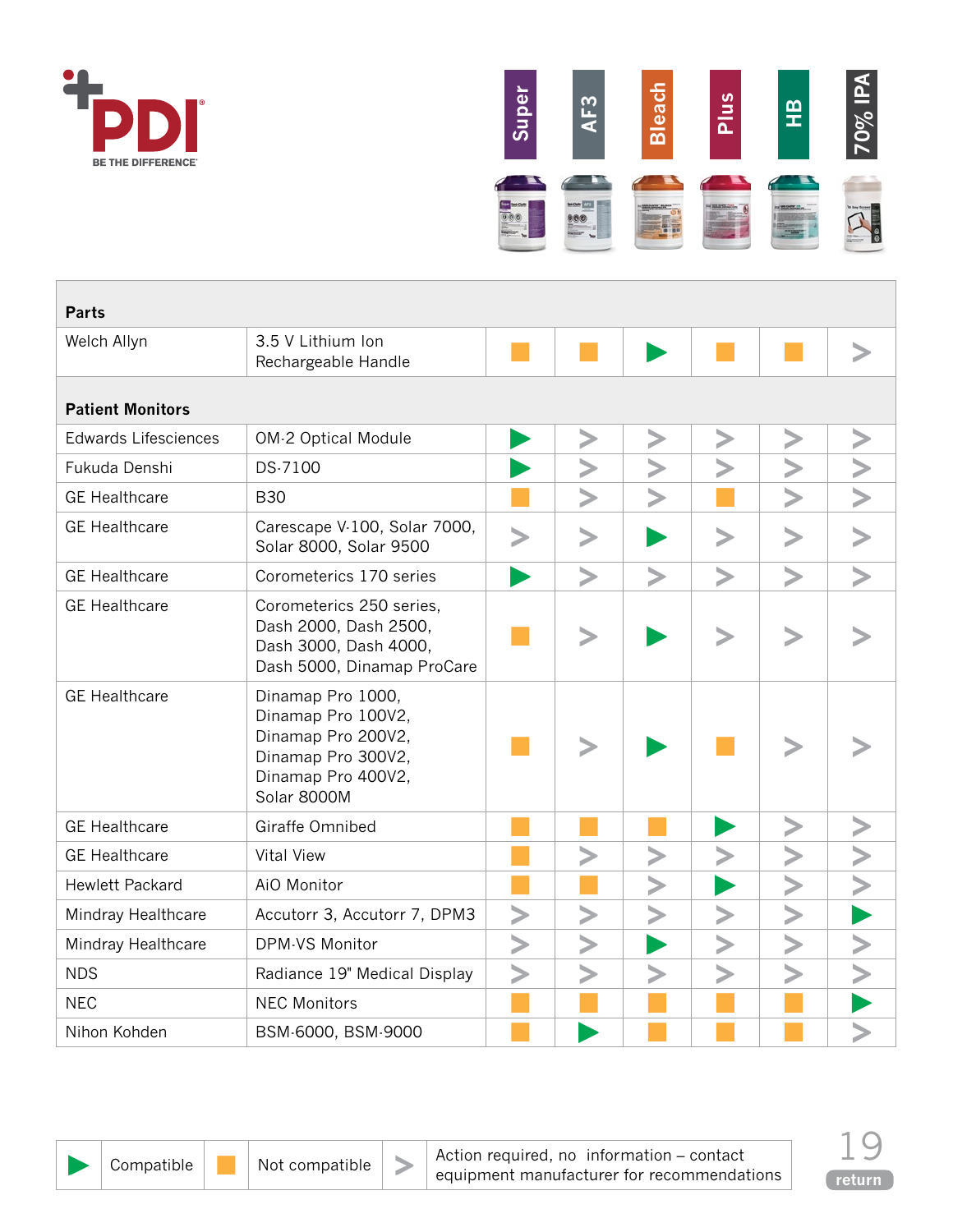



| <b>Patient Monitors</b> |                                                                                                                                                                                                                                                                                                                                                                                                                                                                                                                                                                                                                                                                                                                                                                                         |  |  |  |
|-------------------------|-----------------------------------------------------------------------------------------------------------------------------------------------------------------------------------------------------------------------------------------------------------------------------------------------------------------------------------------------------------------------------------------------------------------------------------------------------------------------------------------------------------------------------------------------------------------------------------------------------------------------------------------------------------------------------------------------------------------------------------------------------------------------------------------|--|--|--|
| Philips                 | 865299 15" LCD Color Display,<br>865299 17" LCD Color Display,<br>865299 19" LCD Color Display,<br>Intellivue Multri-Measurement Module,<br>Intellivue Patient Monitor MP 20/30,<br>Intellivue Patient Monitor MP 40/50,<br>Intellivue Patient Monitor MP 60/70/80/90,<br>Intellivue Patient Monitor MP2,<br>Intellivue Patient Monitor MP5,<br>Intellivue Patient Monitor MP5SC,<br>Intellivue Patient Monitor MP5T,<br>Intellivue Patient Monitor MX600,<br>Intellivue Patient Monitor MX700,<br>Intellivue Patient Monitor MX800,<br>Intellivue Transcutaneous Gas Measurement,<br>M8031B 15" LCD Color Display,<br>M8031B 17" LCD Color Display,<br>M8031B 19" LCD Color Display,<br>M8033C 15" LCD Color Display,<br>M8033C 17" LCD Color Display,<br>M8033C 19" LCD Color Display |  |  |  |
| Philips                 | <b>CMS Patient Monitoring System</b><br>M1165-66-67-75-76-77A                                                                                                                                                                                                                                                                                                                                                                                                                                                                                                                                                                                                                                                                                                                           |  |  |  |
| Philips                 | Criterion 60 Pressure Oxygen Monitor                                                                                                                                                                                                                                                                                                                                                                                                                                                                                                                                                                                                                                                                                                                                                    |  |  |  |
| Philips                 | IntelliVue MX40 Wearable Patient Monitor                                                                                                                                                                                                                                                                                                                                                                                                                                                                                                                                                                                                                                                                                                                                                |  |  |  |
| Philips                 | Intellivue Patient Monitor MP 30,<br>Intellivue Patient Monitor MP 80,<br>Intellivue Patient Monitor MP 90                                                                                                                                                                                                                                                                                                                                                                                                                                                                                                                                                                                                                                                                              |  |  |  |
| Philips                 | Intellivue Patient Monitor MP 70                                                                                                                                                                                                                                                                                                                                                                                                                                                                                                                                                                                                                                                                                                                                                        |  |  |  |
| Philips                 | Patient Monitor M3 & M4, Patient Monitor<br>System M1205A V24 and V26                                                                                                                                                                                                                                                                                                                                                                                                                                                                                                                                                                                                                                                                                                                   |  |  |  |
| Philips                 | SureSigns VS2                                                                                                                                                                                                                                                                                                                                                                                                                                                                                                                                                                                                                                                                                                                                                                           |  |  |  |
| Philips                 | SureSigns VS3                                                                                                                                                                                                                                                                                                                                                                                                                                                                                                                                                                                                                                                                                                                                                                           |  |  |  |
| Philips                 | SureSigns VS4                                                                                                                                                                                                                                                                                                                                                                                                                                                                                                                                                                                                                                                                                                                                                                           |  |  |  |



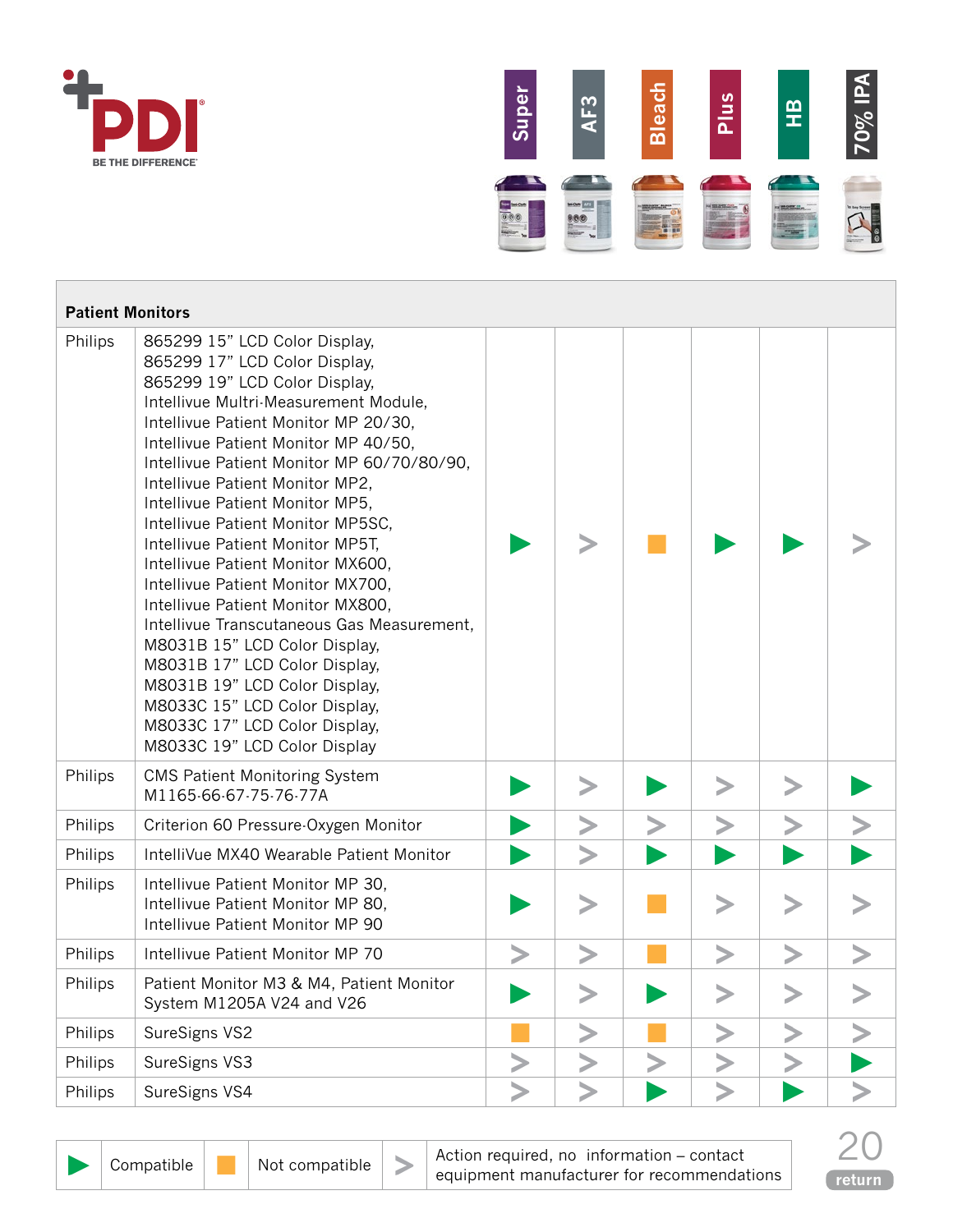<span id="page-20-0"></span>



| <b>Patient Monitors</b>  |                                                            |  |        |        |  |
|--------------------------|------------------------------------------------------------|--|--------|--------|--|
| Spacelabs                | <b>Patient Monitors</b>                                    |  | $\geq$ |        |  |
| SunTech                  | <b>Blood Pressure Monitor</b><br>Model 247B                |  |        | $\, >$ |  |
| Welch Allyn              | Atlas, Consulting Pneumatic<br>Otoscope, Digital MacroView |  |        |        |  |
| Welch Allyn              | Connex Spot Vital Signs                                    |  |        |        |  |
| Welch Allyn              | Connex Vital Signs Monitor<br>6000 Series                  |  |        |        |  |
| Welch Allyn              | Propaq CS                                                  |  |        |        |  |
| Welch Allyn              | Propaq Encore                                              |  |        |        |  |
| Welch Allyn              | Spot Vital Signs Lxi                                       |  |        |        |  |
| <b>Pulse Oximeter</b>    |                                                            |  |        |        |  |
| Masimo                   | Radical-7                                                  |  |        |        |  |
| Mindray Healthcare       | DPM1                                                       |  |        |        |  |
| Nonin Healthcare         | 8500 Oximeters,<br>8500M Oximeters                         |  |        |        |  |
| <b>Radiation Therapy</b> |                                                            |  |        |        |  |
| Elekta                   | Gamma Knife                                                |  |        |        |  |



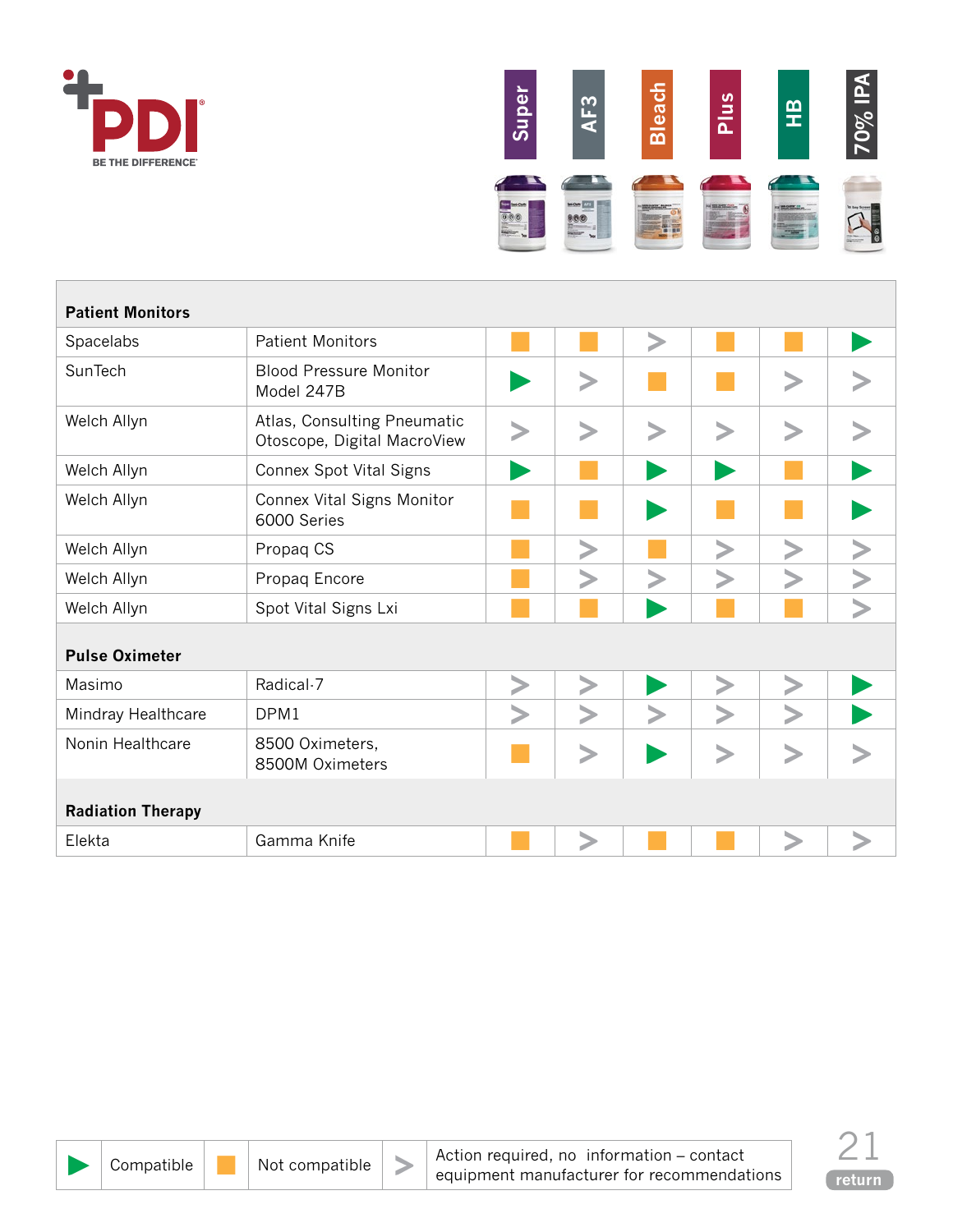<span id="page-21-0"></span>



| <b>Respirators / Respiratory Therapy</b> |                                                                                                                                                                               |  |  |  |
|------------------------------------------|-------------------------------------------------------------------------------------------------------------------------------------------------------------------------------|--|--|--|
| 3M                                       | PAPR GVP Powered Air<br>Purifying Respirator                                                                                                                                  |  |  |  |
| Manufacturer                             | PAPR Powered Air Purifying<br>Respirator,<br>Reusable Respirator FF-400<br>Series,<br>Reusable Respirator 6000<br>Series,<br>RR Reusable Respirators,<br>Versaflo TR-300 PAPR |  |  |  |
| Manufacturer                             | Reusable Respirator 7000<br><b>Series</b>                                                                                                                                     |  |  |  |
| <b>Prodigy Diabetes Care</b>             | Prodigy Mini-Mist                                                                                                                                                             |  |  |  |
| Vapotherm                                | <b>Precision Flow</b>                                                                                                                                                         |  |  |  |
| <b>RFID / Security Tags / Badges</b>     |                                                                                                                                                                               |  |  |  |
| Accutech                                 | ES 2100, ES 2200, IS 3200,<br>BR 4200                                                                                                                                         |  |  |  |
| <b>Cardinal Health</b>                   | Pyxis Bio ID                                                                                                                                                                  |  |  |  |
| CenTrak                                  | <b>RFID Tags</b>                                                                                                                                                              |  |  |  |
| RF Technologies                          | Safe Place Infant Transmitter                                                                                                                                                 |  |  |  |
| Versus Technology                        | Badge                                                                                                                                                                         |  |  |  |

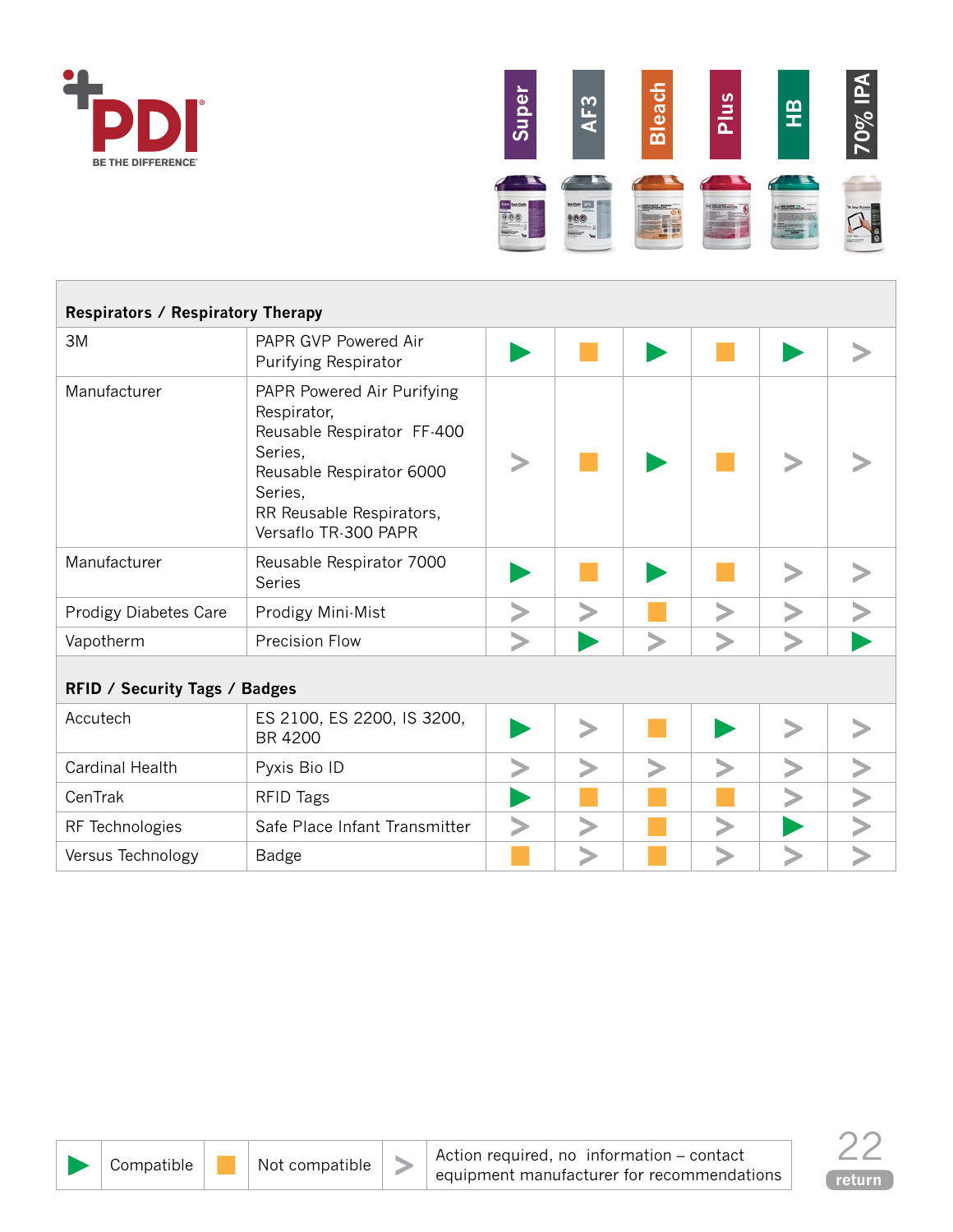<span id="page-22-0"></span>



| Stethoscope         |                                                                                                                                                                                                                                                                                                                          |   |        |        |        |        |  |
|---------------------|--------------------------------------------------------------------------------------------------------------------------------------------------------------------------------------------------------------------------------------------------------------------------------------------------------------------------|---|--------|--------|--------|--------|--|
| 3M                  | Littman Cardiology III,<br>Littman Cardiology STC,<br>Littman Classic II Pedia &<br>Infant,<br>Littman Classic II S.E.,<br>Littman Master Cardiology,<br>Littman Master Classic II,<br>Littman Model 3000,<br>Littman Model 3100,<br>Littman Model 3200,<br>Littman Model 4000,<br>Littman Model 4100,<br>Littman Select |   |        |        |        |        |  |
| Welch Allyn         | Elite Electronic Stethoscope                                                                                                                                                                                                                                                                                             |   | ゝ      | ゝ      | $\geq$ | $\geq$ |  |
| <b>Suction Unit</b> |                                                                                                                                                                                                                                                                                                                          |   |        |        |        |        |  |
| <b>Ohio Medical</b> | Push-To-SetTM Intermittent<br>Suction Unit PTS-ISU                                                                                                                                                                                                                                                                       |   | $\geq$ | $\geq$ | $\geq$ | $\geq$ |  |
| <b>Surfaces</b>     |                                                                                                                                                                                                                                                                                                                          |   |        |        |        |        |  |
| Corian              | Corian                                                                                                                                                                                                                                                                                                                   |   |        |        |        |        |  |
| Formica Corporation | Formica                                                                                                                                                                                                                                                                                                                  |   |        |        |        |        |  |
| <b>Telemetry</b>    |                                                                                                                                                                                                                                                                                                                          |   |        |        |        |        |  |
| Cardiac Science     | Quinton Exlipse Premier ECG                                                                                                                                                                                                                                                                                              | ⋗ | ⋗      | ⋗      | ⋗      | ⋗      |  |
| Fukuda Denshi       | Dynascope Telemetry<br>Transmitter LX-7120                                                                                                                                                                                                                                                                               |   |        |        |        |        |  |
| Nihon Kohden        | NTX ZM-540, NTX ZM-541PA                                                                                                                                                                                                                                                                                                 |   |        |        |        |        |  |
| Philips             | Intellivue Patient Monitor<br>M2636B, Transmitters                                                                                                                                                                                                                                                                       |   | $\, >$ |        |        |        |  |
| Philips             | Telemetry System                                                                                                                                                                                                                                                                                                         |   |        |        |        |        |  |
| Philips             | <b>TRx Tranceiver</b>                                                                                                                                                                                                                                                                                                    |   |        |        |        |        |  |



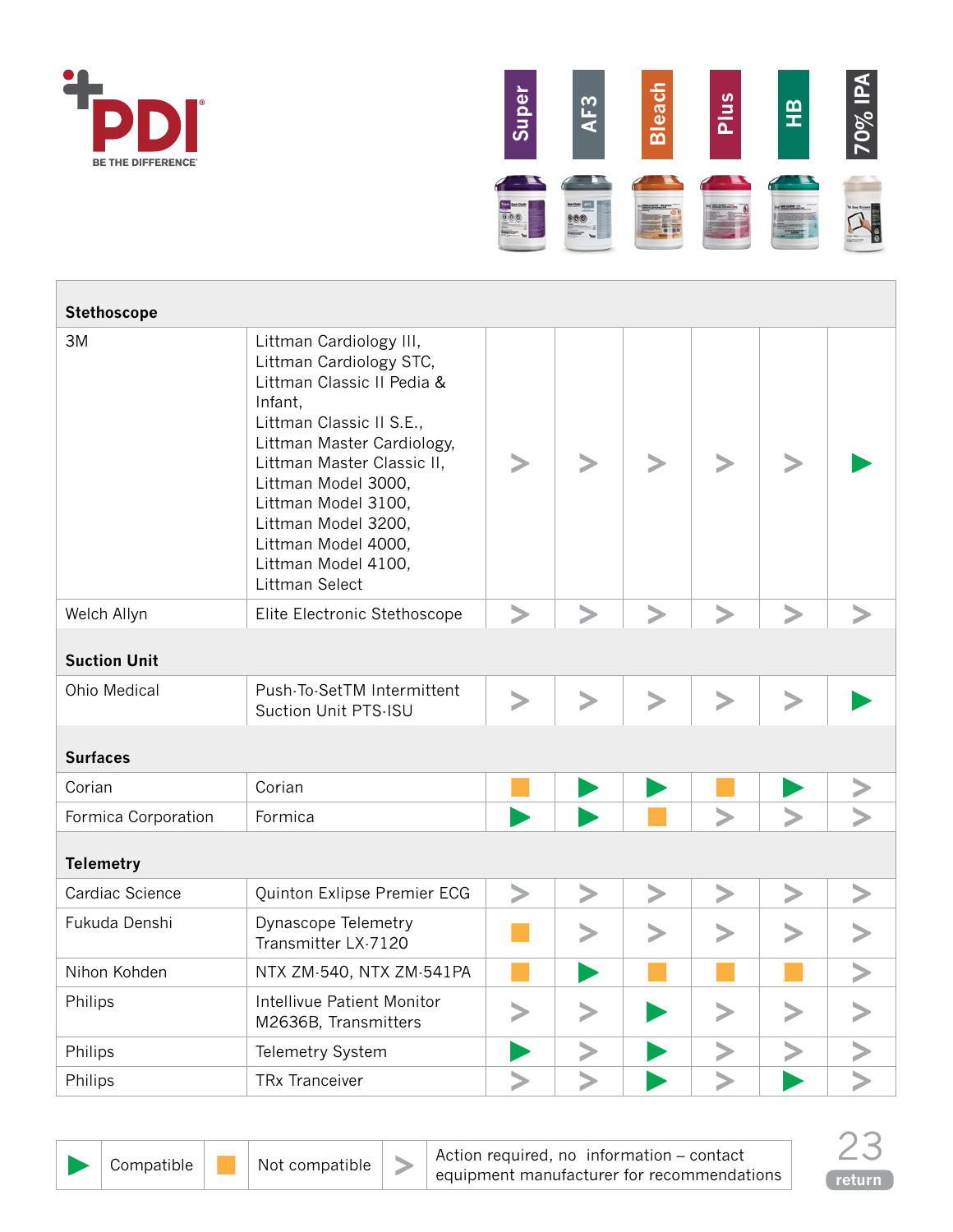<span id="page-23-0"></span>



| <b>Temperature Management Unit</b> |                                                                           |  |  |  |  |  |  |  |  |  |
|------------------------------------|---------------------------------------------------------------------------|--|--|--|--|--|--|--|--|--|
| Arizant Healthcare                 | Bair Hugger, Bair Paws                                                    |  |  |  |  |  |  |  |  |  |
| <b>Arizant Healthcare</b>          | Bair Hugger Model 505,<br>Bair Hugger Model 750,<br>Bair Hugger Model 775 |  |  |  |  |  |  |  |  |  |
| <b>Thermometers</b>                |                                                                           |  |  |  |  |  |  |  |  |  |
| <b>B</b> braun                     | Thermoscan Ear Pro                                                        |  |  |  |  |  |  |  |  |  |
| Exergen                            | <b>TAT-2000C</b>                                                          |  |  |  |  |  |  |  |  |  |
| Welch Allyn                        | Sure Temp Plus 690 and 692                                                |  |  |  |  |  |  |  |  |  |



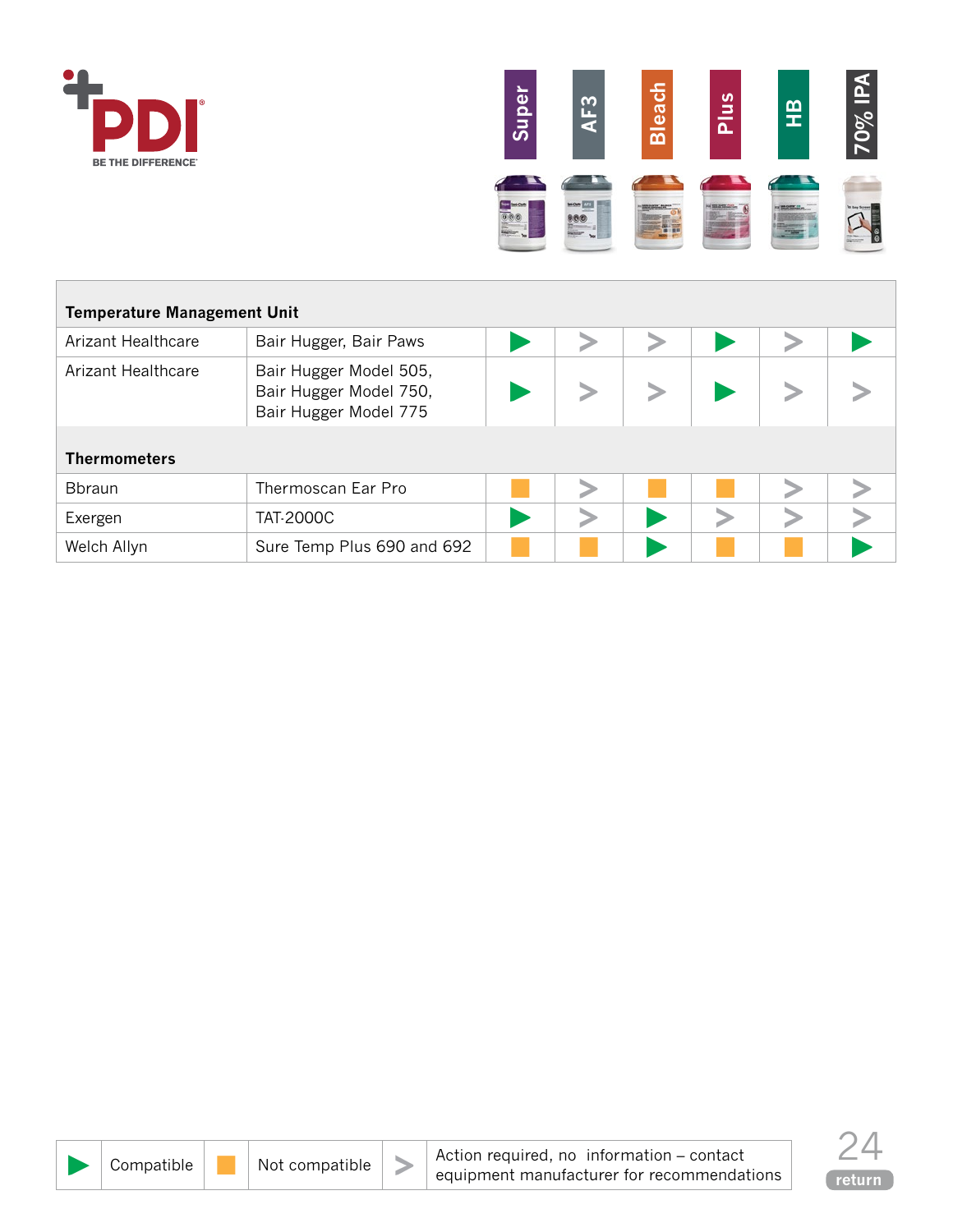<span id="page-24-0"></span>



| <b>Transducers / Probes</b> |                                                                                                                                                                                                                                                                                                                                                                                                                                                                                                                                                                                                                                                                                                                                                                                                                                                                    |  |        |   |  |
|-----------------------------|--------------------------------------------------------------------------------------------------------------------------------------------------------------------------------------------------------------------------------------------------------------------------------------------------------------------------------------------------------------------------------------------------------------------------------------------------------------------------------------------------------------------------------------------------------------------------------------------------------------------------------------------------------------------------------------------------------------------------------------------------------------------------------------------------------------------------------------------------------------------|--|--------|---|--|
| Aloka                       | ProSound SSD-3500,<br>SSD-4000, SSD-Alpha 10,<br>SSD-Alpha 5, SSD-Alpha 6,<br>SSD-Alpha 7                                                                                                                                                                                                                                                                                                                                                                                                                                                                                                                                                                                                                                                                                                                                                                          |  | $\, >$ | ⋗ |  |
| <b>BK Medical</b>           | Transducer Model 2050,<br>Transducer Model 2052,<br>Transducer Model 8560,<br>Transducer Model 8660,<br>Transducer Model 8666-RF,<br>Transducer Model 8667,<br>Transducer Model 8670,<br>Transducer Model 8802,<br>Transducer Model 8808,<br>Transducer Model 8808e,<br>Transducer Model 8809,<br>Transducer Model 8811,<br>Transducer Model 8814,<br>Transducer Model 8815,<br>Transducer Model 8816,<br>Transducer Model 8818,<br>Transducer Model 8819,<br>Transducer Model 8820e,<br>Transducer Model 8822,<br>Transducer Model 8823,<br>Transducer Model 8824,<br>Transducer Model 8826,<br>Transducer Model 8827,<br>Transducer Model 8830,<br>Transducer Model 8836,<br>Transducer Model 8837,<br>Transducer Model 8838,<br>Transducer Model 8848,<br>Transducer Model 8862,<br>Transducer Model 8863,<br>Transducer Model 8870,<br>Transducer Model UA1237 |  |        |   |  |



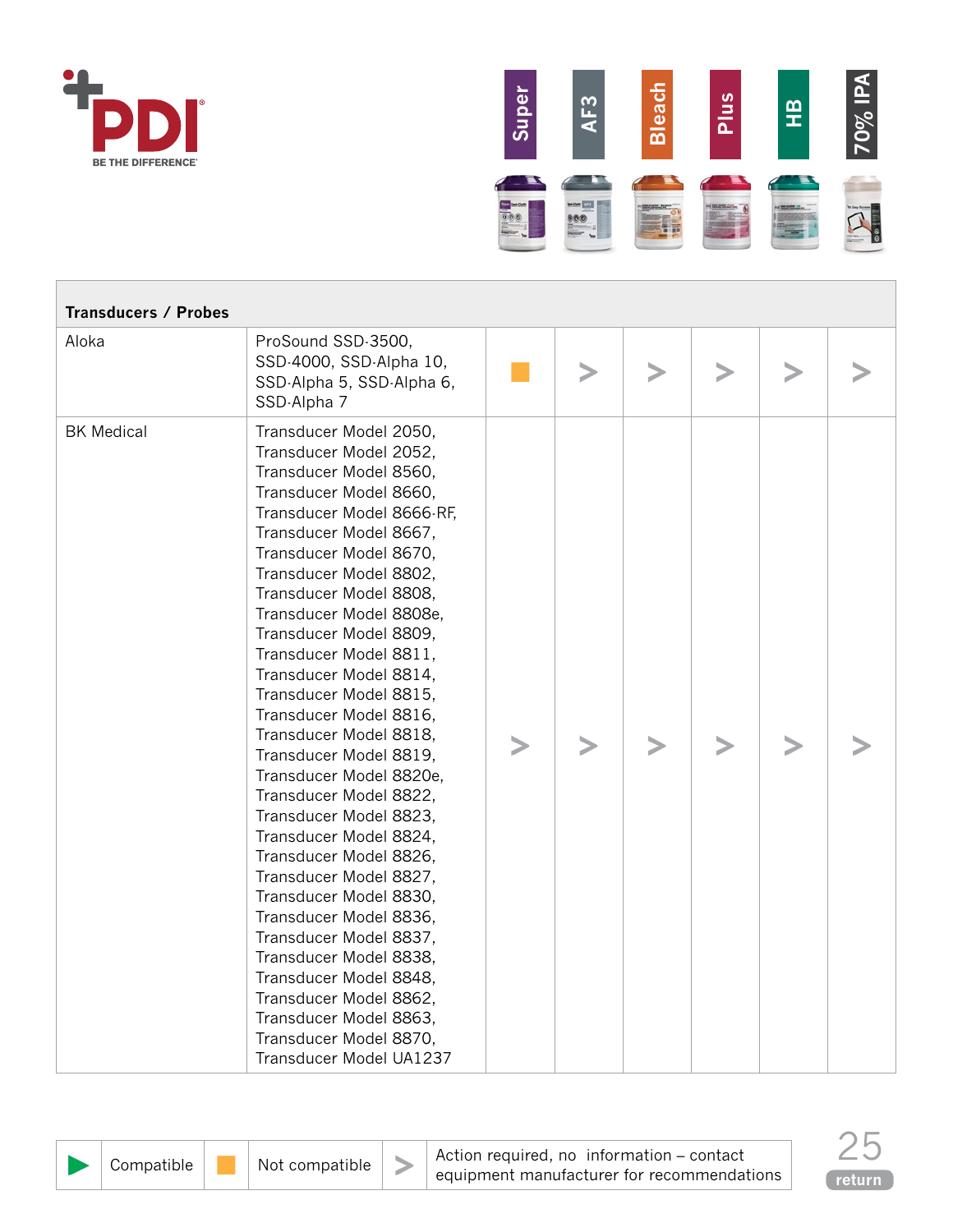



| <b>Transducers / Probes</b> |                                                                                                                                                                                                                                                                                                                                                                                                                |  |  |  |
|-----------------------------|----------------------------------------------------------------------------------------------------------------------------------------------------------------------------------------------------------------------------------------------------------------------------------------------------------------------------------------------------------------------------------------------------------------|--|--|--|
| Fujifilm SonoSite           | X-Porte Ultrasound System<br>C11xp Transducer                                                                                                                                                                                                                                                                                                                                                                  |  |  |  |
| Fujifilm SonoSite           | X-Porte Ultrasound System<br>C35xp Transducer                                                                                                                                                                                                                                                                                                                                                                  |  |  |  |
| Fujifilm SonoSite           | X-Porte Ultrasound System<br>D2xp Transducer,<br>X-Porte Ultrasound System<br>HFL38xp Transducer,<br>X-Porte Ultrasound System<br>HFL50xp Transducer,<br>X-Porte Ultrasound System<br>ICTxp Transducer,<br>X-Porte Ultrasound System<br>L25xp Transducer,<br>X-Porte Ultrasound System<br>L38xp Transducer,<br>X-Porte Ultrasound System<br>P10xp Transducer,<br>X-Porte Ultrasound System<br>P21xp Transducer |  |  |  |
| Fujifilm SonoSite           | X-Porte Ultrasound System<br>HSL25xp Transducer                                                                                                                                                                                                                                                                                                                                                                |  |  |  |



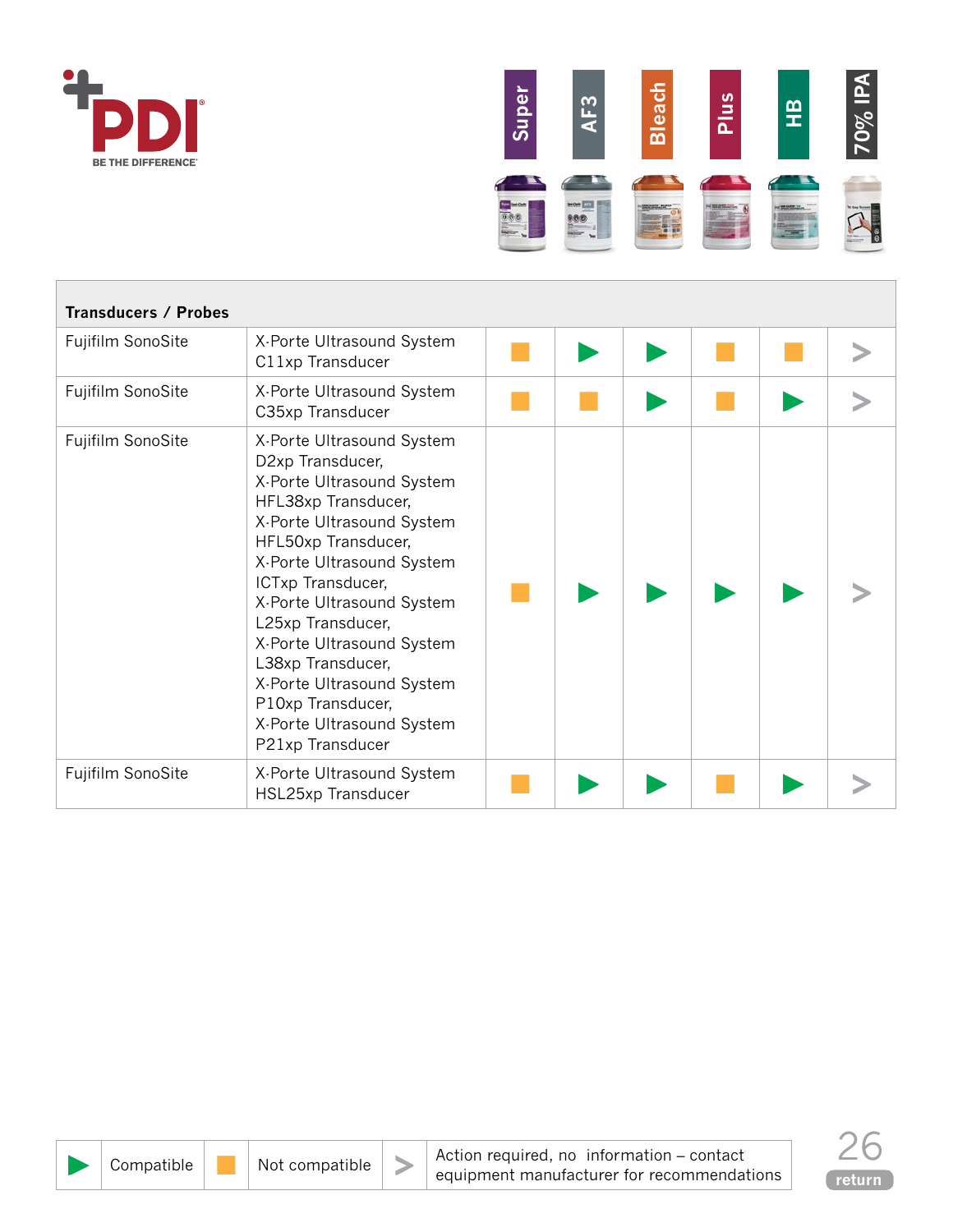



| <b>Transducers / Probes</b> |                                                                                                                                                                                                                                                                                                                                                                                                                                                                                                                                                                                                       |   |   |   |           |  |
|-----------------------------|-------------------------------------------------------------------------------------------------------------------------------------------------------------------------------------------------------------------------------------------------------------------------------------------------------------------------------------------------------------------------------------------------------------------------------------------------------------------------------------------------------------------------------------------------------------------------------------------------------|---|---|---|-----------|--|
| <b>GE Healthcare</b>        | Logiq Probe Model 3S-D,<br>Logiq Probe Model 4C-A,<br>Logiq Probe Model 4D10L,<br>Logiq Probe Model 4D16L,<br>Logiq Probe Model PA2-5P,<br>Logiq Probe Model PCW4.0,<br>Logiq Probe Model RAB6-D,<br>Logiq Probe Model RM14L,<br>Logiq Probe Model RM6C,<br>Logiq Probe Model RRE6-10,<br>Logiq Probe Model RRE6-10-D,<br>Logiq Probe Model RSM5-14,<br>Logiq Probe Model RSP5-12,<br>Logiq Probe Model RSP6-12,<br>Logiq Probe Model RSP6-16,<br>Logiq Probe Model RSP6-16-D,<br>Logiq Probe Model SCW2.0,<br>Logiq Probe Model SP10-16,<br>Logiq Probe Model SP10-16-D,<br>Logiq Probe Model SP4-10 |   |   |   |           |  |
| <b>GE Healthcare</b>        | TEE Probe, Vivid                                                                                                                                                                                                                                                                                                                                                                                                                                                                                                                                                                                      | ⋗ | > | > | $\, > \,$ |  |
| <b>GE</b> Healthcare        | Logiq Probe Model 10L,<br>Logiq Probe Model 10LB,<br>Logiq Probe Model 10Lb-RS,<br>Logiq Probe Model 10S,<br>Logiq Probe Model 10S-RS,<br>Logiq Probe Model 11L,<br>Logiq Probe Model 11L-D,<br>Logiq Probe Model 12L,<br>Logiq Probe Model 12L-RS,<br>Logiq Probe Model 12L-SC,<br>Logiq Probe Model 12S-D,<br>Logiq Probe Model 12S-RS,<br>Logiq Probe Model 16L-RS,<br>Logiq Probe Model 3.5C<br>(continued on next page)                                                                                                                                                                          |   |   |   |           |  |



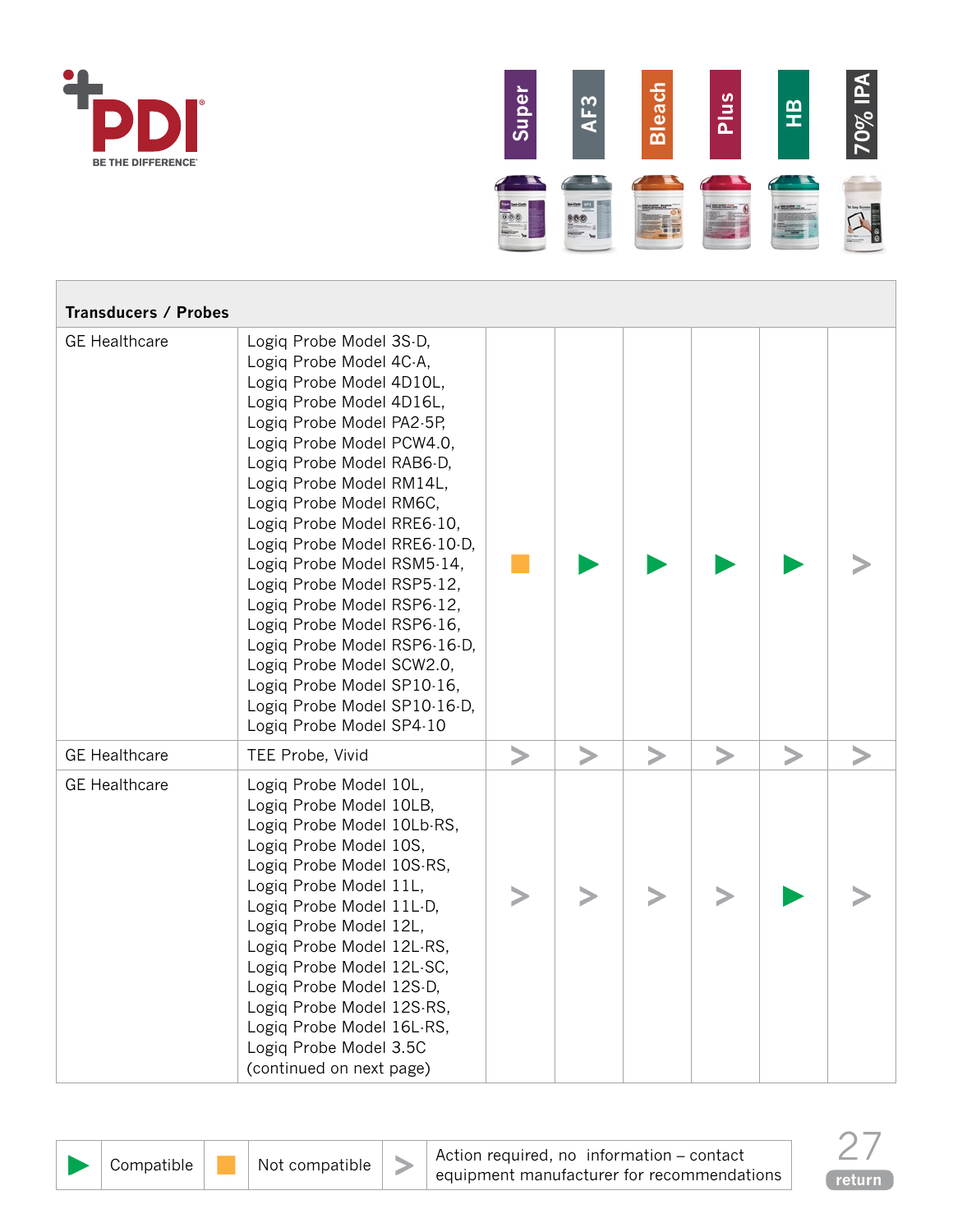



| <b>Transducers / Probes</b> |                                                                                                                                                                                                                                                                                                                                                                                                                                                                                                                                                                                                                                                                                                                                                                                                                                                                                                                                                                                                                                                        |  |  |  |
|-----------------------------|--------------------------------------------------------------------------------------------------------------------------------------------------------------------------------------------------------------------------------------------------------------------------------------------------------------------------------------------------------------------------------------------------------------------------------------------------------------------------------------------------------------------------------------------------------------------------------------------------------------------------------------------------------------------------------------------------------------------------------------------------------------------------------------------------------------------------------------------------------------------------------------------------------------------------------------------------------------------------------------------------------------------------------------------------------|--|--|--|
| <b>GE Healthcare</b>        | Logiq Probe Model 3.5CS,<br>Logiq Probe Model 348C,<br>Logiq Probe Model 3C,<br>Logiq Probe Model 3C-RS,<br>Logiq Probe Model 3Cb,<br>Logiq Probe Model 3CRF,<br>Logiq Probe Model 3CRF-D,<br>Logiq Probe Model 3S,<br>Logiq Probe Model 3S-LC,<br>Logiq Probe Model 3S-RC,<br>Logiq Probe Model 3S-RS,<br>Logiq Probe Model 3S-SC,<br>Logiq Probe Model 3Sc-RS,<br>Logiq Probe Model 3SR,<br>Logiq Probe Model 3V,<br>Logiq Probe Model 3V-D,<br>Logiq Probe Model 4C,<br>Logiq Probe Model 4C-D,<br>Logiq Probe Model 4C-RS,<br>Logiq Probe Model 4C-SC,<br>Logiq Probe Model 4S,<br>Logiq Probe Model 4V-D,<br>Logiq Probe Model 546L,<br>Logiq Probe Model 5C,<br>Logiq Probe Model 5CS,<br>Logiq Probe Model 5S,<br>Logiq Probe Model 5S-LC,<br>Logiq Probe Model 5S-RS,<br>Logiq Probe Model 6S,<br>Logiq Probe Model 6S-D,<br>Logiq Probe Model 6S-RS,<br>Logiq Probe Model 739L,<br>Logiq Probe Model 7L,<br>Logiq Probe Model 7S,<br>Logiq Probe Model 7S-RS,<br>Logiq Probe Model 8C,<br>Logiq Probe Model 8C-RS<br>(continued on next page) |  |  |  |

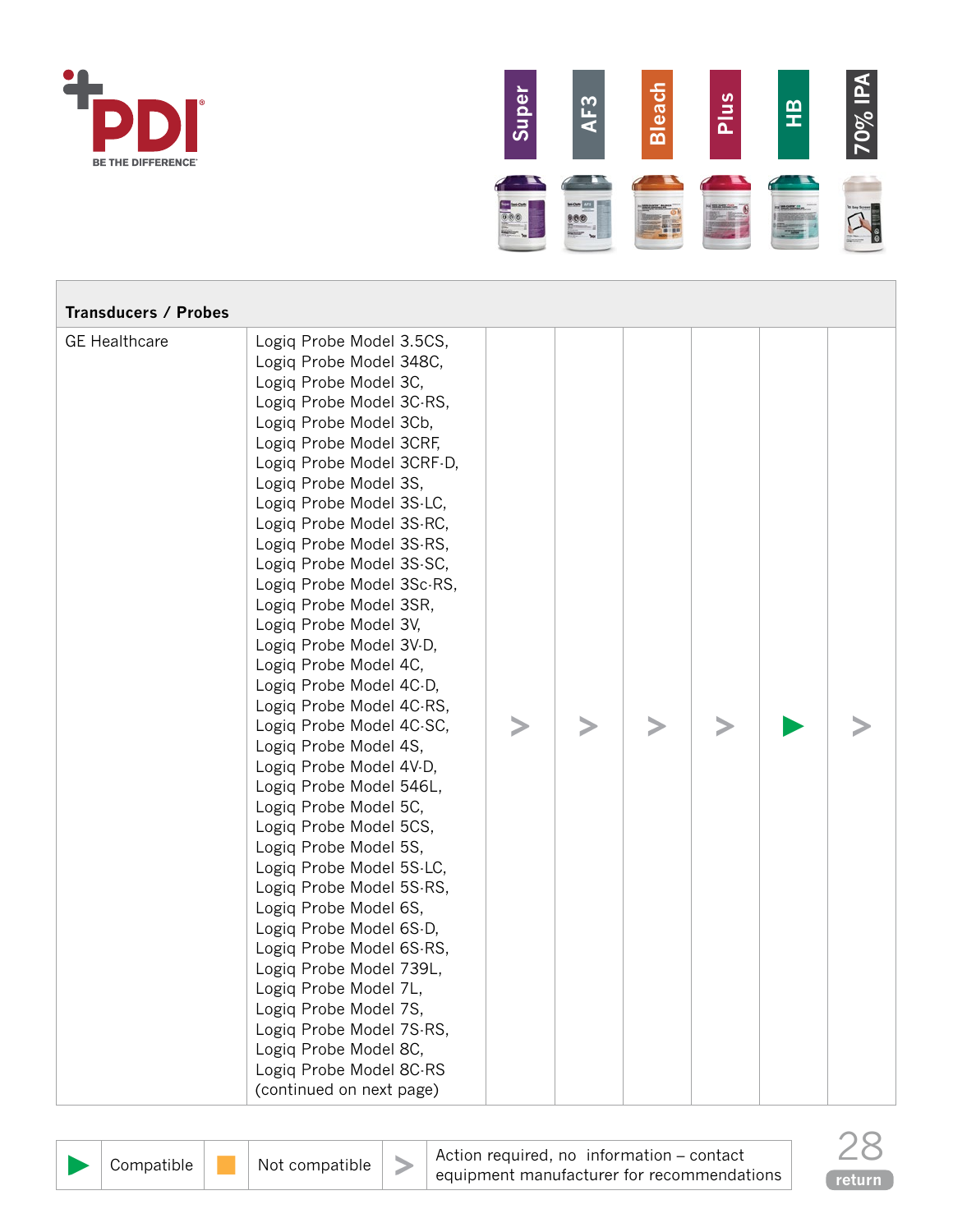



| <b>Transducers / Probes</b> |                                                                                                                                                                                                                                                                                                                                                                                                                                                                                                                                                                                                                                                                                                                                                                                                                                                                                                                                                                                                                                                                                |  |  |  |
|-----------------------------|--------------------------------------------------------------------------------------------------------------------------------------------------------------------------------------------------------------------------------------------------------------------------------------------------------------------------------------------------------------------------------------------------------------------------------------------------------------------------------------------------------------------------------------------------------------------------------------------------------------------------------------------------------------------------------------------------------------------------------------------------------------------------------------------------------------------------------------------------------------------------------------------------------------------------------------------------------------------------------------------------------------------------------------------------------------------------------|--|--|--|
| <b>GE Healthcare</b>        | Logiq Probe Model 8L,<br>Logiq Probe Model 8L-RS,<br>Logiq Probe Model 9L,<br>Logiq Probe Model 9L-D,<br>Logiq Probe Model 9L-RS,<br>Logiq Probe Model BE9C,<br>Logiq Probe Model BE9CS,<br>Logiq Probe Model C1-5-D,<br>Logiq Probe Model C1-5-RS,<br>Logiq Probe Model C1-6-D,<br>Logiq Probe Model C2-5-RC,<br>Logiq Probe Model C2-9-D,<br>Logiq Probe Model C31,<br>Logiq Probe Model C358,<br>Logiq Probe Model C36,<br>Logiq Probe Model C364,<br>Logiq Probe Model C386,<br>Logiq Probe Model C4-8-D,<br>Logiq Probe Model C55,<br>Logiq Probe Model C551,<br>Logiq Probe Model C721,<br>Logiq Probe Model CAE,<br>Logiq Probe Model CBF,<br>Logiq Probe Model CS,<br>Logiq Probe Model CZB,<br>Logiq Probe Model E72,<br>Logiq Probe Model E721,<br>Logiq Probe Model E8C,<br>Logiq Probe Model E8C-RS,<br>Logiq Probe Model E8CS,<br>Logiq Probe Model E8CS-RC,<br>Logiq Probe Model E8CS-SC,<br>Logiq Probe Model G3S,<br>Logiq Probe Model i12L,<br>Logiq Probe Model i12L-RS,<br>Logiq Probe Model 1739,<br>Logiq Probe Model I739-RS<br>(continued on next page) |  |  |  |



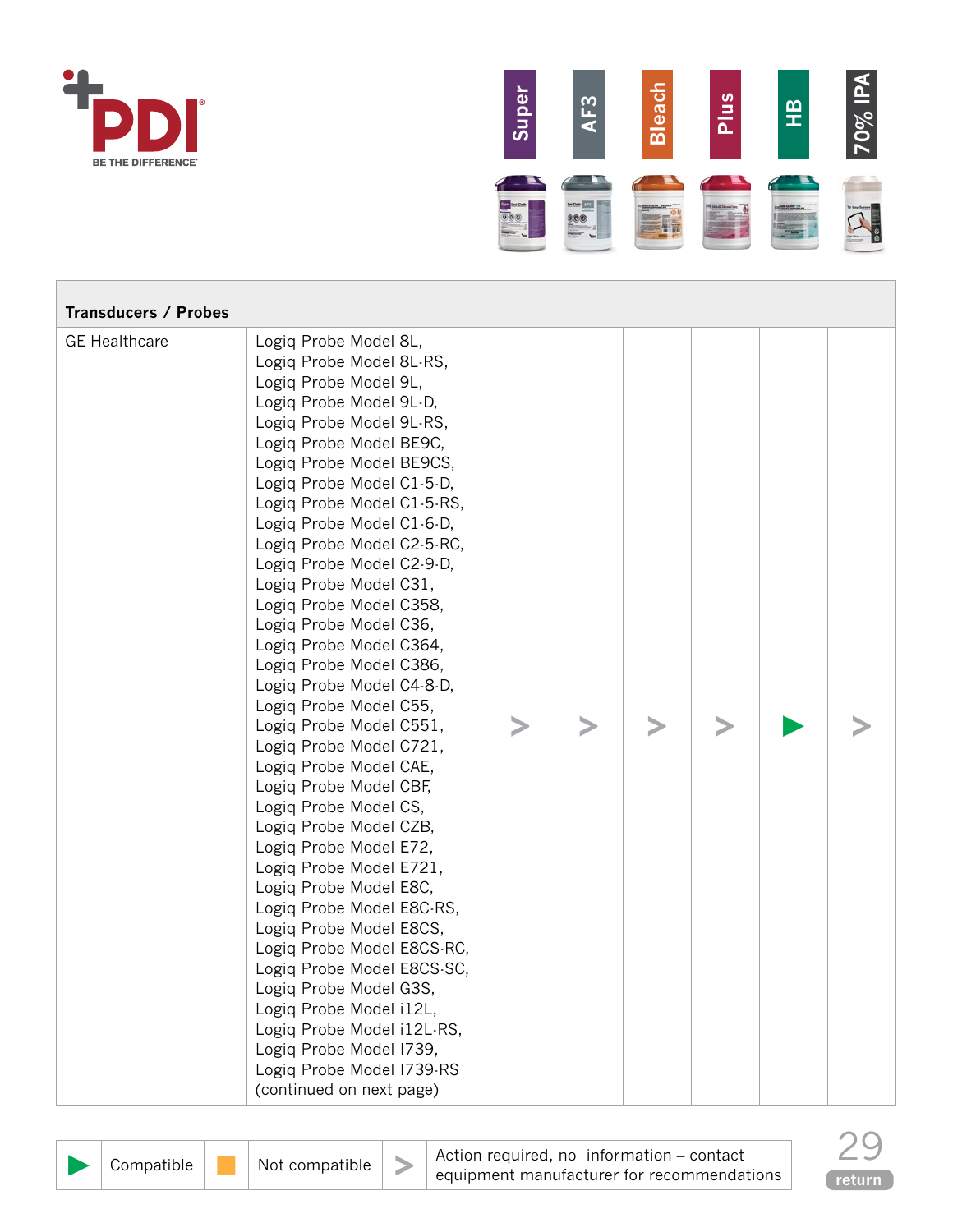



| <b>Transducers / Probes</b> |                                                                                                                                                                                                                                                                                                                                                                                                                                                                                                                                                                                                                                                                                                                                                                                                                                                                                                           |  |  |  |
|-----------------------------|-----------------------------------------------------------------------------------------------------------------------------------------------------------------------------------------------------------------------------------------------------------------------------------------------------------------------------------------------------------------------------------------------------------------------------------------------------------------------------------------------------------------------------------------------------------------------------------------------------------------------------------------------------------------------------------------------------------------------------------------------------------------------------------------------------------------------------------------------------------------------------------------------------------|--|--|--|
| <b>GE Healthcare</b>        | Logiq Probe Model 4D3C-L,<br>Logiq Probe Model 4D5C-L,<br>Logiq Probe Model 4D8C,<br>Logiq Probe Model 4DE7C,<br>Logiq Probe Model AB2-5,<br>Logiq Probe Model AB2-7,<br>Logiq Probe Model AB2-7-D,<br>Logiq Probe Model AB4-8,<br>Logiq Probe Model AC2-5,<br>Logiq Probe Model IC5-9,<br>Logiq Probe Model PA2-5,<br>Logiq Probe Model PA4-7,<br>Logiq Probe Model PA6-8,<br>Logiq Probe Model PA6-8D,<br>Logiq Probe Model RAB2-5,<br>Logiq Probe Model RAB2-5-D,<br>Logiq Probe Model RAB2-5L,<br>Logiq Probe Model RAB4-8-D,<br>Logiq Probe Model RAB4-8L,<br>Logiq Probe Model RAB4-8P,<br>Logiq Probe Model RAM3-8,<br>Logiq Probe Model RIC5-9,<br>Logiq Probe Model RIC5-9-D,<br>Logiq Probe Model RIC5-9H,<br>Logiq Probe Model RIC5-9W,<br>Logiq Probe Model RIC6-12-D,<br>Logiq Probe Model RNA5-9,<br>Logiq Probe Model RNA5-9D,<br>Logiq Probe Model RRE5-10-D,<br>Logiq Probe Model SP6-12 |  |  |  |
| MediStim                    | Doppler X-Plore                                                                                                                                                                                                                                                                                                                                                                                                                                                                                                                                                                                                                                                                                                                                                                                                                                                                                           |  |  |  |
| MediStim                    | Flow probes, PA-Probes,<br>PB-Probes, PQ-Probes,<br>PR-Probes                                                                                                                                                                                                                                                                                                                                                                                                                                                                                                                                                                                                                                                                                                                                                                                                                                             |  |  |  |



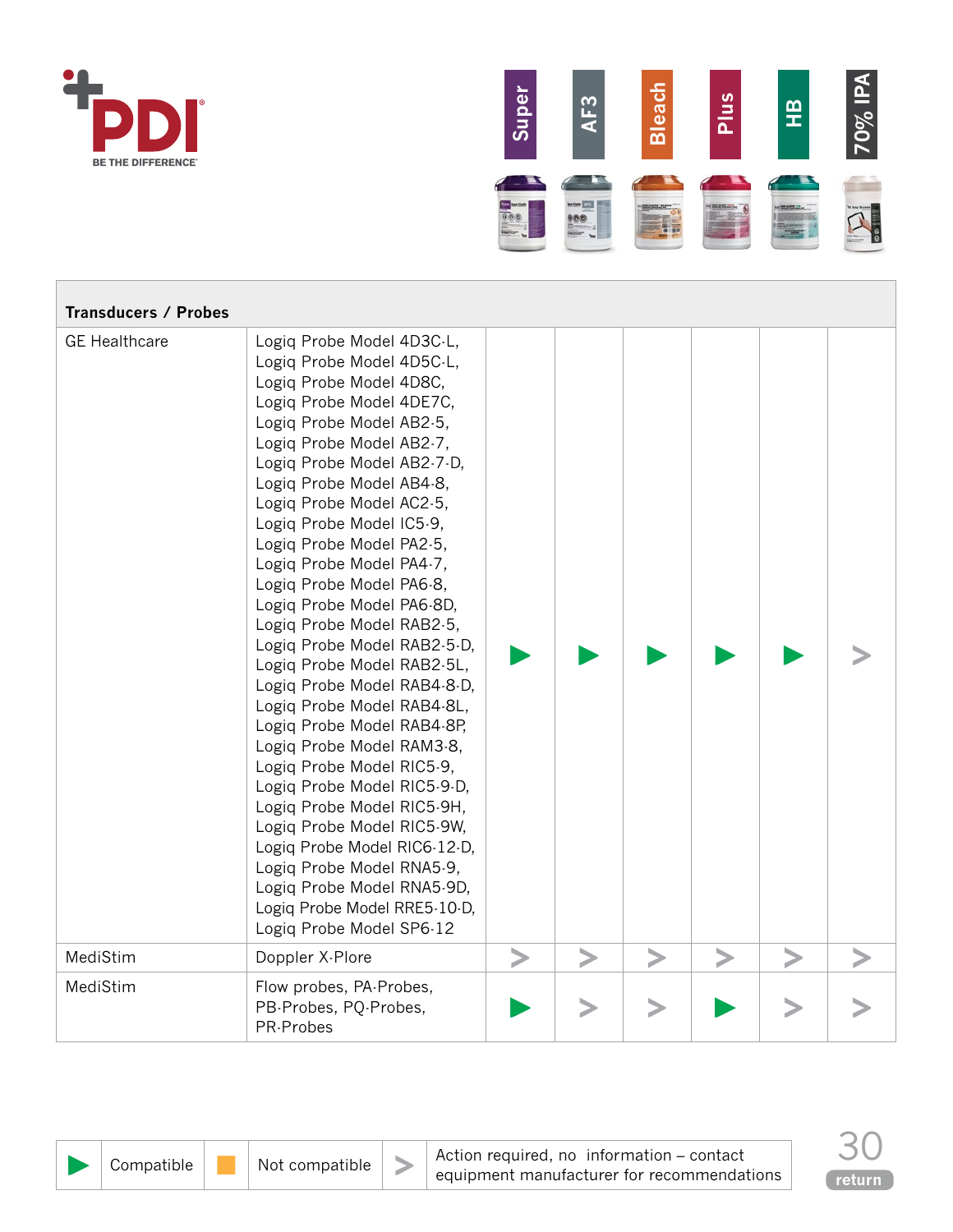



| <b>Transducers / Probes</b> |                                                                                                                                                                                                                                                                                                                                                                                                                                                                                                                                                                                                                                                                                                                                                   |  |  |  |
|-----------------------------|---------------------------------------------------------------------------------------------------------------------------------------------------------------------------------------------------------------------------------------------------------------------------------------------------------------------------------------------------------------------------------------------------------------------------------------------------------------------------------------------------------------------------------------------------------------------------------------------------------------------------------------------------------------------------------------------------------------------------------------------------|--|--|--|
| Philips                     | Affiniti Series Transducers<br>3D9-3v, BP10-5ec, C9-4v,<br>C10-3v, C10-4ec,<br>Affiniti Series Transducers<br>C5-1;C6-2;C8-5;C9-2,<br>Affiniti Series Transducers<br>D2tcd;D2cwc;D5cwc,<br>Affiniti Series Transducers<br>L12-3;L12-4;L12-5 50<br>Compact; L15-7io;L18-5,<br>Affiniti Series Transducers<br>S4-2;S5-1;S8-3;S12-4,<br>Affiniti Series Transducers<br>V6-2; VL13-5,<br>CX30 Ultrasound System,<br>Philips IE33 Transducers<br>C5-1, C5-2, C8-5, C9-4,<br>Philips IE33 Transducers<br>D2cwc, D5cwc, D2tcd,<br>Philips IE33 Transducers L11-3,<br>Philips IE33 Transducers<br>$L15-7i0,$<br>Philips IE33 Transducers<br>L8-4, L9-3,<br>Philips IE33 Transducers<br>S5-1, S8-3, S12-4,<br>Philips IE33 Transducers<br>X3-1, X5-1, X7-2 |  |  |  |
| Philips                     | ClearVue 350 and 550<br><b>Ultrasound Systems</b><br>Transducer                                                                                                                                                                                                                                                                                                                                                                                                                                                                                                                                                                                                                                                                                   |  |  |  |
| Philips                     | ClearVue 580 Ultrasound<br>System Transducer,<br>ClearVue 650 Ultrasound<br>System Transducer                                                                                                                                                                                                                                                                                                                                                                                                                                                                                                                                                                                                                                                     |  |  |  |
| Philips                     | iE33                                                                                                                                                                                                                                                                                                                                                                                                                                                                                                                                                                                                                                                                                                                                              |  |  |  |



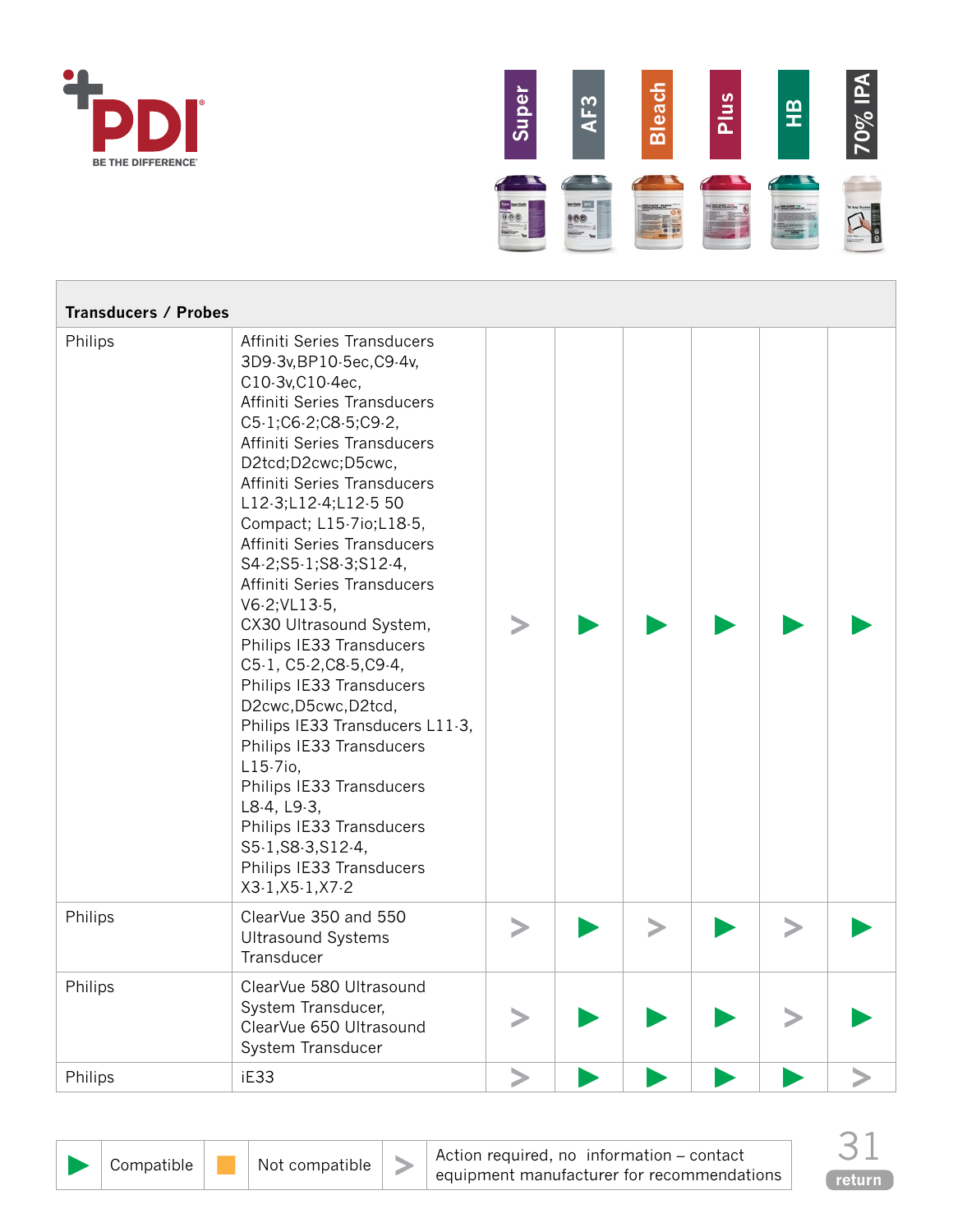



| <b>Transducers / Probes</b> |                                                                                                                                                                             |        |        |        |           |        |  |
|-----------------------------|-----------------------------------------------------------------------------------------------------------------------------------------------------------------------------|--------|--------|--------|-----------|--------|--|
| Philips                     | Affiniti Series Transducers<br>$S7.3t$ ,<br>Affiniti Series Transducers<br>$X7-2t$ ,<br>Philips IE33 Transducers<br>S7-2t omni, X7-2t                                       |        |        |        |           |        |  |
| Philips                     | <b>iU22</b>                                                                                                                                                                 |        |        |        |           |        |  |
| Philips                     | Philips IE33 Transducers<br>S7-3t, S8-3t                                                                                                                                    |        |        |        |           |        |  |
| Philips                     | Avalon CTS Cordless Fetal<br>Transducer System M2720A                                                                                                                       |        | $\geq$ | $\geq$ | $\, > \,$ | $\, >$ |  |
| Philips                     | EnVisor, HD11, HD11 XE,<br>HD15, HD7, HD9, Sparq                                                                                                                            |        |        |        |           |        |  |
| Siemens                     | Acuson S2000 Transducer<br>Model 6C1 HD,<br>Acuson S3000 Transducer<br>Model 6C1 HD,<br>Acuson SC2000 Transducer<br>Model 6C1HD,<br>Acuson X700 Transducer<br>Model VF 12-4 |        |        |        |           |        |  |
| Siemens                     | Acuson X300 PE Transducer<br>Model BP9-4                                                                                                                                    | $\geq$ | $\geq$ |        | $\, >$    |        |  |
| Siemens                     | Acuson S2000 Transducer<br>Model 18L6 HD,<br>Acuson S3000 Transducer<br>Model 18L6 HD,<br>Acuson Sequoia Transducer<br>Model 15L8W                                          |        |        |        |           |        |  |

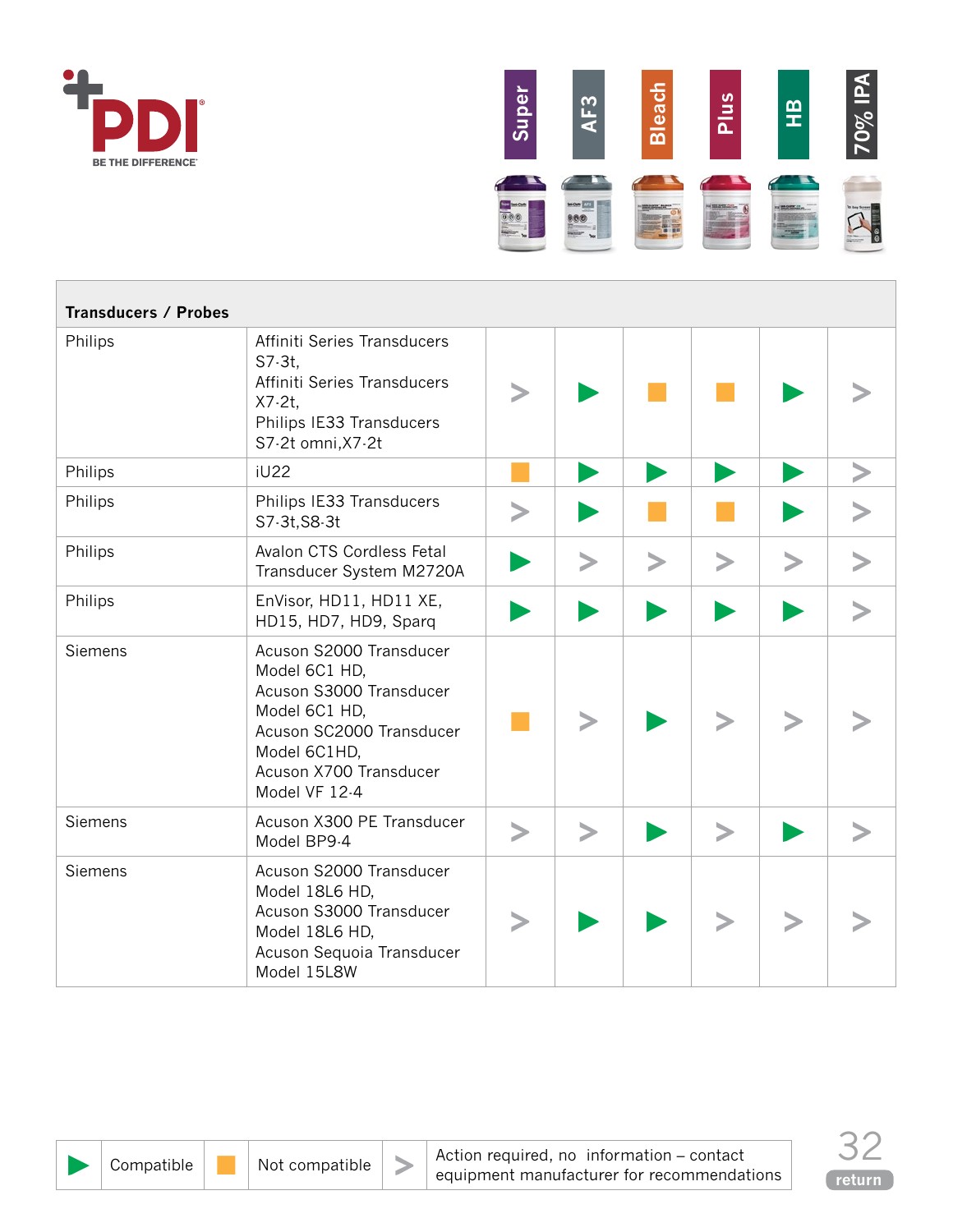



| <b>Transducers / Probes</b> |                                                                                                                                                                                                                                                                                                                                                                                                                                                                                                                                                                                                                                                                                                                                                                                                                                                                                           |  |  |  |
|-----------------------------|-------------------------------------------------------------------------------------------------------------------------------------------------------------------------------------------------------------------------------------------------------------------------------------------------------------------------------------------------------------------------------------------------------------------------------------------------------------------------------------------------------------------------------------------------------------------------------------------------------------------------------------------------------------------------------------------------------------------------------------------------------------------------------------------------------------------------------------------------------------------------------------------|--|--|--|
| Siemens                     | Acuson S1000 Transducer<br>Model EV-8C4,<br>Acuson S1000 Transducer<br>Model V7M,<br>Acuson S2000 ABVS<br>Transducer Model 14L5 BV,<br>Acuson S2000 Transducer<br>Model EV-8C4,<br>Acuson S3000 Transducer<br>Model 8C3 HD,<br>Acuson S3000 Transducer<br>Model EV-8C4,<br>Acuson S3000 Transducer<br>Model V7M,<br>Acuson Sequoia Transducer<br>Model 17L5 HD,<br>Acuson Sequoia Transducer<br>Model EC-10C5,<br>Acuson Sequoia Transducer<br>Model EV-8C4,<br>Acuson Sequoia Transducer<br>Model V7B,<br>Acuson Sequoia Transducer<br>Model V7M,<br>Acuson X150 Transducer<br>Model L9-5,<br>Acuson X500 Transducer<br>Model BE9-4,<br>Acuson X500 Transducer<br>Model EC9-4,<br>Sonoline G20 Transducer<br>Model EC9-4,<br>Sonoline G40 Transducer<br>Model L9-5,<br>Sonoline G50 Transducer<br>Model BE9-4,<br>Sonoline G50 Transducer<br>Model Endo V 3D<br>(continued on next page) |  |  |  |



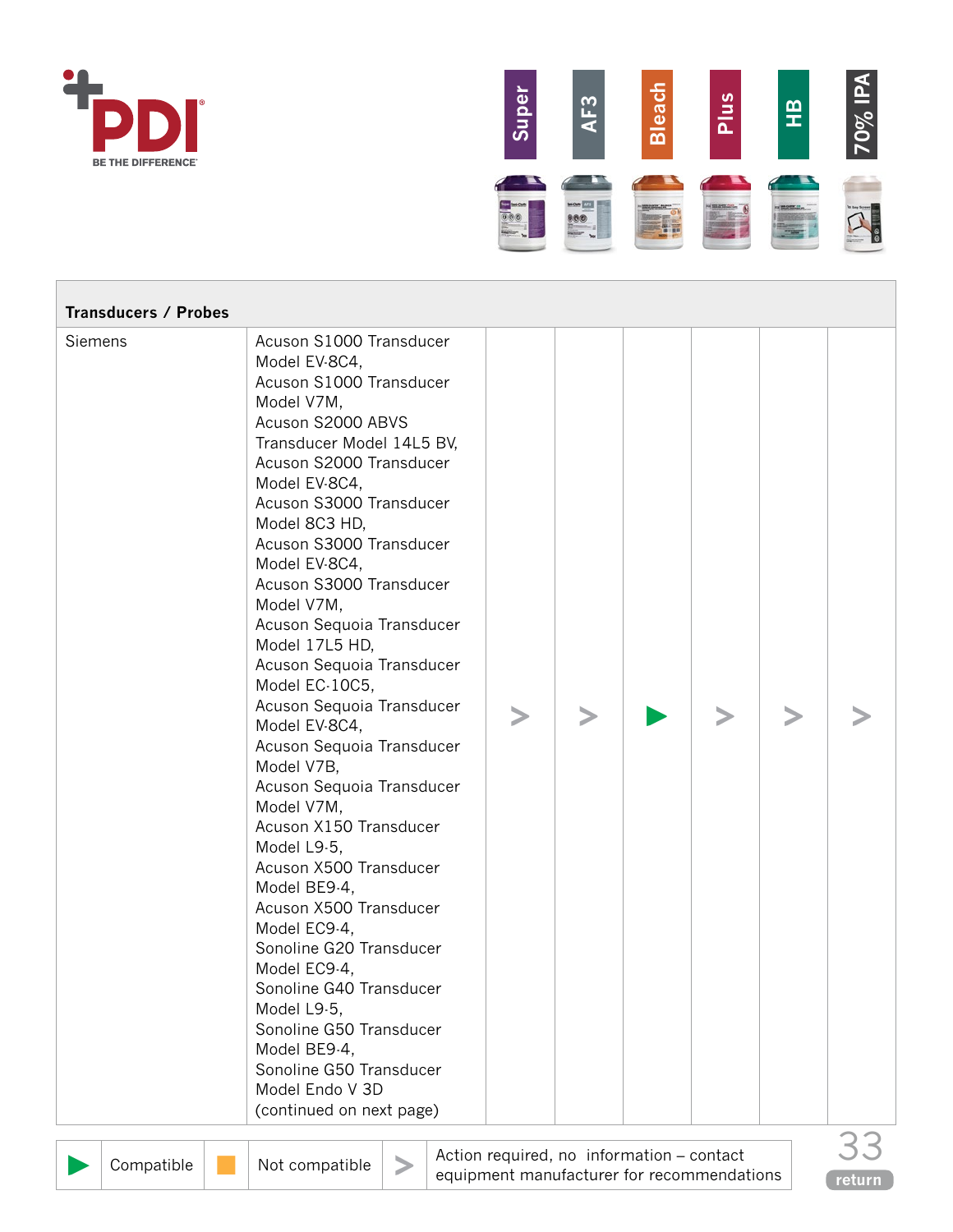



| <b>Transducers / Probes</b> |                                                                                                                                                                                                                                                                                                                                                                                                                                                                                                                                                                                                                                                                                                                                                                             |  |  |  |
|-----------------------------|-----------------------------------------------------------------------------------------------------------------------------------------------------------------------------------------------------------------------------------------------------------------------------------------------------------------------------------------------------------------------------------------------------------------------------------------------------------------------------------------------------------------------------------------------------------------------------------------------------------------------------------------------------------------------------------------------------------------------------------------------------------------------------|--|--|--|
| Siemens                     | Sonoline G60 Transducer<br>Model BE9-4,<br>Sonoline G60 Transducer<br>Model EC9-4                                                                                                                                                                                                                                                                                                                                                                                                                                                                                                                                                                                                                                                                                           |  |  |  |
| Siemens                     | Acuson Antares Transducer<br>Model C5-2,<br>Acuson Antares Transducer<br>Model C5F1,<br>Acuson Antares Transducer<br>Model C7F2,<br>Acuson Antares Transducer<br>Model CH4-1,<br><b>Acuson Antares Transducer</b><br>Model CH6-2,<br>Acuson Antares Transducer<br>Model CW2,<br>Acuson Antares Transducer<br>Model CW5,<br>Acuson Antares Transducer<br>Model CX5-2,<br>Acuson Antares Transducer<br>Model EC9-4,<br>Acuson Antares Transducer<br>Model EV9F4,<br>Acuson Antares Transducer<br>Model P10-4,<br>Acuson Antares Transducer<br>Model PH4-1,<br>Acuson Antares Transducer<br>Model PX4-1,<br>Acuson Antares Transducer<br>Model VF-X9-4,<br>Acuson Antares Transducer<br>Model VF10-5,<br>Acuson Antares Transducer<br>Model VF13-5<br>(continued on next page) |  |  |  |



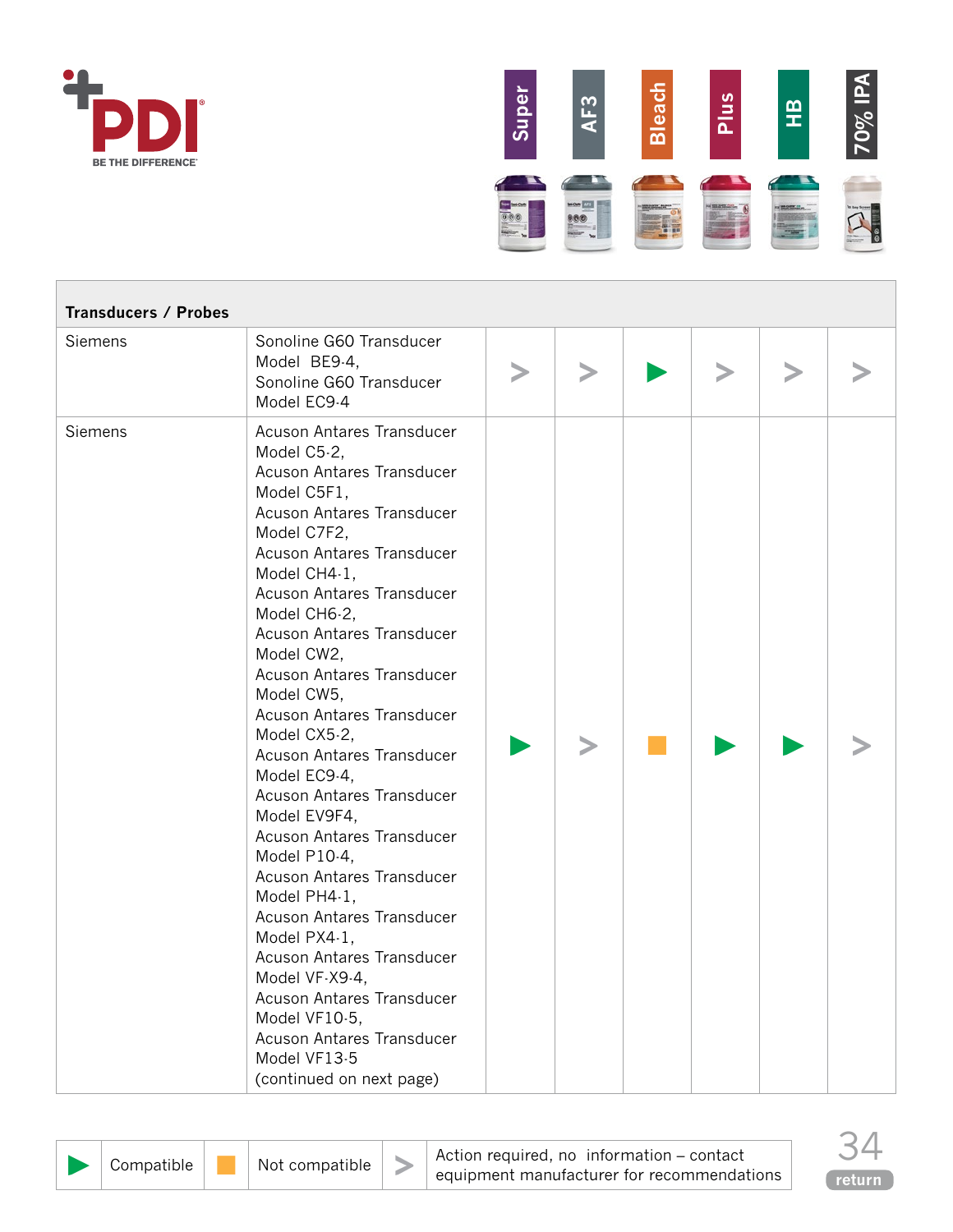



| <b>Transducers / Probes</b> |                                                                                                                                                                                                                                                                                                                                                                                                                                                                                                                                                                     |        |        |        |  |
|-----------------------------|---------------------------------------------------------------------------------------------------------------------------------------------------------------------------------------------------------------------------------------------------------------------------------------------------------------------------------------------------------------------------------------------------------------------------------------------------------------------------------------------------------------------------------------------------------------------|--------|--------|--------|--|
| Siemens                     | Acuson Antares Transducer Model<br><b>VF13-5 SP,</b><br>Acuson Antares Transducer Model<br>VF7.3<br>Acuson Antares Transducer Model<br>VFX13-5,<br>Acuson S2000 Transducer Model 7CF2                                                                                                                                                                                                                                                                                                                                                                               |        |        |        |  |
| Siemens                     | Acuson X300 Transducer Model<br>VF13-5,<br>Acuson X500 Transducer Model EV9-4                                                                                                                                                                                                                                                                                                                                                                                                                                                                                       |        |        |        |  |
| Siemens                     | Acuson SC2000 Transducer Model<br>V7M                                                                                                                                                                                                                                                                                                                                                                                                                                                                                                                               | $\geq$ | $\geq$ | $\geq$ |  |
| Siemens                     | Acuson CV70 Transducer Model<br>5.0L45,<br>Acuson CV70 Transducer Model<br>5.0P10,<br>Acuson CV70 Transducer Model C6-2,<br>Acuson CV70 Transducer Model CW2,<br>Acuson CV70 Transducer Model CW5,<br>Acuson CV70 Transducer Model L10-5,<br>Acuson CV70 Transducer Model P4-2,<br>Acuson CV70 Transducer Model V5Ms,<br>Acuson Cypress Transducer Model<br>7V3C,<br>Acuson Cypress Transducer Model<br>Aux CW,<br>Acuson Cypress Transducer Model<br>V5Ms,<br>Acuson S1000 Transducer Model 4V1,<br>Acuson S1000 Transducer Model 7CF1<br>(continued on next page) |        |        |        |  |

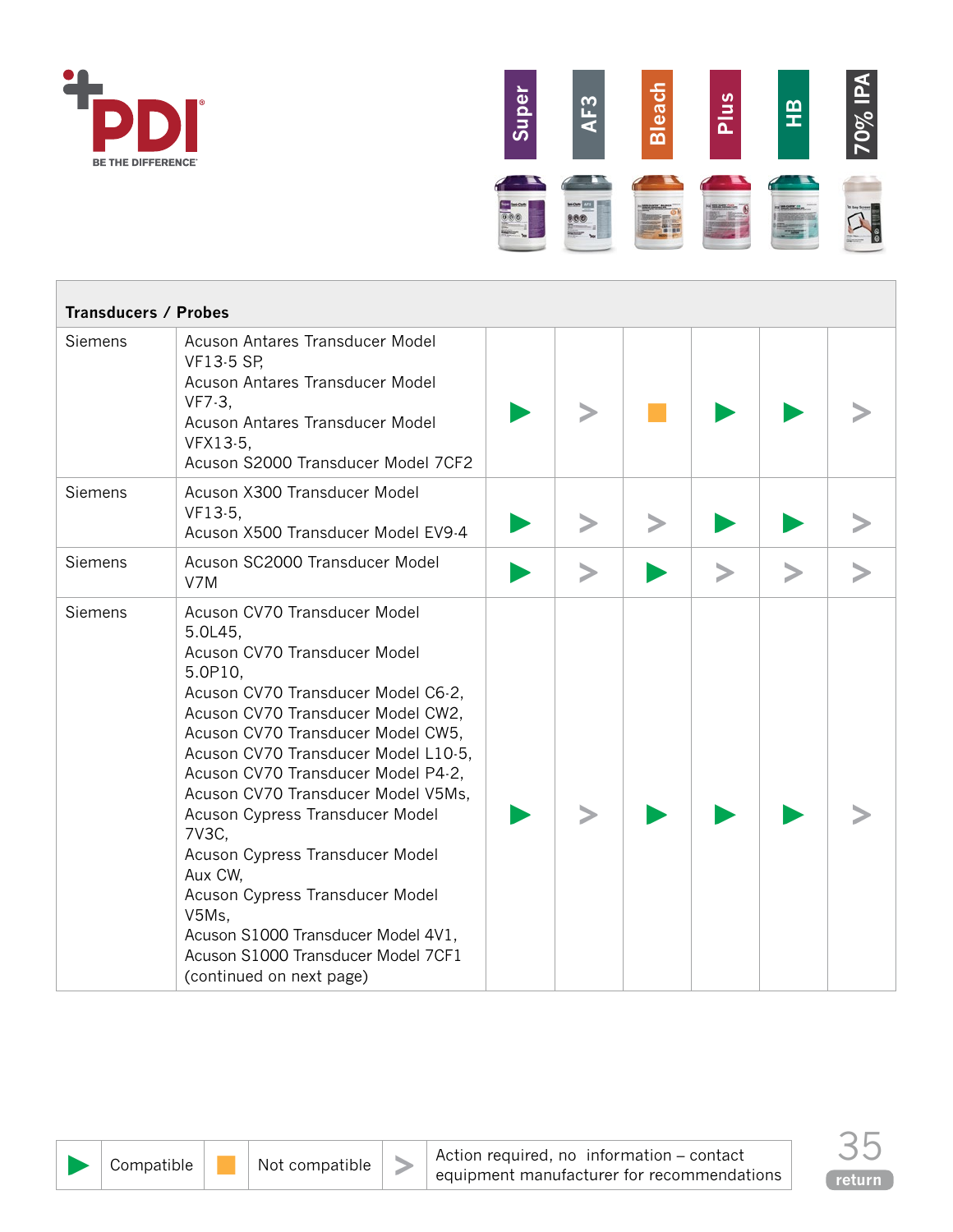



|         | <b>Transducers / Probes</b>                                                                                                                                                                                                                                                                                                                                                                                                                                                                                                                                                                                                                                                                                                                                                                                                                                                                                                                                                                                                                                                                                                                                                                                                                                                                                                                                                                                                                                                                                                                         |  |  |  |
|---------|-----------------------------------------------------------------------------------------------------------------------------------------------------------------------------------------------------------------------------------------------------------------------------------------------------------------------------------------------------------------------------------------------------------------------------------------------------------------------------------------------------------------------------------------------------------------------------------------------------------------------------------------------------------------------------------------------------------------------------------------------------------------------------------------------------------------------------------------------------------------------------------------------------------------------------------------------------------------------------------------------------------------------------------------------------------------------------------------------------------------------------------------------------------------------------------------------------------------------------------------------------------------------------------------------------------------------------------------------------------------------------------------------------------------------------------------------------------------------------------------------------------------------------------------------------|--|--|--|
| Siemens | Acuson S1000 Transducer Model 7CF2,<br>Acuson S1000 Transducer Model 9EVF4,<br>Acuson S1000 Transducer Model CW2,<br>Acuson S1000 Transducer Model CW5,<br>Acuson S1000 Transducer Model EC9-4,<br>Acuson S1000 Transducer Model MC9-4,<br>Acuson S1000 Transducer Model V5Ms,<br>Acuson S2000 Transducer Model 7CF1,<br>Acuson S2000 Transducer Model 9EVF4,<br>Acuson S2000 Transducer Model CW2,<br>Acuson S2000 Transducer Model CW5,<br>Acuson S2000 Transducer Model EC9-4,<br>Acuson S2000 Transducer Model V5Ms,<br>Acuson S3000 Transducer Model 7CF1,<br>Acuson S3000 Transducer Model 7CF2,<br>Acuson S3000 Transducer Model 9EVF4,<br>Acuson S3000 Transducer Model CW2,<br>Acuson S3000 Transducer Model CW5,<br>Acuson S3000 Transducer Model EC9-4,<br>Acuson S3000 Transducer Model MC9-4,<br>Acuson S3000 Transducer Model V5Ms,<br>Acuson SC2000 Transducer Model 4Z1c,<br>Acuson SC2000 Transducer Model AUX CW,<br>Acuson SC2000 Transducer Model CW2,<br>Acuson SC2000 Transducer Model CW5,<br>Acuson SC2000 Transducer Model V5Ms,<br>Acuson Sequoia Transducer Model 15L8,<br>Acuson Sequoia Transducer Model 3V2c,<br>Acuson Sequoia Transducer Model 5V2c,<br>Acuson Sequoia Transducer Model 6L3,<br>Acuson Sequoia Transducer Model 7V3c,<br>Acuson Sequoia Transducer Model 8C4,<br>Acuson Sequoia Transducer Model 8L5,<br>Acuson Sequoia Transducer Model 8V5,<br>Acuson Sequoia Transducer Model Aux CW,<br>Acuson Sequoia Transducer Model V5Ms,<br>Acuson X150 Transducer Model EC9-4<br>(continued on next page) |  |  |  |



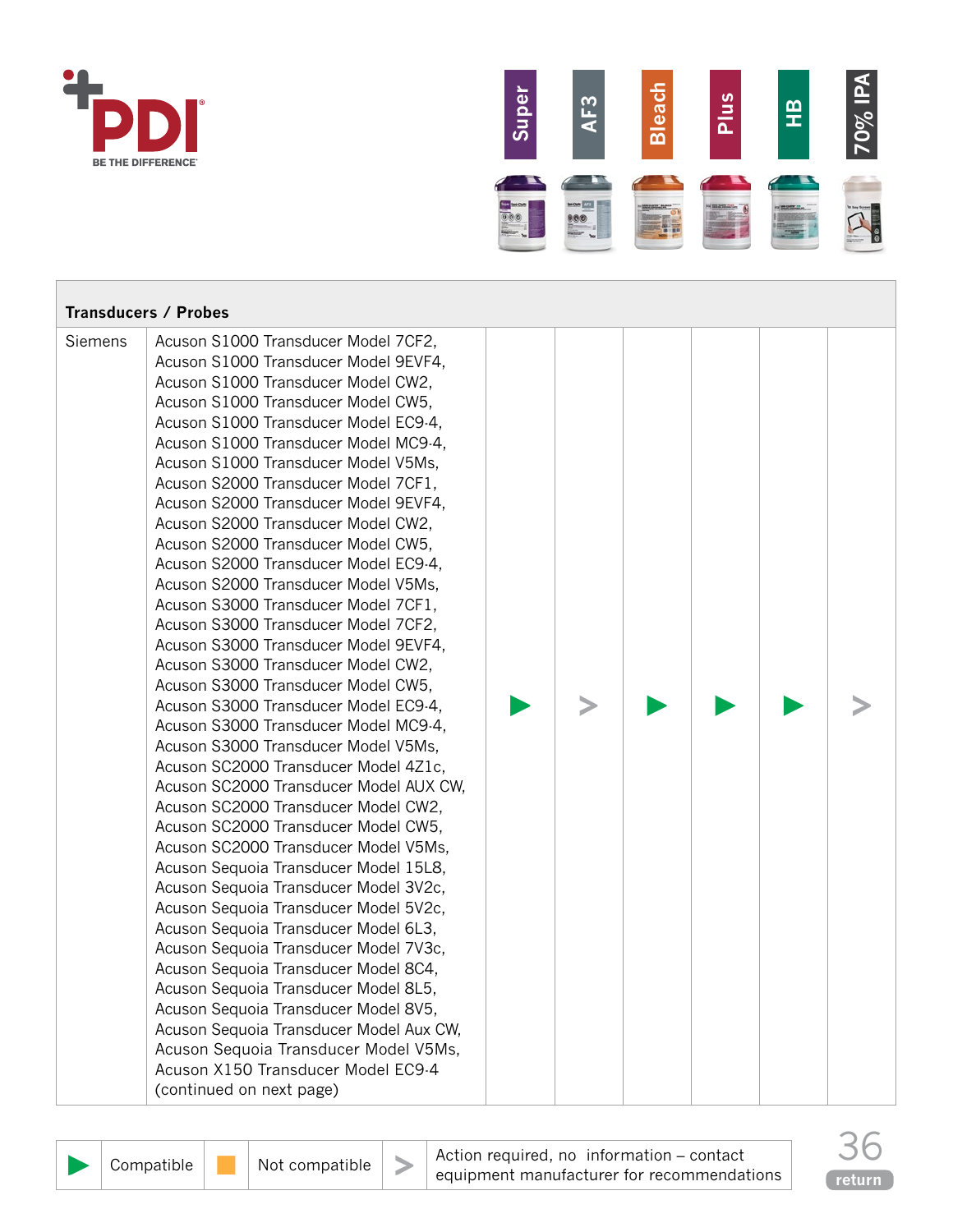



| <b>Transducers / Probes</b> |                                                                                                                                                                                                                                                                                                                                                                                                                                                                                                                                                                                                                                                                                                                                                                                                                                                                                                                                                                                                                                                                                                                                                                                                                                                                                                                                                                                                                                                                                                                                            |  |  |  |
|-----------------------------|--------------------------------------------------------------------------------------------------------------------------------------------------------------------------------------------------------------------------------------------------------------------------------------------------------------------------------------------------------------------------------------------------------------------------------------------------------------------------------------------------------------------------------------------------------------------------------------------------------------------------------------------------------------------------------------------------------------------------------------------------------------------------------------------------------------------------------------------------------------------------------------------------------------------------------------------------------------------------------------------------------------------------------------------------------------------------------------------------------------------------------------------------------------------------------------------------------------------------------------------------------------------------------------------------------------------------------------------------------------------------------------------------------------------------------------------------------------------------------------------------------------------------------------------|--|--|--|
| Siemens                     | Acuson X150 Transducer Model EV9-4,<br>Acuson X300 PE Transducer Model C6-2,<br>Acuson X300 PE Transducer Model C7F2,<br>Acuson X300 PE Transducer Model C8-5,<br>Acuson X300 PE Transducer Model CH5-2,<br>Acuson X300 PE Transducer Model CW2,<br>Acuson X300 PE Transducer Model CW5,<br>Acuson X300 PE Transducer Model EC9-4,<br>Acuson X300 PE Transducer Model EV9-4,<br>Acuson X300 PE Transducer Model EV9F4,<br>Acuson X300 PE Transducer Model P5-1,<br>Acuson X300 PE Transducer Model P9-4,<br>Acuson X300 PE Transducer Model V5Ms,<br>Acuson X300 PE Transducer Model VF8-3,<br>Acuson X300 Transducer Model CW2,<br>Acuson X300 Transducer Model CW5,<br>Acuson X300 Transducer Model EC9-4,<br>Acuson X300 Transducer Model EV9-4,<br>Acuson X300 Transducer Model VF8-3,<br>Acuson X500 Transducer Model C6-2,<br>Acuson X500 Transducer Model C7F2,<br>Acuson X500 Transducer Model C8-5,<br>Acuson X500 Transducer Model CW2,<br>Acuson X500 Transducer Model CW5,<br>Acuson X500 Transducer Model L10-5,<br>Acuson X500 Transducer Model MPT7-4,<br>Acuson X500 Transducer Model P4-2,<br>Acuson X500 Transducer Model P9-4,<br>Acuson X700 Transducer Model C7F2,<br>Acuson X700 Transducer Model CW2,<br>Acuson X700 Transducer Model CW5,<br>Acuson X700 Transducer Model EC9-4w,<br>Acuson X700 Transducer Model EV9F4,<br>Acuson X700 Transducer Model V5Ms,<br>Sonoline G20 Transducer Model 7.5L75S,<br>Sonoline G20 Transducer Model C5-2,<br>Sonoline G20 Transducer Model EV9-4<br>(continued on next page) |  |  |  |



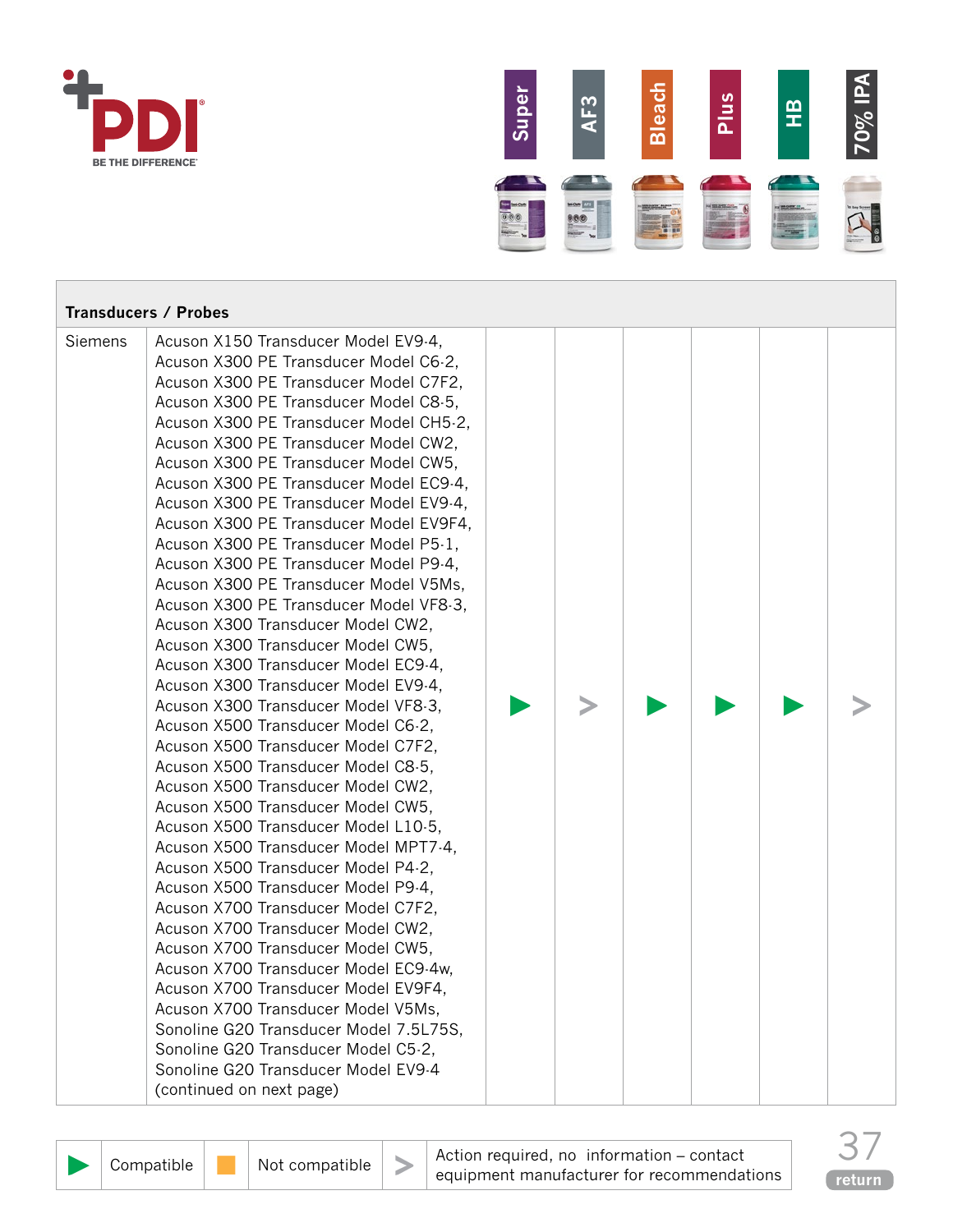



|         | <b>Transducers / Probes</b>                                                                                                                                                                                                                                                                                                                                                                                                                                                                                                                                                                                                                                                                                                                                                                                                                                                                                                                                                                                                                                                                                                                                                                                                                                                                                                                                                                                                                                                                                                                                                    |  |  |  |
|---------|--------------------------------------------------------------------------------------------------------------------------------------------------------------------------------------------------------------------------------------------------------------------------------------------------------------------------------------------------------------------------------------------------------------------------------------------------------------------------------------------------------------------------------------------------------------------------------------------------------------------------------------------------------------------------------------------------------------------------------------------------------------------------------------------------------------------------------------------------------------------------------------------------------------------------------------------------------------------------------------------------------------------------------------------------------------------------------------------------------------------------------------------------------------------------------------------------------------------------------------------------------------------------------------------------------------------------------------------------------------------------------------------------------------------------------------------------------------------------------------------------------------------------------------------------------------------------------|--|--|--|
| Siemens | Sonoline G20 Transducer Model L10-5,<br>Sonoline G40 Transducer Model CH5-2,<br>Sonoline G40 Transducer Model EC9-4,<br>Sonoline G40 Transducer Model EV9-4,<br>Sonoline G40 Transducer Model P4-2,<br>Sonoline G40 Transducer Model VF10-5,<br>Sonoline G50 Transducer Model,<br>Sonoline G50 Transducer Model 5.0 C50+,<br>Sonoline G50 Transducer Model 5.0P10,<br>Sonoline G50 Transducer Model 7.5L70,<br>Sonoline G50 Transducer Model C5-2,<br>Sonoline G50 Transducer Model C6-2,<br>Sonoline G50 Transducer Model C6-3 3D,<br>Sonoline G50 Transducer Model C8-5,<br>Sonoline G50 Transducer Model CW2,<br>Sonoline G50 Transducer Model CW5,<br>Sonoline G50 Transducer Model Endo VII,<br>Sonoline G50 Transducer Model EV9-4,<br>Sonoline G50 Transducer Model L10-5,<br>Sonoline G50 Transducer Model MPT7-4,<br>Sonoline G50 Transducer Model VF13-5,<br>Sonoline G50 Transducer Model VF13-5 SP,<br>Sonoline G60 Transducer Model C5-2,<br>Sonoline G60 Transducer Model VF13-5 SP,<br>Sonoline G60 Transducer Model 5.0 C50+,<br>Sonoline G60 Transducer Model 5.0L45,<br>Sonoline G60 Transducer Model 5.0P10,<br>Sonoline G60 Transducer Model 7.5L70,<br>Sonoline G60 Transducer Model C6-2,<br>Sonoline G60 Transducer Model C6-3 3D,<br>Sonoline G60 Transducer Model C8-5,<br>Sonoline G60 Transducer Model CW2,<br>Sonoline G60 Transducer Model CW5,<br>Sonoline G60 Transducer Model Endo V 3D,<br>Sonoline G60 Transducer Model Endo VII,<br>Sonoline G60 Transducer Model EV9-4,<br>Sonoline G60 Transducer Model L10-5<br>(continued on next page) |  |  |  |



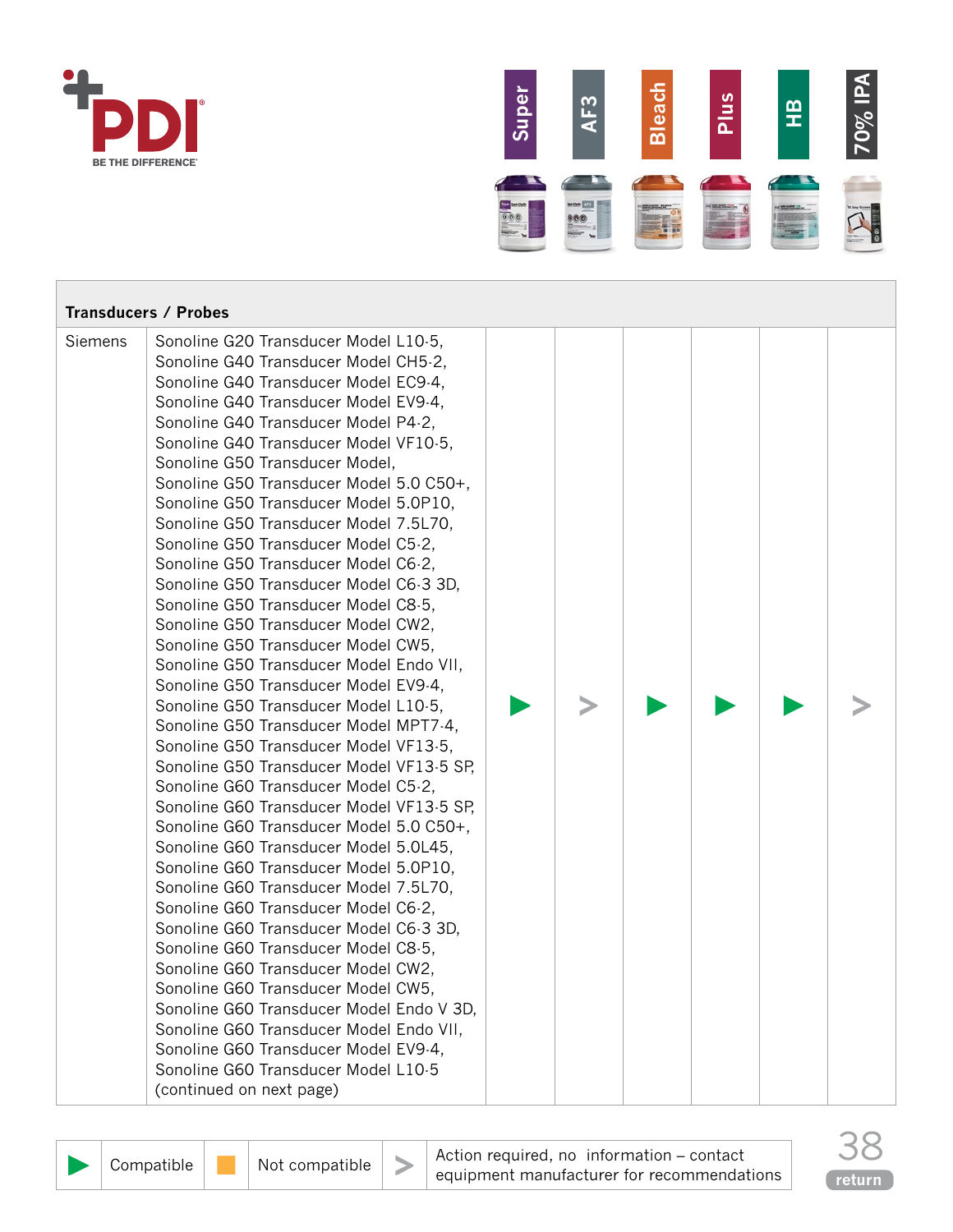



|         | <b>Transducers / Probes</b>                                                                                                                                                                                                                                                                                                                                                                                                                                                                                                                                                                                                                                                                                                                                                                                                                                                                                                                                                                                                                                                                                                                                                                                                                                                                                                                                                                                                                   |  |  |  |
|---------|-----------------------------------------------------------------------------------------------------------------------------------------------------------------------------------------------------------------------------------------------------------------------------------------------------------------------------------------------------------------------------------------------------------------------------------------------------------------------------------------------------------------------------------------------------------------------------------------------------------------------------------------------------------------------------------------------------------------------------------------------------------------------------------------------------------------------------------------------------------------------------------------------------------------------------------------------------------------------------------------------------------------------------------------------------------------------------------------------------------------------------------------------------------------------------------------------------------------------------------------------------------------------------------------------------------------------------------------------------------------------------------------------------------------------------------------------|--|--|--|
| Siemens | Sonoline G60 Transducer Model MPT7-4,<br>Sonoline G60 Transducer Model VF13-5                                                                                                                                                                                                                                                                                                                                                                                                                                                                                                                                                                                                                                                                                                                                                                                                                                                                                                                                                                                                                                                                                                                                                                                                                                                                                                                                                                 |  |  |  |
| Siemens | Acuson CV70 Transducer Model VF13-5 SP.<br>Acuson Cypress Transducer Model 3V2C,<br>Acuson Cypress Transducer Model 4C1,<br>Acuson S1000 Transducer Model 10V4,<br>Acuson S1000 Transducer Model 14L5,<br>Acuson S1000 Transducer Model 14L5 SP,<br>Acuson S1000 Transducer Model 4C1,<br>Acuson S1000 Transducer Model 4P1,<br>Acuson S1000 Transducer Model 4V1c,<br>Acuson S1000 Transducer Model 6C2,<br>Acuson S1000 Transducer Model 8V3,<br>Acuson S1000 Transducer Model 9L4,<br>Acuson S2000 Transducer Model 10V4,<br>Acuson S2000 Transducer Model 14L5,<br>Acuson S2000 Transducer Model 14L5 SP,<br>Acuson S2000 Transducer Model 4C1,<br>Acuson S2000 Transducer Model 4P1,<br>Acuson S2000 Transducer Model 4V1,<br>Acuson S2000 Transducer Model 4V1c,<br>Acuson S2000 Transducer Model 6C2,<br>Acuson S2000 Transducer Model 8V3,<br>Acuson S2000 Transducer Model 9L4,<br>Acuson S3000 Transducer Model 10V4,<br>Acuson S3000 Transducer Model 14L5,<br>Acuson S3000 Transducer Model 14L5 SP,<br>Acuson S3000 Transducer Model 4C1,<br>Acuson S3000 Transducer Model 4P1,<br>Acuson S3000 Transducer Model 4V1,<br>Acuson S3000 Transducer Model 4V1c,<br>Acuson S3000 Transducer Model 6C2,<br>Acuson S3000 Transducer Model 8V3,<br>Acuson S3000 Transducer Model 9L4,<br>Acuson SC2000 Transducer Model 10V4,<br>Acuson SC2000 Transducer Model 4V1c,<br>Acuson SC2000 Transducer Model 8V3<br>(continued on next page) |  |  |  |

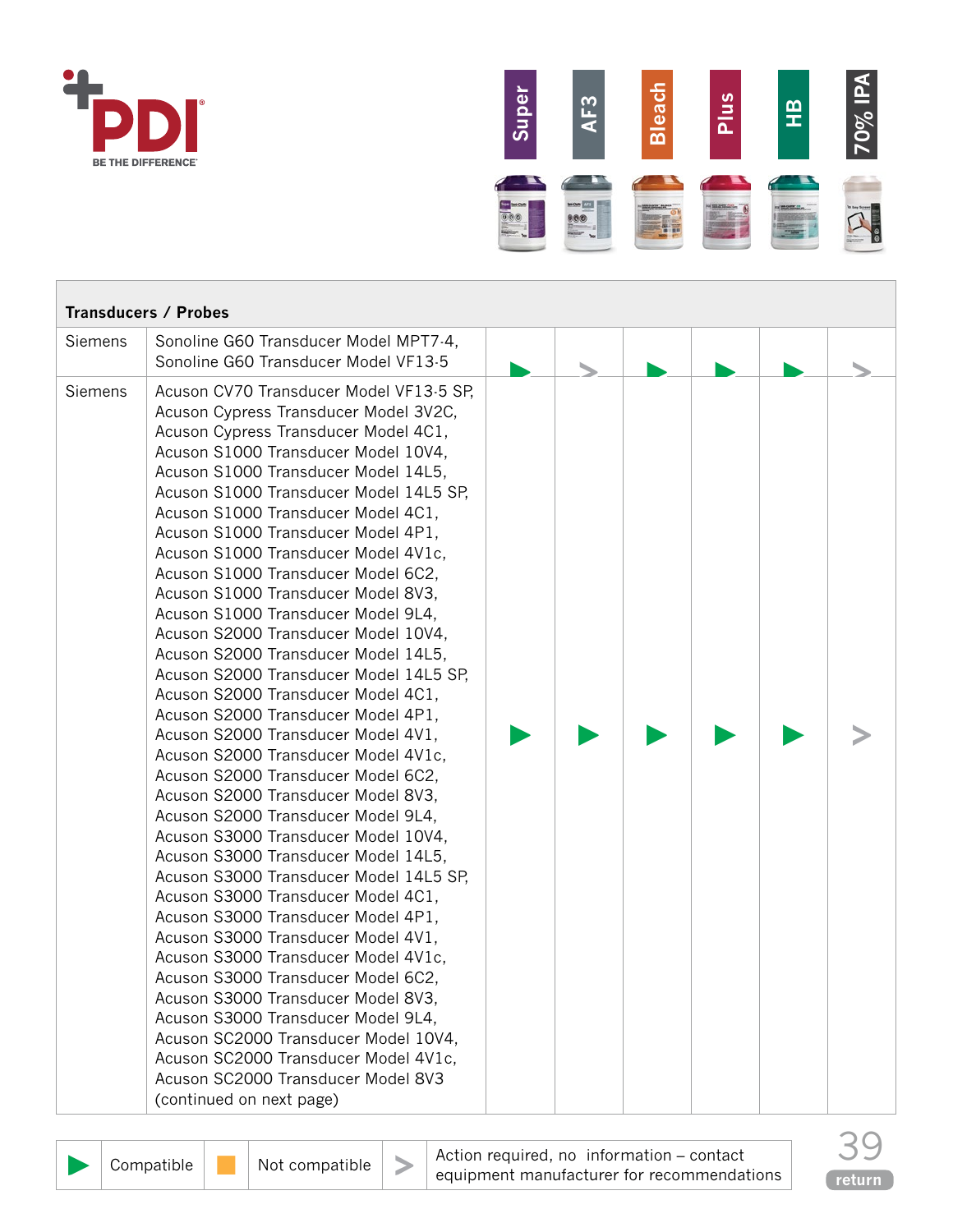



|                | <b>Transducers / Probes</b>                                                                                                                                                                                                                                                                                                                                                                                                                                                                                                                                                                                                                                                                                                                                                                                                                                                                                                                                                                                                                                                                                                                                                                                                                                |  |  |  |
|----------------|------------------------------------------------------------------------------------------------------------------------------------------------------------------------------------------------------------------------------------------------------------------------------------------------------------------------------------------------------------------------------------------------------------------------------------------------------------------------------------------------------------------------------------------------------------------------------------------------------------------------------------------------------------------------------------------------------------------------------------------------------------------------------------------------------------------------------------------------------------------------------------------------------------------------------------------------------------------------------------------------------------------------------------------------------------------------------------------------------------------------------------------------------------------------------------------------------------------------------------------------------------|--|--|--|
| <b>Siemens</b> | Acuson SC2000 Transducer Model 9L4,<br>Acuson Sequoia Transducer Model 10V4,<br>Acuson Sequoia Transducer Model 4C1,<br>Acuson Sequoia Transducer Model<br>4V1/4V1c,<br>Acuson Sequoia Transducer Model 6C2,<br>Acuson Sequoia Transducer Model 8L5T,<br>Acuson Sequoia Transducer Model 8V3c,<br>Acuson Sequoia Transducer Model 9L4,<br>Acuson X150 Transducer Model CH5-2,<br>Acuson X150 Transducer Model P4-2,<br>Acuson X150 Transducer Model P8-4,<br>Acuson X150 Transducer Model VF10-5,<br>Acuson X150 Transducer Model VF13-5,<br>Acuson X300 PE Transducer Model P4-2,<br>Acuson X300 PE Transducer Model P8-4,<br>Acuson X300 PE Transducer Model VF10-5,<br>Acuson X300 PE Transducer Model VF13-5,<br>Acuson X300 PE Transducer Model VF13-5<br>SP,<br>Acuson X300 Transducer Model CH5-2,<br>Acuson X300 Transducer Model P4-2,<br>Acuson X300 Transducer Model P8-4,<br>Acuson X300 Transducer Model VF10-5,<br>Acuson X300 Transducer Model VF13-5,<br>Acuson X300 Transducer Model VF13-5 SP,<br>Acuson X500 Transducer Model VF13-5,<br>Acuson X500 Transducer Model VF13-5 SP,<br>Acuson X700 Transducer Model 4C1,<br>Acuson X700 Transducer Model 4V1c,<br>Acuson X700 Transducer Model 6C2,<br>Acuson X700 Transducer Model VF10-5 |  |  |  |
| Sonosite       | L25n                                                                                                                                                                                                                                                                                                                                                                                                                                                                                                                                                                                                                                                                                                                                                                                                                                                                                                                                                                                                                                                                                                                                                                                                                                                       |  |  |  |
| Sonosite       | L25n, L38n, L38xi, L52n Vet Only, P21n                                                                                                                                                                                                                                                                                                                                                                                                                                                                                                                                                                                                                                                                                                                                                                                                                                                                                                                                                                                                                                                                                                                                                                                                                     |  |  |  |
| Sonosite       | L25, L25e, L25x, L38, L38e, L38x,<br>L52 Vet Only, L52e Vet Only,<br>L52x Vet Only, P10, P10x, P17, P21x                                                                                                                                                                                                                                                                                                                                                                                                                                                                                                                                                                                                                                                                                                                                                                                                                                                                                                                                                                                                                                                                                                                                                   |  |  |  |

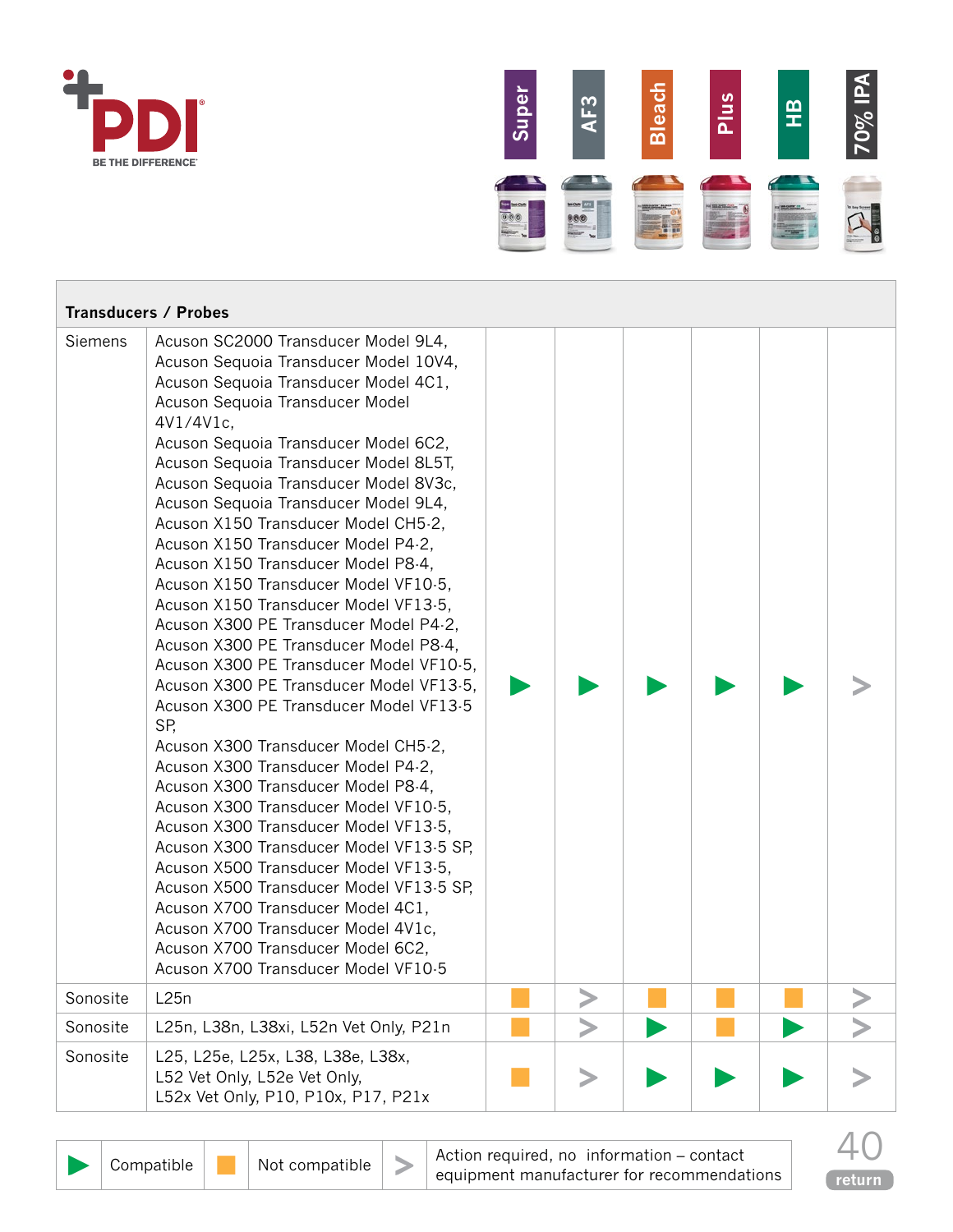



| <b>Transducers / Probes</b> |                                                                                                                                                   |  |  |  |
|-----------------------------|---------------------------------------------------------------------------------------------------------------------------------------------------|--|--|--|
| Sonosite                    | D2, D2x, HFL38, HFL38x                                                                                                                            |  |  |  |
| Sonosite                    | C11n, C60n, ICTn                                                                                                                                  |  |  |  |
| Sonosite                    | C11, C11 Case Urethane,<br>C11e, C11x, C15,<br>C15 Cast Urethane, C15e,<br>C60, C60e, C60x, C8, C8e,<br>C8x, HFL50x, ICT, ICTx, SLA,<br>SLAx, SLT |  |  |  |
| Sonosite                    | P11x                                                                                                                                              |  |  |  |
| Spacelabs                   | <b>Transducers</b>                                                                                                                                |  |  |  |
| Toshiba                     | Toshiba Transducers                                                                                                                               |  |  |  |
| Toshiba                     | <b>Toshiba Transducers</b>                                                                                                                        |  |  |  |
| Toshiba                     | <b>Toshiba Transducers</b>                                                                                                                        |  |  |  |
| Zonare                      | Model                                                                                                                                             |  |  |  |
| Manufacturer                | Transducer                                                                                                                                        |  |  |  |

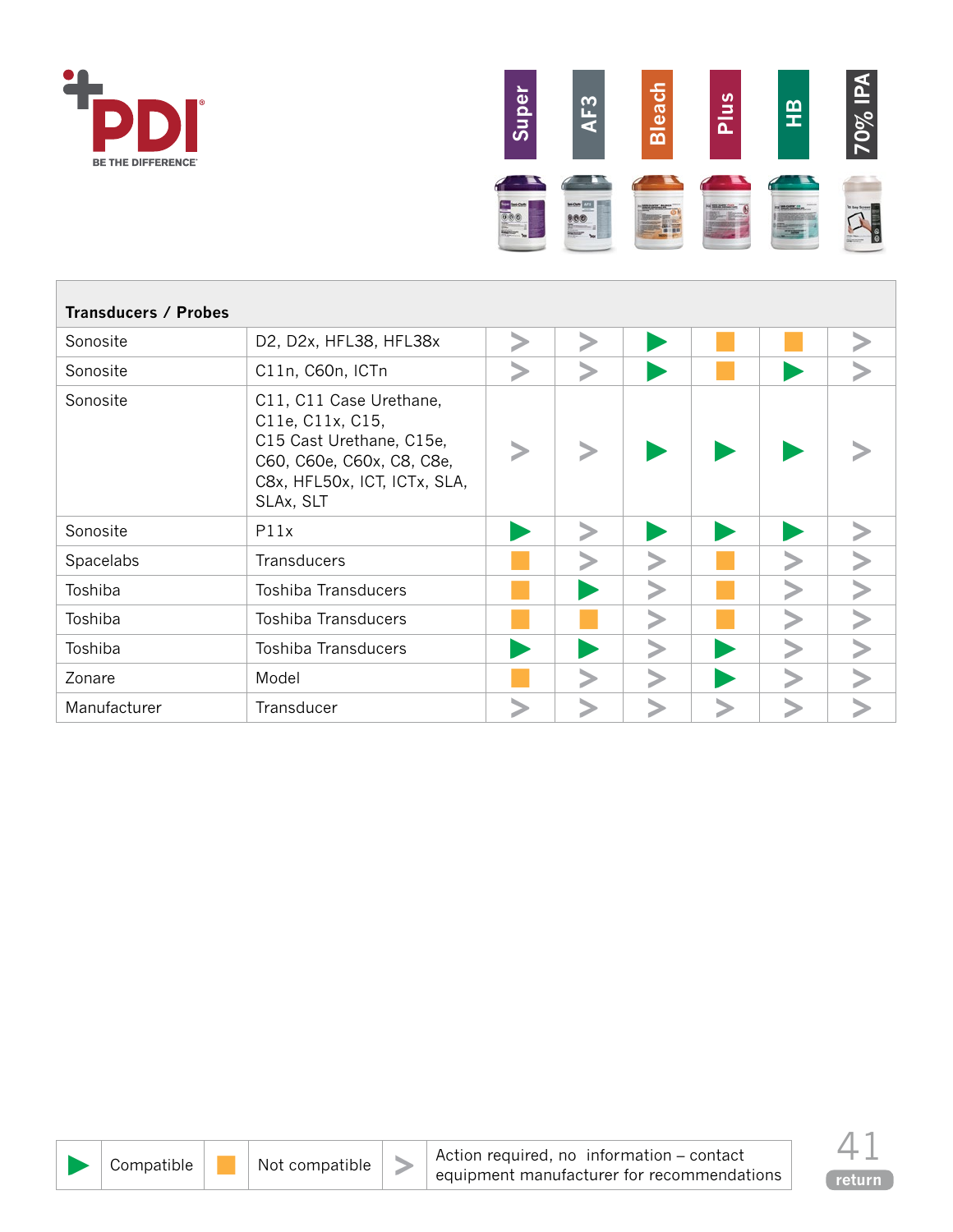<span id="page-41-0"></span>



| <b>Ultrasound Systems</b> |                                                                                                                                  |   |  |  |
|---------------------------|----------------------------------------------------------------------------------------------------------------------------------|---|--|--|
| Bard                      | Site-Rite 8                                                                                                                      |   |  |  |
| Bard                      | Site Rite Vision                                                                                                                 |   |  |  |
| Bard                      | Site Rite 6, Site Rite Prevue                                                                                                    |   |  |  |
| Echosens                  | FibroScan 502                                                                                                                    |   |  |  |
| Fujifilm SonoSite         | X-Porte Ultrasound System<br>Footswitch                                                                                          |   |  |  |
| Fujifilm SonoSite         | M-Turbo System,<br>X-Porte Ultrasound System<br><b>ECG Cable</b>                                                                 |   |  |  |
| Fujifilm SonoSite         | X-Porte Ultrasound System                                                                                                        |   |  |  |
| Fujifilm SonoSite         | X-Porte Ultrasound System<br><b>ACDC Power Supply</b>                                                                            |   |  |  |
| Fujifilm SonoSite         | 180PLUS                                                                                                                          | > |  |  |
| Fujifilm SonoSite         | iViz Ultrasound Protective<br>Case                                                                                               |   |  |  |
| Fujifilm SonoSite         | iViz Ultrasound P21V                                                                                                             |   |  |  |
| Fujifilm SonoSite         | X-Porte Ultrasound System<br>PowerPark Docking Station                                                                           |   |  |  |
| Fujifilm SonoSite         | iViz Ultrasound Carry Case,<br>X-Porte Ultrasound System<br>Docking Stand,<br>X-Porte Ultrasound System<br>X-Porte TTC Accessory |   |  |  |
| Fujifilm SonoSite         | Edge System                                                                                                                      |   |  |  |
| Fujifilm SonoSite         | iViz Ultrasound                                                                                                                  |   |  |  |



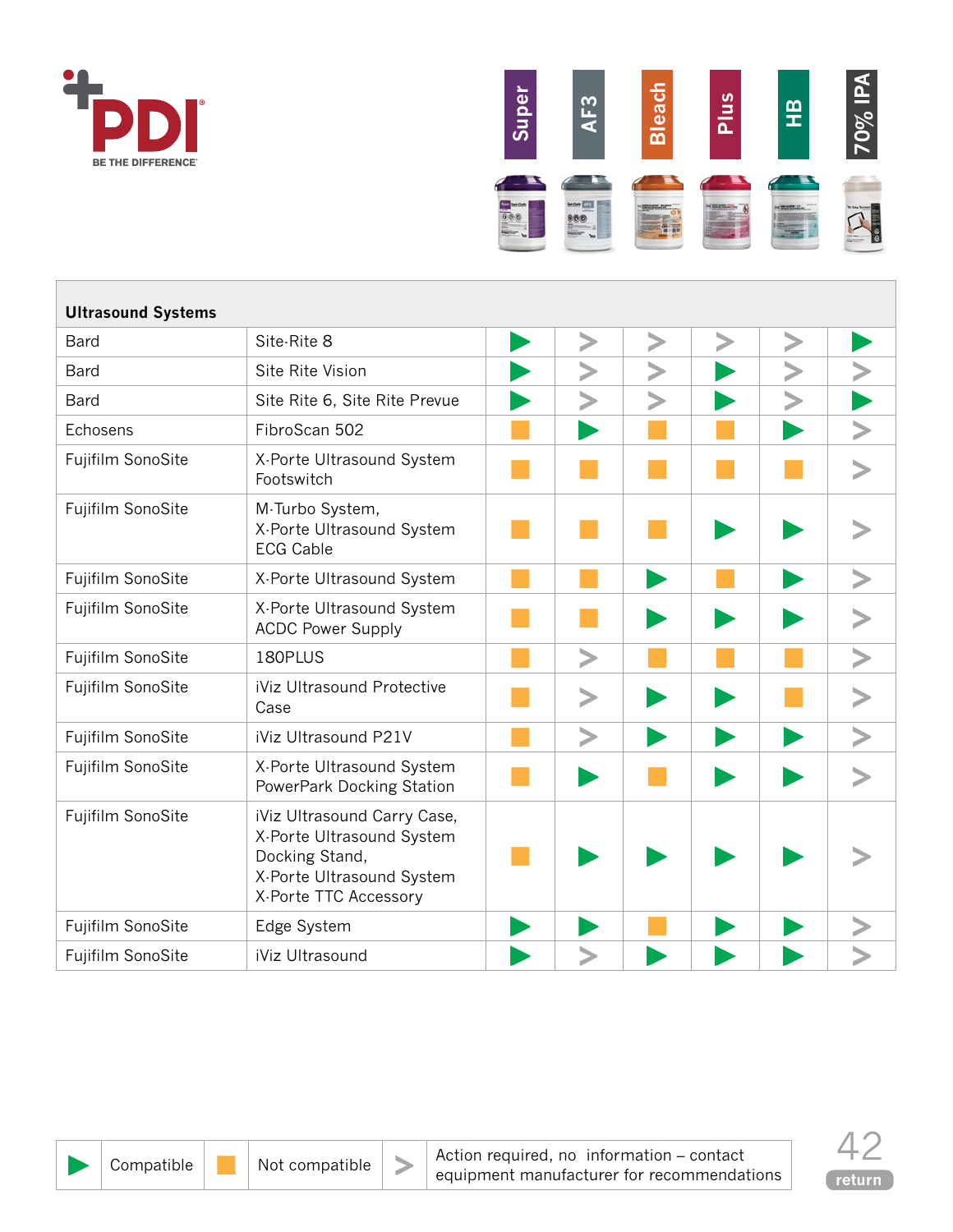



| <b>Ultrasound Systems</b> |                                                                                                                                                                                                                                                                                                                                                                                                                                  |  |  |  |
|---------------------------|----------------------------------------------------------------------------------------------------------------------------------------------------------------------------------------------------------------------------------------------------------------------------------------------------------------------------------------------------------------------------------------------------------------------------------|--|--|--|
| <b>GE</b> Healthcare      | Logiq E9                                                                                                                                                                                                                                                                                                                                                                                                                         |  |  |  |
| <b>GE Healthcare</b>      | LOGIQ A5,<br>Logiq Book XP Enhanced,<br>Logiq E,<br>Logiq E9 with XDclear,<br>Logiq I, Logiq P3, Logiq P5,<br>Logiq P6, Logiq S7,<br>Somo V Abus,<br>Somo V Abus Platinum,<br>Vivid 7, Vivid E,<br>Vivid E9 with XDclear, Vivid i,<br>Vivid q, Vivid S5, Vivid S6,<br>Voluson, Voluson 730,<br>Voluson e, Voluson E6,<br>Voluson E8 / E8 Expert,<br>Voluson i, Voluson P8,<br>Voluson S6, Voluson S8,<br>Vscan Pocket Ultrasound |  |  |  |
| <b>GE Healthcare</b>      | Logiq S8                                                                                                                                                                                                                                                                                                                                                                                                                         |  |  |  |
| <b>GE Healthcare</b>      | Venue 40                                                                                                                                                                                                                                                                                                                                                                                                                         |  |  |  |
| Philips                   | CX50                                                                                                                                                                                                                                                                                                                                                                                                                             |  |  |  |
| Philips                   | EPIQ 5 Ultrasound System,<br>EPIQ 7 Ultrasound System,<br>iE33 Ultrasound System                                                                                                                                                                                                                                                                                                                                                 |  |  |  |
| Philips                   | Affiniti Series Ultrasound<br>System,<br>Philips IE33 Ultrasound<br>System                                                                                                                                                                                                                                                                                                                                                       |  |  |  |
| Philips                   | ImagePoint, OptiGo,<br>Sonos 5500, Sonos 7500                                                                                                                                                                                                                                                                                                                                                                                    |  |  |  |
| Philips                   | Apogee, HDI                                                                                                                                                                                                                                                                                                                                                                                                                      |  |  |  |
| Philips                   | <b>Ultramark</b>                                                                                                                                                                                                                                                                                                                                                                                                                 |  |  |  |

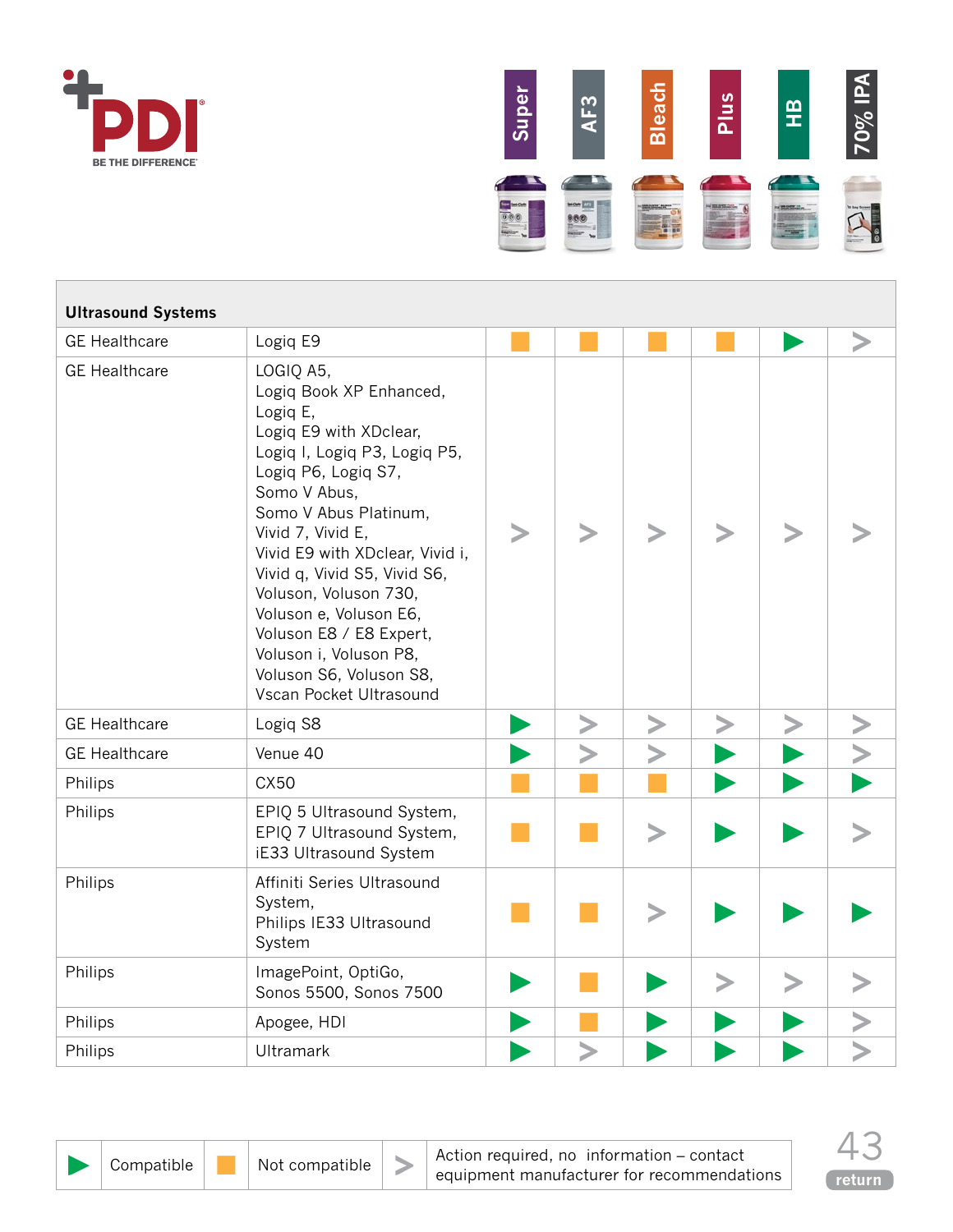



| <b>Ultrasound Systems</b> |                                                                                                                                                                                                                                           |  |        |  |  |  |  |  |
|---------------------------|-------------------------------------------------------------------------------------------------------------------------------------------------------------------------------------------------------------------------------------------|--|--------|--|--|--|--|--|
| Rich Mar Corp             | Therasound 3 Ultrasound                                                                                                                                                                                                                   |  |        |  |  |  |  |  |
| <b>Siemens</b>            | Acuson X300                                                                                                                                                                                                                               |  |        |  |  |  |  |  |
| Siemens                   | Acuson Sequioa                                                                                                                                                                                                                            |  |        |  |  |  |  |  |
| Siemens                   | Acuson Antares,<br>Acuson CV70,<br>Acuson Cypress,<br>Acuson S1000,<br>Acuson S3000,<br>Acuson SC2000,<br>Acuson X150,<br>Acuson X300 PE,<br>Acuson X500,<br>Acuson X700,<br>Sonoline G20,<br>Sonoline G40,<br>Sonoline G50, Sonoline G60 |  |        |  |  |  |  |  |
| Sonosite                  | <b>TITAN</b>                                                                                                                                                                                                                              |  |        |  |  |  |  |  |
| Sonosite                  | iLook15, iLook25                                                                                                                                                                                                                          |  |        |  |  |  |  |  |
| Sonosite                  | MicroMaxx                                                                                                                                                                                                                                 |  |        |  |  |  |  |  |
| Sonosite                  | NanoMaxx                                                                                                                                                                                                                                  |  | $\, >$ |  |  |  |  |  |
| Sonosite                  | S-Cath, S-FAST, S-ICU, S-MSK,<br>S-Nerve, S-Women's Health                                                                                                                                                                                |  |        |  |  |  |  |  |